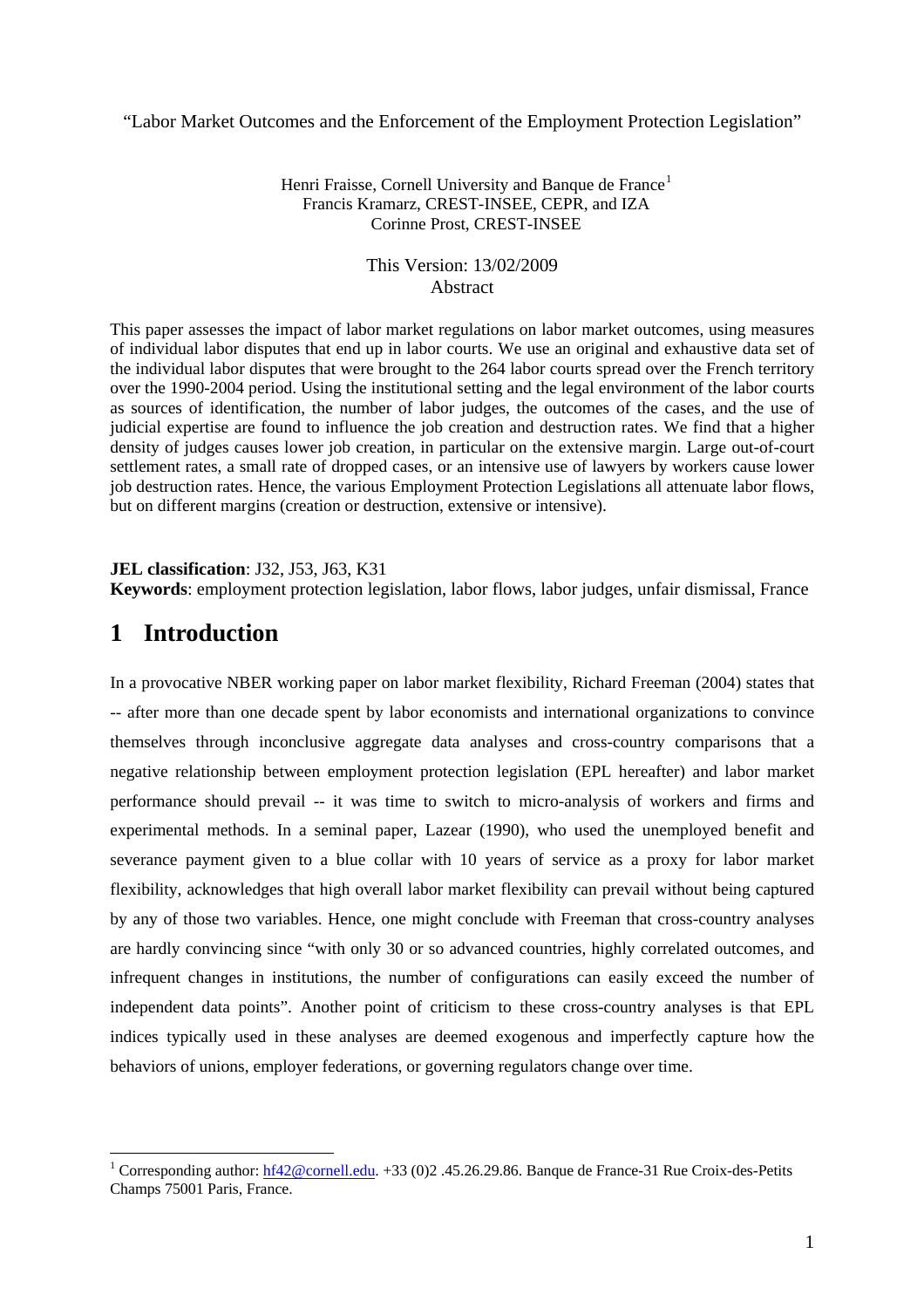Taking stock of these critiques, a recent strand of literature has assessed the impact of EPL within countries. It is typically done by measuring the impact of a change in legislation targeted to a specific category within a whole country or -in the case of the US- the impact of the different timing in the introduction of a new EPL in different states. Wrongful-discharge protections were adopted by US state courts during the last three decades. Autor, Donohue, and Schwab (2004) take advantage of the between-state variation in the timing of the introduction of these labor laws and estimate their impact using difference-in-difference estimators. The "implied-contract" exception law, meaning that the employer implicitly promised not to terminate a worker without good cause, is found to have reduced state employment rate by 0.8 to 1.6%. Boeri and Jimeno (2003), using the 1990s tightening of the Italian regulation for firms with less than 15 employees, find that the threshold does matter in conditioning layoff and hiring probabilities but find no significant impact on employment growth. Bauer et alii (2007) find no effect of the change in the German EPL exemption for small firms on worker turnover.

Unfortunately, this last strand of research suffers from several downsides as well. First, these studies do not provide information concerning the degree of **enforcement** of labor regulations. To which extent these regulations were used by workers to defend their own interest and are they actually binding for the employers? For instance, in the case of the US, even if judicial breaches to the employment-at-will doctrine have been judged by some state courts, we have little evidence on the extent to which they are used or even known by the workers and to which they act as a credible threat to the employment-at-will policy. The state of California recognized the application of the covenant of good faith and fair dealing to employment relationships in 1980. In March and April 1986, about 100 cases were filed in Los Angeles which would lead to an approximate number of 1,000 for the whole year in the entire state<sup>[2](#page-1-0)</sup> (that is about 80 cases for one million of workers).<sup>[3](#page-1-1)</sup> In comparison, for France with a very population and GDP similar to those of California, the number of cases in any given year is approximately 200,000. Of course, one could argue that the law can act on the employer in a preemptive way but, to capture any effect in the data, this impact should be very strong (or conversely the impact on employment of labor courts should be extreme in France). Second, labor laws are subject to court interpretation and could vary over time. As pointed out by *OECD 2004 Employment Outlook*, even if an employer can be sanctioned in case of non-respect of EPL, "these provisions are subject to court interpretation and this may constitute a major (but often hidden) source of variation in EPL strictness both across countries and over time". In addition, methodologically, the timing of introduction of a new EPL can substantially alter the results. Indeed, Miles (2000) - using a different classification of cases in identifying the adoption dates - finds no significant effects. Third, problems of endogeneity remain: court interpretation with the ensuing impact might not be exogenous as market

 $2 \text{ In } 1986$ , civil case filings in Los Angeles represented about 60% of all civil activity in the state of California.

<span id="page-1-1"></span><span id="page-1-0"></span><sup>&</sup>lt;sup>3</sup> These figures are taken from Dertouzos (1986).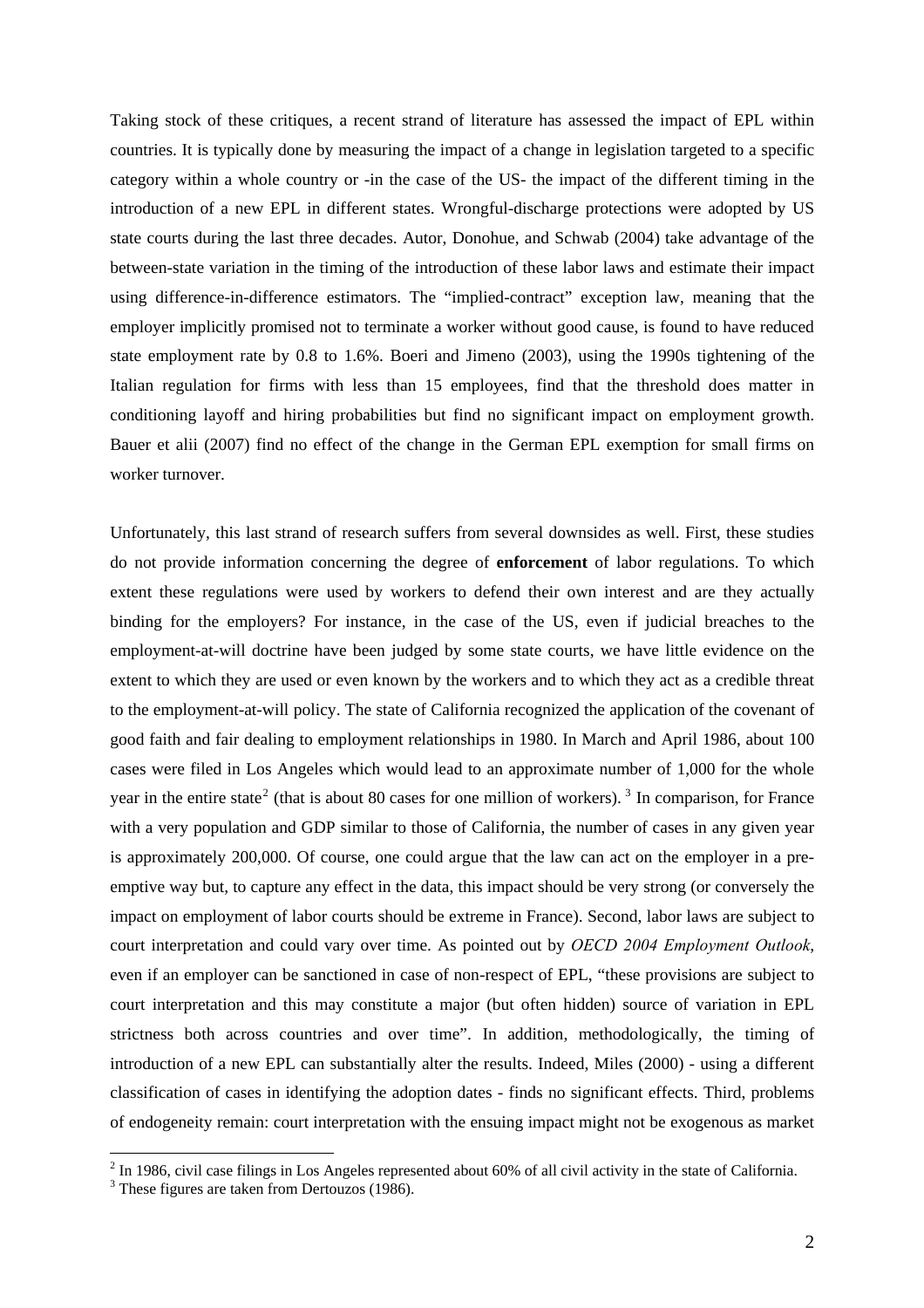conditions could have an impact on the leniency of the courts, the introduction of new laws, or workers' propensity to go to court. Ichino et alii (2003), using micro data on labor court cases, focus on this institutional endogeneity of EPL enforcement. They show that in the case of an Italian bank of approximately 20,000 employees among which 409 workers were fired and 86 of them went to trial over more than 20 years, a higher unemployment rate increases the worker's probability of winning. In contrast, Marinescu (2006) - using data from a 1992 survey of Employment Tribunal Applications in Great Britain - finds that a higher unemployment rate leads to more severe decisions against the worker, in particular if the worker already found another job.

Our contribution to the literature on EPL impacts on labor market outcomes is threefold. First, we consider measures of EPL varying across space and time based on the various measures of enforcement of the legislation. In France, workers can contest the conditions of a firing by filing a case to one of the 264 local labor courts. We use information collected by the French Ministry of Justice on all cases that were filed over the 1990-2004 period (2 millions of cases) to compute, at the local level of the court and for each year, various EPL indicators characterizing the enforcement of the labor laws: fraction of cases leading to a conciliation between parties, a trial, a worker's victory, dismissed by the court or the worker, fraction of cases where workers and firms were legally represented. We match these local indicators with local measures of the legal environment (judges, administrative staff, lawyers…) as well as local measures of job flows à la Davis and Haltiwanger (distinguishing in particular the extensive and the intensive margins). Second, as we work at the level of France, a country in which many institutions are centralized and do not vary across the French territory (minimum wage, unemployment benefits, wage bargaining…) we are able to "control" for most of the French labor market institutions, even though there is enough variation between as well as within local labor courts. Third, thanks to the precise French institutional setting and those local measures of legal environment, we use various empirical strategies (regression discontinuities, exogenously set environment, instrumentals) to correct for the endogeneity from which estimation of the relation between economic conditions, including labor flows, and enforcement of labor laws might suffer.

As in all of the empirical papers we are aware of, our paper focuses on the impact of labor regulations on labor market characteristics and leave aside the welfare gains from job stability which must be taken into account for policy recommendations<sup>[4](#page-2-0)</sup>. In contrast with the existing empirical literature, our EPL indicators capture some dimensions of the quality of labor relations which according to Blanchard and Philippon (2004) or Algan and Cahuc (2007) are related to the evolution of labor market conditions.

<span id="page-2-0"></span><sup>&</sup>lt;sup>4</sup> See Bertola (2003) for a theoretical model considering risk-averse workers and potential positive effect of EPL on welfare.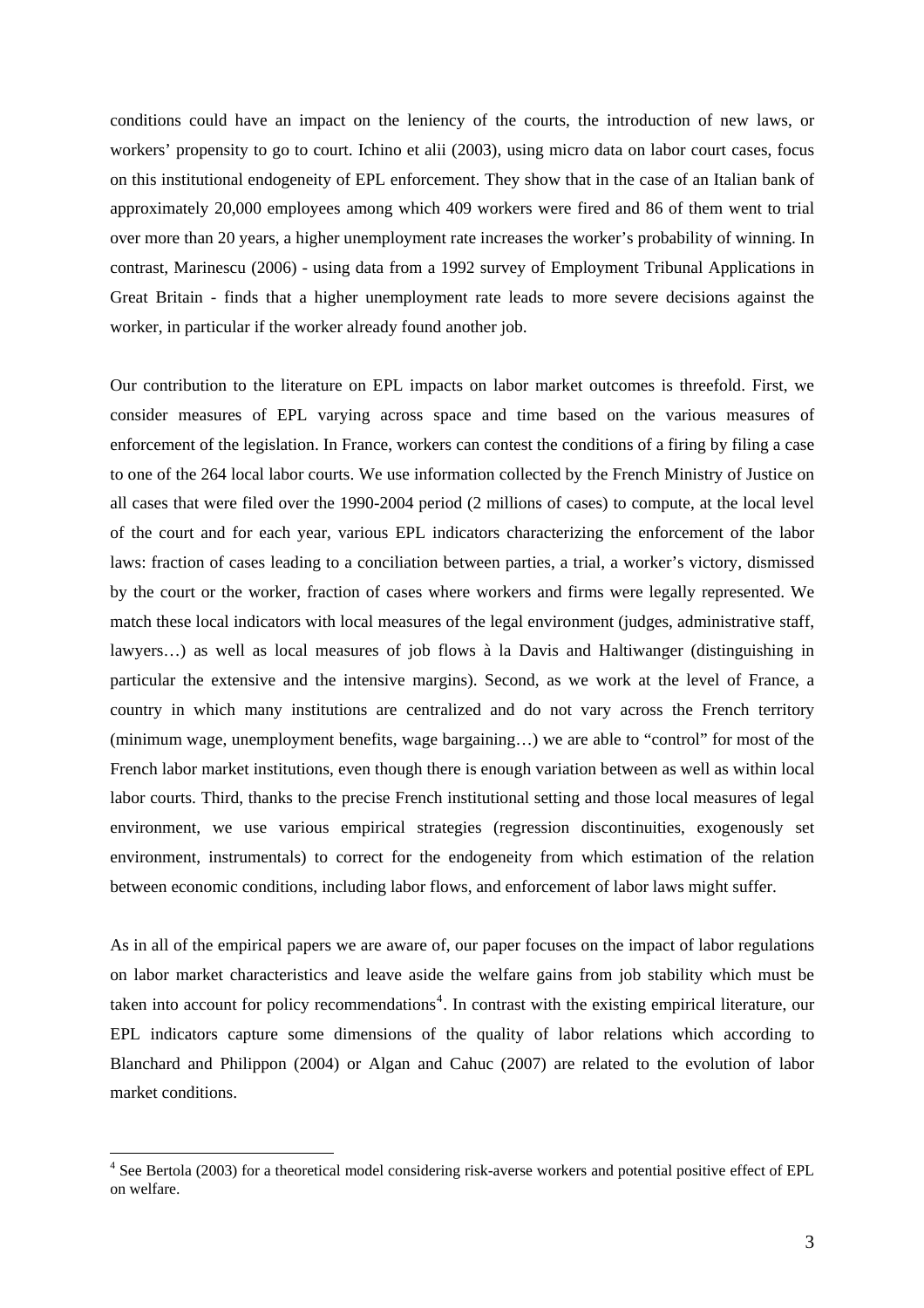Section 2 describes the French labor courts institutional setting. Section 3 presents a simple theoretical model relating the enforcement of labor laws to firing costs. Section 4 describes our data sets and provides some descriptive statistics. Section 5 explains our empirical methodology to capture EPL causal effects and presents our regression results on labor flows and employment rates.

# **2 Labor Courts in France: the Institutional Setting**

## *2.1 French Firing Laws*

Three types of events may trigger the firm's decision to fire a worker: a grave misconduct, a lay-off due to a slowdown in the business activity, or an insufficient level of competence. Under the current French law, the separation should be declared as a redundancy (or economic dismissal). However, in France as in many European countries an economic dismissal may entail a more complicated and time consuming process as well as the payment of large severance fees. On the contrary, a dismissal for misconduct is a faster process - if not challenged by the worker or if confirmed by the labor court. Thus the dismissal for "just" cause implies a lower firing cost than a redundancy. When fired, a French worker might sue the firm. Since a bill passed in 1973, every individual dismissal must be justified by a "real and serious cause" and the firm has the burden of proof. Without delving deep into 30 years of jurisprudence that have made this concept simultaneously blurred and precise, "real" means that the wrongdoing justifying the dismissal must be objectively defined, accurate, and in line with the mandatory firing notification letter. For example, being ten minutes late does not mean being seventy minutes late ; a lack of performance or a lack of trust is not considered as "real" if it is not objectively measured. The cause is considered as "serious" only if it is related to the professional activity of the worker and if it makes the labor relation impossible to continue. There are various degrees of "seriousness". Some lead to "grave misconduct" (for example brawl or thievery) which allows the employer to totally deprive the worker of severance payment (in this case, the employee may lose her unemployment benefits).

In addition to the cause of the dismissal, the employee can sue the employer if the latter did not follow the mandatory legal steps of the firing process (for example the employer must notify one week in advance that the employer intends to meet the worker in order to discuss his firing).

As pointed out by Galdon-Sanchez and Guel (2003), EPL legislation in European countries may give rise to a double moral hazard problem: a worker fired for misconduct has an incentive to sue for unfair dismissal and a firm has an incentive to label "misconduct" a separation which, in reality, is a redundancy. Thus, even if this phenomenon is obviously hard to detect in the data, the proportion in France of dismissals for economic reasons decreased from 61% in 1993 to 24% in 2004.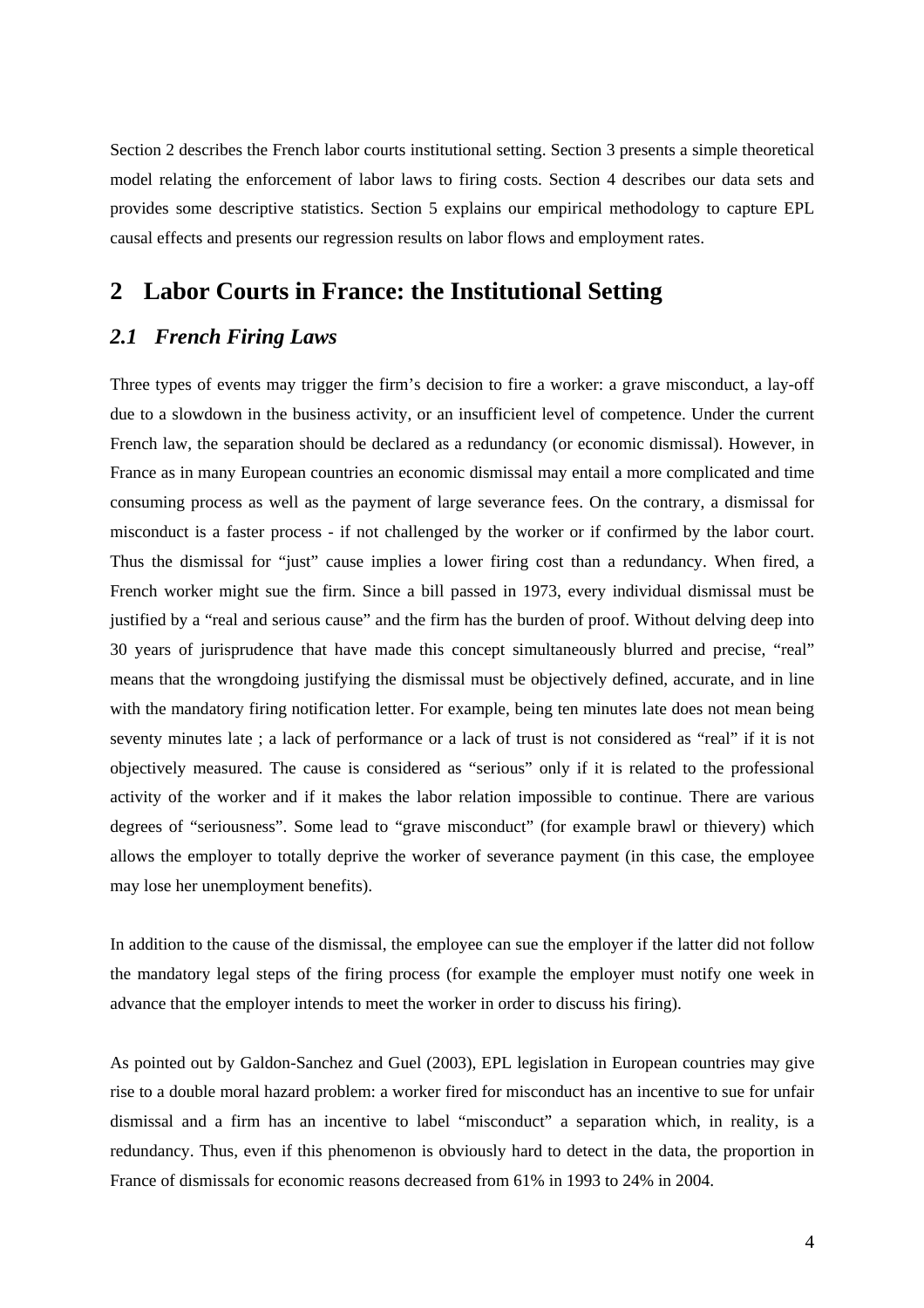## *2.2 French Labor Courts*

The French labor justice is mainly dispensed by the "Prud'hommes" which is the relevant jurisdiction to every labor dispute arising at the individual level in France. There are several labor courts in each Prud'hommes. As the legislators wanted to take into account industry characteristics of the cases brought to court, each Prud'homme is divided into 4 sections according to the main activity of the firm: Agriculture, Retail Trade, Manufacturing, and Other Activities (mainly Services). A fifth section is dedicated to cases involving "managers, engineers, and professionals" irrespective of the activity of the firm.

The judges in the Prud'hommes are not professional judges and can be seen as performing a public duty. Each labor court comprises judges representing employers and judges representing employees in equal number. These judges are elected every five years within lists established by workers unions and employer federations. All employees are entitled to vote. They select judges in the union lists. Similarly, employers vote and select judges within the federation lists. All French establishments are allocated to one Prud'homme. On the employee side, the electoral body includes all private sector workers with a labor contract. They are enrolled on the electoral list based on a mandatory administrative report from their employer. Unemployed can also vote but have to enroll on the list by themselves. On the employer side, in addition to employers and business owners, employees entitled to take firing or hiring decisions can also vote for employer representatives.

Prud'hommes are supposedly not very formal and should be seen as conciliation boards. Prud'hommes were designed to foster agreements rather than trials. Therefore a first and mandatory step in each trial is a conciliation audience where plaintiffs and defenders explain their grievance and judges try to push for an agreement. If they do not, the case is judged. If an equal number of judges decides in favor of a worker and against her, there is a tie ("solution de départage"). In this case, a single professional judge decides the outcome of the trial.

In the 90's, 264 Prud'hommes were spread all over metropolitan France, a labor court being at most within a radius of 30 miles from any establishment. Even though a majority of plaintiffs were represented by a lawyer, going to labor court was not necessarily expensive. For instance, local administration provides a list of benevolent specialists (former labor inspectors, for example) who are willing to assist workers. Furthermore, low-income workers are eligible for financial help.

The plaintiff or the defender can appeal the decision of the court if the stake is larger than a given threshold (about 5,000 euros in 2006). It is worth noting that 60% of the decisions were appealed in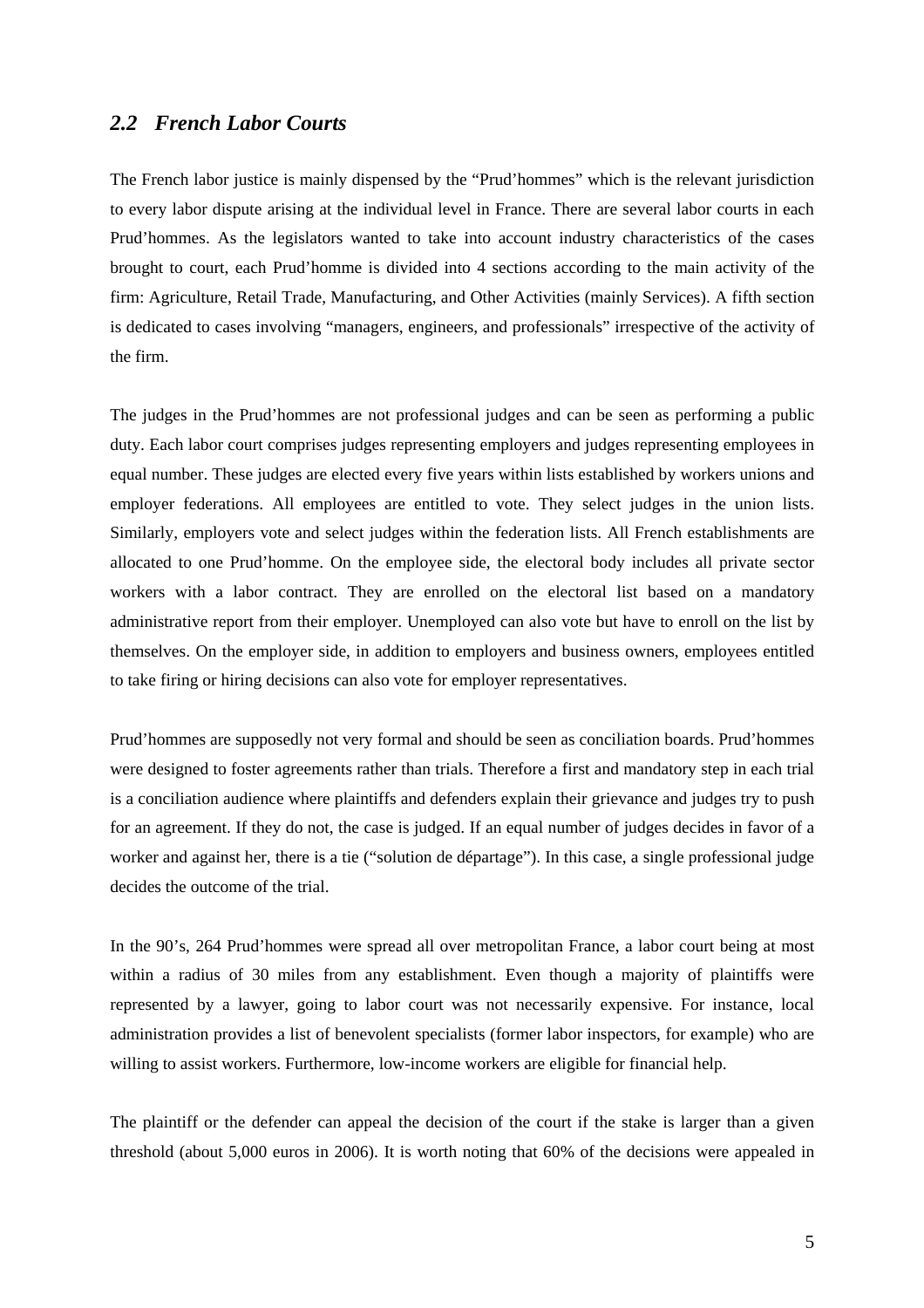<span id="page-5-0"></span>2004. Among them, 55% of these appeals did not overrule the Prud'hommes' decision, 30% confirmed it "partially".<sup>[5](#page-5-0)</sup>

In case of an emergency, a summary judgment can be made. However, these judgments are only temporary and might be overruled afterwards. In this paper, we do not consider these summary judgments.

For any given case filed in a labor court, the range of outcomes is wide. A case can lead to a full tribunal hearing and be lost or won. It can be classified as null and void if the plaintiff has not shown due diligence in the conduct of her case. The case can also be crossed out. This crossing out is less severe than a "null and void" classification. The worker can reinstate her case at the point it has been crossed out and does not have to restart the whole process. This crossing out can be decided by judges but it can also be the outcome of the plaintiff's initiative.<sup>[6](#page-5-0)</sup> A case can either be conciliated during the conciliation step or outside the tribunal with a formal agreement sent to the court.

The motives for suing are multiple. The nullification of a dismissal is asked in the majority of cases  $(58\%)$ .<sup>[7](#page-5-0)</sup> 21% of plaintiffs ask for some compensation that was not paid by their former employer whereas 9% of plaintiffs do not agree with the level of their severance payment. In this paper, we do not distinguish between these different motives.

### *2.3 Recent Changes*

The legal environment did not change substantially during our sample period  $(1990-2004)$ .<sup>[8](#page-5-0)</sup> In the relatively recent past of an institution officially founded in  $1806^{\circ}$ , a 1[9](#page-5-0)79 bill radically changed the institutional settings of the Prud'hommes. First, it extended the number of Prud'hommes across France in order to guarantee an equal access among workers. Second, it ended the majority rule for electing representatives which resulted in a more diverse composition of each Prud'homme. Third, it funded the Prud'hommes by the central administration (Ministry of Justice), an important feature in our analysis since national principles ruled funding which entailed much less sensitivity to local changes in the economic environment.

<sup>&</sup>lt;sup>5</sup> Munoz-Perrez and Serverin (2006).

<sup>&</sup>lt;sup>6</sup> In 2004, only 27% of crossed out cases were reinstated.

 $<sup>7</sup>$  In a very vast majority of the cases won by the worker, the worker is not reinstated but receives a compensatory</sup> award.

 $8$  Apart from minor changes related to the application of the working time reduction and the 35 hours workweek.

<sup>&</sup>lt;sup>9</sup> Prud'hommes can be traced back to the Middle Ages.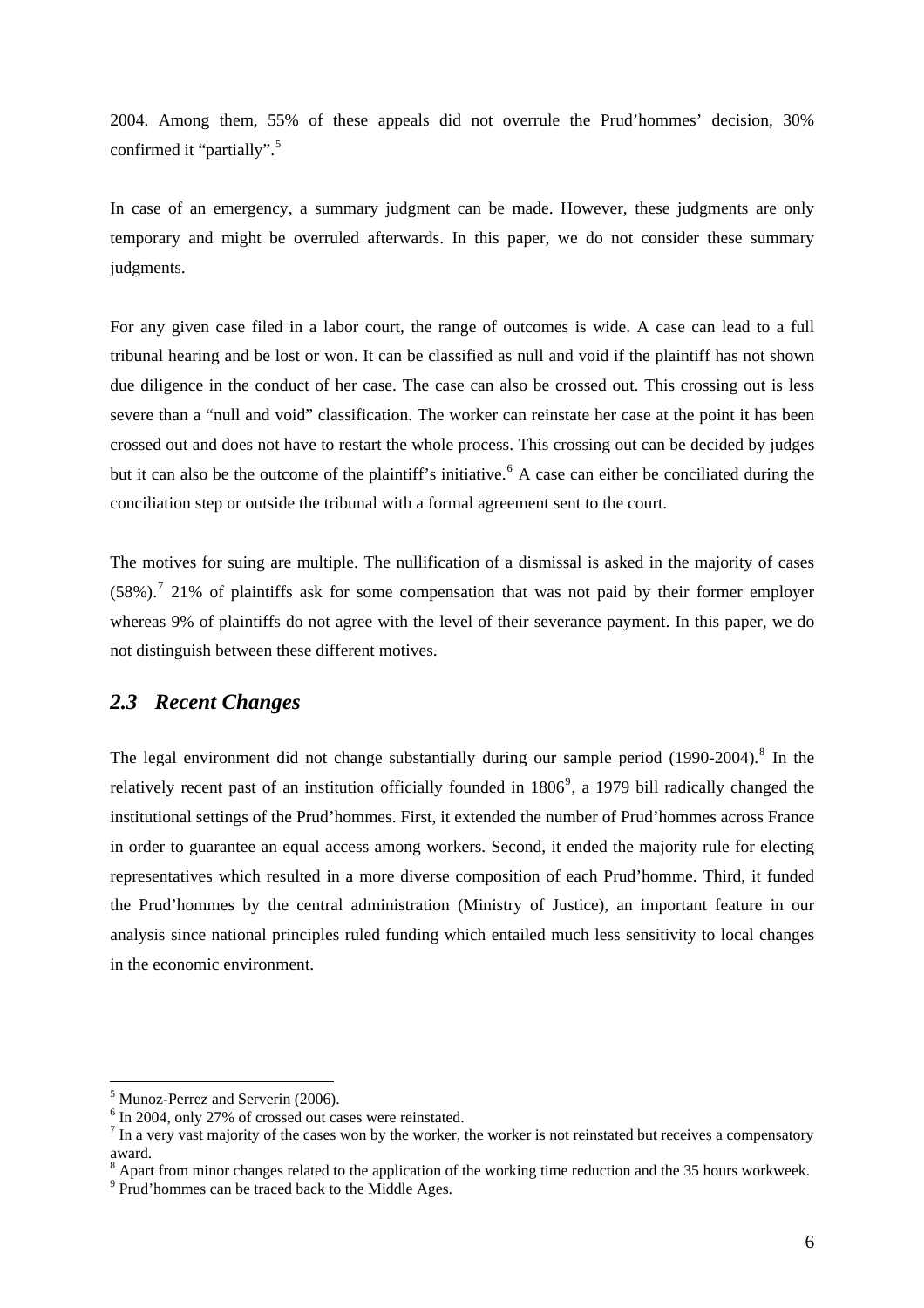## **3 Litigation and Firing Cost: a Simple Theoretical Model**

We do not study here the theoretical impact of firing costs on labor market variables. This has been extensively examined elsewhere (see Bertola and Bentilola, 1992). We just try to illustrate how enforcement of labor laws is related to firing costs. Thus, we need to model the incentives for an employer to commit an unfair dismissal and the incentives for a worker to challenge it. We depart from the traditional model of litigation proposed by Priest and Klein (1984) or Bebchuk (1984) to run a cost-benefit analysis similar to the one proposed by Flanagan (1989) for disputes related to the compliance to the National Labor Relations Act in the US. The employer can deliberately choose either lawful or unlawful behavior in firing a worker. In the latter case, he incurs a lower cost  $(c_U)$  if the dismissal remains unchallenged by the worker. This cost  $c<sub>U</sub>$  is lower than the cost of a lawful dismissal  $c_L$ . Yet the firm has to take into account the probability that the worker files a suit,  $p_f$ , and the probability that the worker wins,  $p_w$ . Given the numerous outcomes a case might have, we could broadly define  $p_w$  as the probability of the worker to extract something from the judicial process whether it will be through a formal agreement in front of the court or through a conciliation step in the "shadow of the law" after the case having been filed. For clarity, we define  $p_w$  as the worker's probability of winning at trial.

There is an uncertainty surrounding the decision of the judge because the firm can disguise the truth possibly with the help of legal counseling- or because of the potential time-inconsistency of the labor court decisions or the novelty of the case. In case of unlawful behavior, we write the expected firing cost as:

$$
E(c) = p_f [p_w (c_L + F) + (1 - p_w) c_U + l] + (1 - p_f) c_U
$$

Where *F* is a compensatory award for the worker and *l* is the firm's litigation cost. The marginal benefit of unfair dismissal of the firm is:

$$
MB_{UD} = p_f [p_w (c_L + F) + (1 - p_w) c_U + l] + (1 - p_f) c_U - c_L
$$

As for the worker, she chooses to challenge her unfair dismissal if her expected gain at trial is larger than the unlawful severance payment:

$$
p_w(c_L + F) + (1 - p_w)c_U - k - c_U > 0
$$

*k* being the cost of litigation for the worker.

Facing an unfair dismissal, the worker sues as soon as: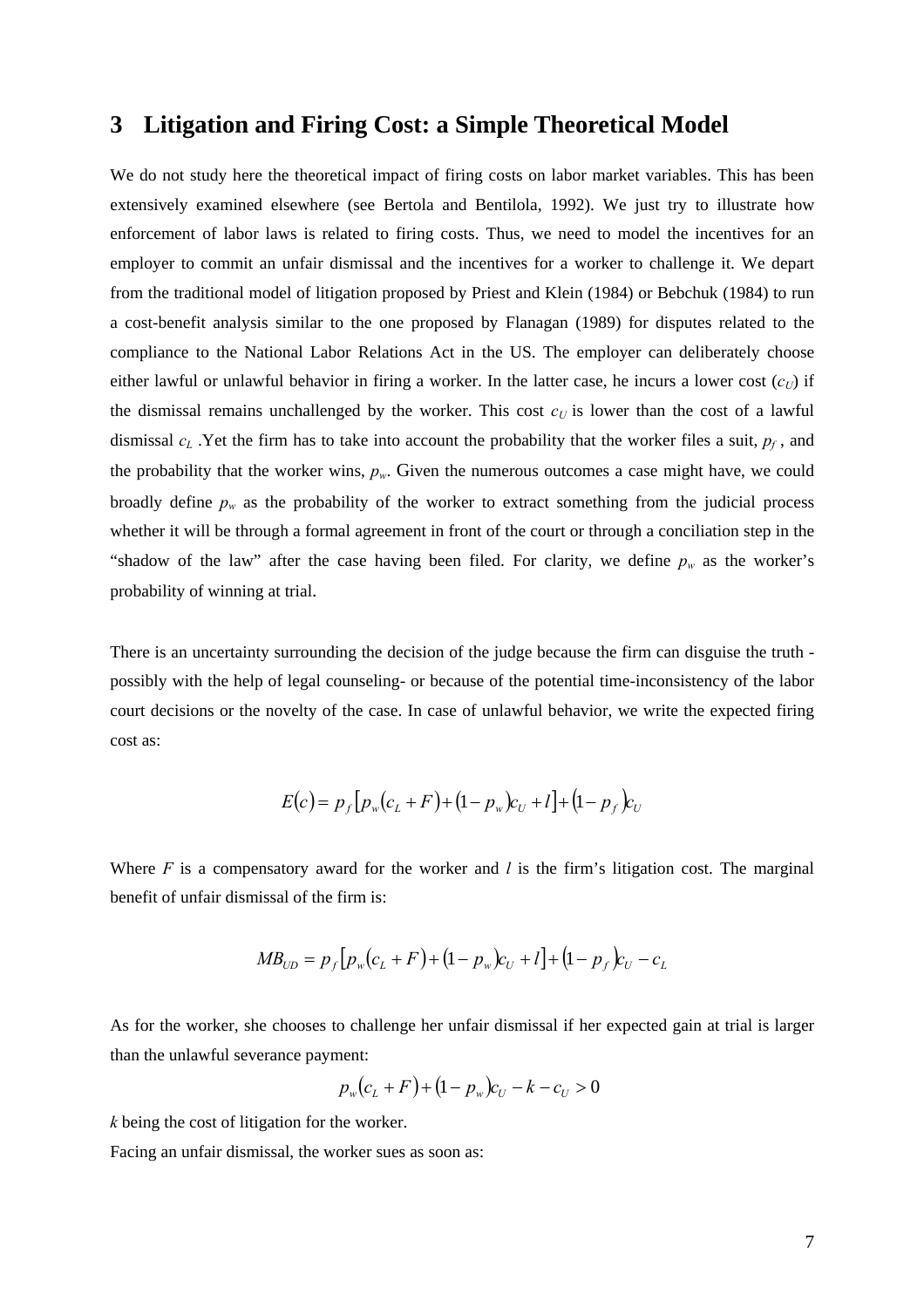$$
p_w > p_w^* = \frac{k}{(c_L + F - c_U)}
$$

Hence, the employer dismisses the worker unfairly if:

$$
p_w(c_L + F) + (1 - p_w)c_U + l - c_L < 0
$$

That is:

$$
p_w < p_w^* = \frac{c_L - c_U - l}{c_L + F - c_U}
$$

As soon as the sum of litigation costs is below the difference in "direct" firing costs (that is  $c_l$ - $c_l$ ), there may be 3 equilibria: a low probability equilibrium where the firm does not comply as the employer will not be sued in doing so, a medium range  $p_w$  equilibrium where the firm does not comply even if the employer is sued since unlawful behavior remains less costly, and a high range  $p_w$ equilibrium where the firm complies given the cost of a lawsuit. An increase in  $p_w$  is associated with a shift from one equilibrium to another along the curve of increasing firing costs. The filing rate should decrease for high levels of  $p_w$  since the firm has an incentive to lawful behavior.

We consider a cumulative distribution function *G* for the probability of worker's victory. We assume that this distribution is the same in each Prud'hommes area but that the truncation of this distribution varies over the areas according to institutional factors. A firm willing to fire *L\** workers will face the expected firing cost:

$$
E(fc) = [G(p_w < p_w^*)c_U + G(p_w^* \le p_w < p_w^{**})c(p_w) + G(p_w^{**} \le p_w)c_L]L^*
$$

Where  $c(p_w)$  is an increasing function of  $p_w$  bounded by  $c_U$  and  $c_L$ :  $c_U \le c \left(\frac{1}{p_w}\right) \le c_L$ . ⎝  $\leq c \left( \begin{array}{c} + \\ p \end{array} \right)$ 

An increase in the worker's litigation cost increases  $p_w^*$  since fewer workers are likely to file an unfair dismissal case. An increase in the firm's litigation cost will encourage the firm to adopt a lawful behavior while the firing cost is at its upper bound. An increase in  $F$  pushes downward  $p_w^*$ . Cases of lower quality (e.g. low  $p_w$ ) might be filed. At the same time, a larger award at trial might encourage employers to adopt lawful behavior.

The parameters of the model can be related to the endogeneity issues that we will face when estimating the impact of labor regulation enforcement indicators on labor market characteristics. For instance, reverse causation from labor market characteristics to unfair dismissal outcomes might appear and the deterioration of labor market conditions can influence our EPL indicators. First, according to the legislator, *F* compensates the worker for past and future potential wages loss taking into account the difficulty to find a comparable new job. *F* is likely to be countercyclical (vis-à-vis labor market tightness). An economic downturn pushes  $p_w^*$  downwards and  $p_w^{**}$  upwards which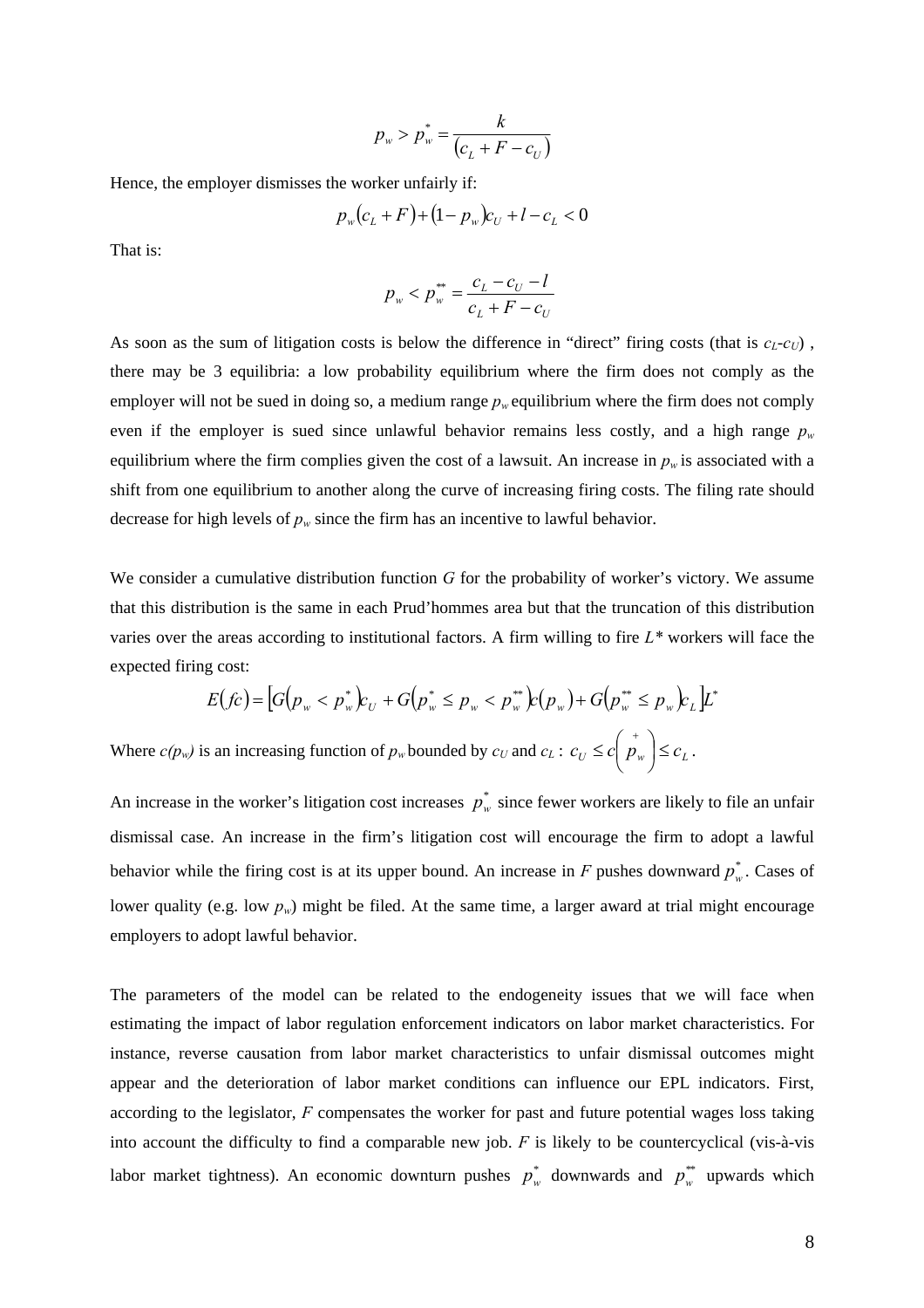<span id="page-8-0"></span>results, other things being equal, in higher firing costs<sup>[10](#page-8-0)</sup>. Second, drawing on an efficiency wage story, we might on the contrary suppose that, facing a higher penalty when they lose their jobs, workers put more effort on their job during a downturn and those who are fired are in better position to dispute the firing such as the overall distribution of  $p_w$  shifts upward. Third, economic conditions might also alter the overall distribution of *pw* through judges' behavior. Judges showing a pro-worker bias when labor market conditions deteriorate increase the firing costs faced by the firms (see Ichino et alii, 2003).



*Fig. 1 : Firing cost and enforcement of the labor laws* 

In our instrumental approach we search for sources of changes in the distribution of  $p_w$  unrelated to current local labor market conditions. Aggregating labor flows at the level of the Prud'hommes area, we interpret differences in local institutional settings and local characteristics as variations over litigation costs (*k* and *l*) across areas and time. Labor judges and judicial clerks involved in labor disputes are unequally distributed over the French territory leading to differentially congested labor courts. This implies an increasing marginal cost of challenging the dismissal following Buchanan's club theory of public goods and thus a decrease in the firing cost through a higher *k*. The choice of legal representation influences the expected gain from the judicial process for both parties. Once a case has been filed, the worker and the firm trade off higher probability to prevail for a larger cost of

 $10$  Empirically, Siegelman and Donohue (1995) find that cases of employment discrimination rise in downturns and are more likely to be lost. In our model, it will means that the decrease in  $p_w^*$  more than offset the decrease in  $p_w^*$  when computing the average worker's victory rate.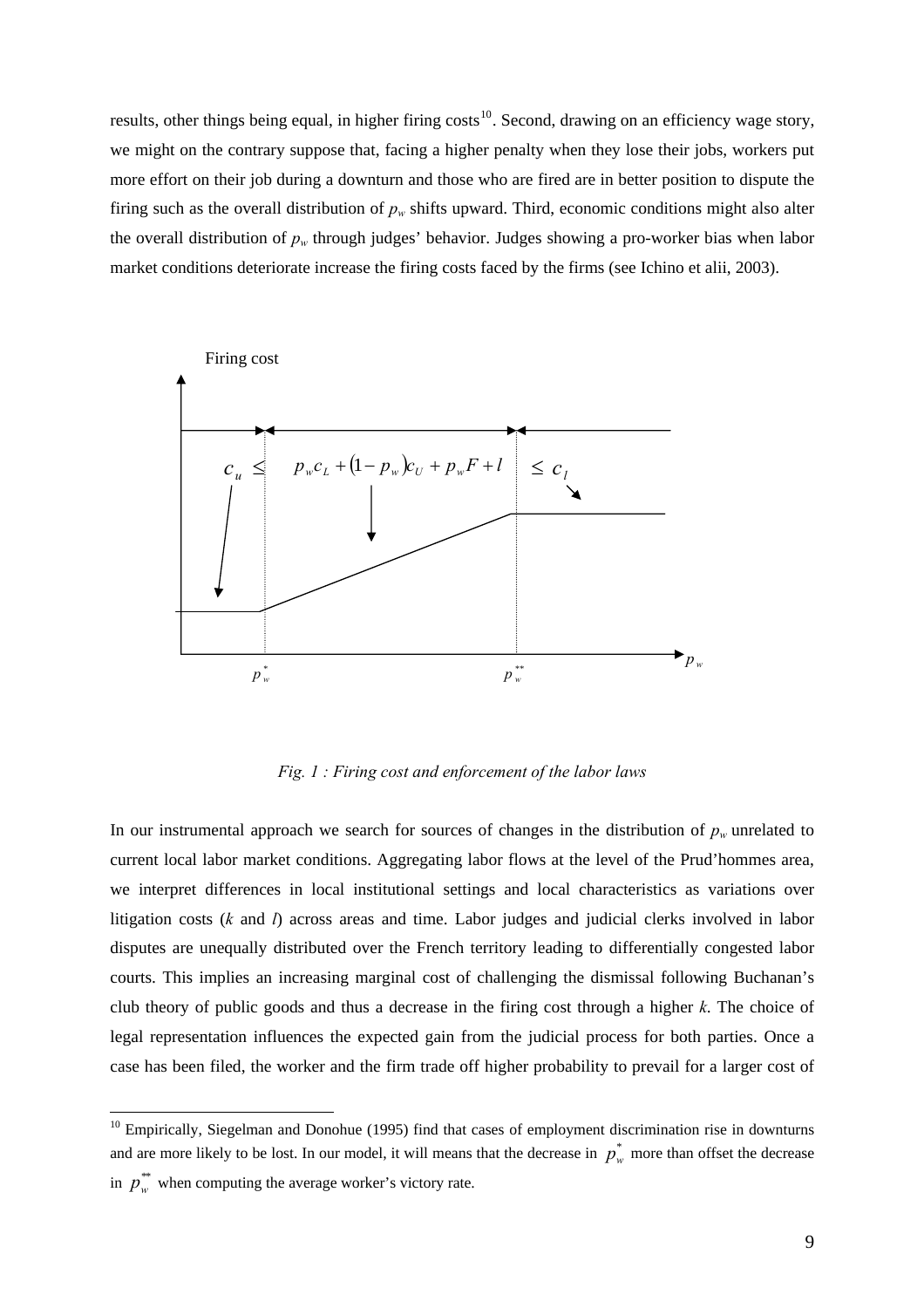<span id="page-9-0"></span>representation, by hiring a lawyer or not. One might plausibly assume that a larger lawyer density induces a stronger competition among them and a higher rate of return for the use of legal services. When the worker takes a lawyer, it increases his chance of success  $p_w$  and this has an unambiguous impact on the firing costs. Judges at labor court in France are union members and their behaviors affecting  $p_w$  are likely to be shaped by a long tradition of industrial relations adopted by their union at the national level and loosely related to local economic developments. We will discuss more in depth the exogeneity of these indicators in section 5.

## **4 Data Set and Descriptive Statistics**

### *4.1 Individual Cases Data Set*

#### **4.1.1 Firms' and Workers' Characteristics**

Our data source on individual cases comes from administrative records made at the level of each Prud'homme and collected by the statistical department of the French Ministry of Justice. Their primary goal is to monitor labor courts' activities with an emphasis on speed of treatment. The data source is exhaustive for the period 1990 to 2004. It includes approximately 2 millions of individual cases.<sup>[11](#page-9-0)</sup>

Apart from years 1993, 1994 and 1995, the number of cases treated by labor courts appears to be stable over the period, in stark contrast with what happened in some countries such as the UK where a sharp increase took place (see Figure 1 and Burgess, 1999).

For each case, the sex and age of the employee-plaintiff is recorded. There is no precise information on her skill-level in the firm. Nevertheless, the "managers" section of the Prud'hommes only deals with high-skill employees and managers. Similarly, since low-income workers are eligible for financial help (13% of the cases), eligibility can be used as a low-income indicator. Approximately one half of these cases are susceptible of appeal, which implies that the sums at stake are larger than 5,000 euros (in 2005). 53% of the employees are represented by a lawyer.

As for firms' characteristics, we know the industry, the size, and the Prud'hommes jurisdiction of the employing firm (i.e. the industry broadly defined). However, we can only differentiate between firms with more and firms with less than 10 workers. The size of the firm has to be known by labor court judges because labor laws differ for small firms; in particular, they are less stringent and try to ease the

 $11$  We will not consider the 2% of cases involving employers as plaintiffs.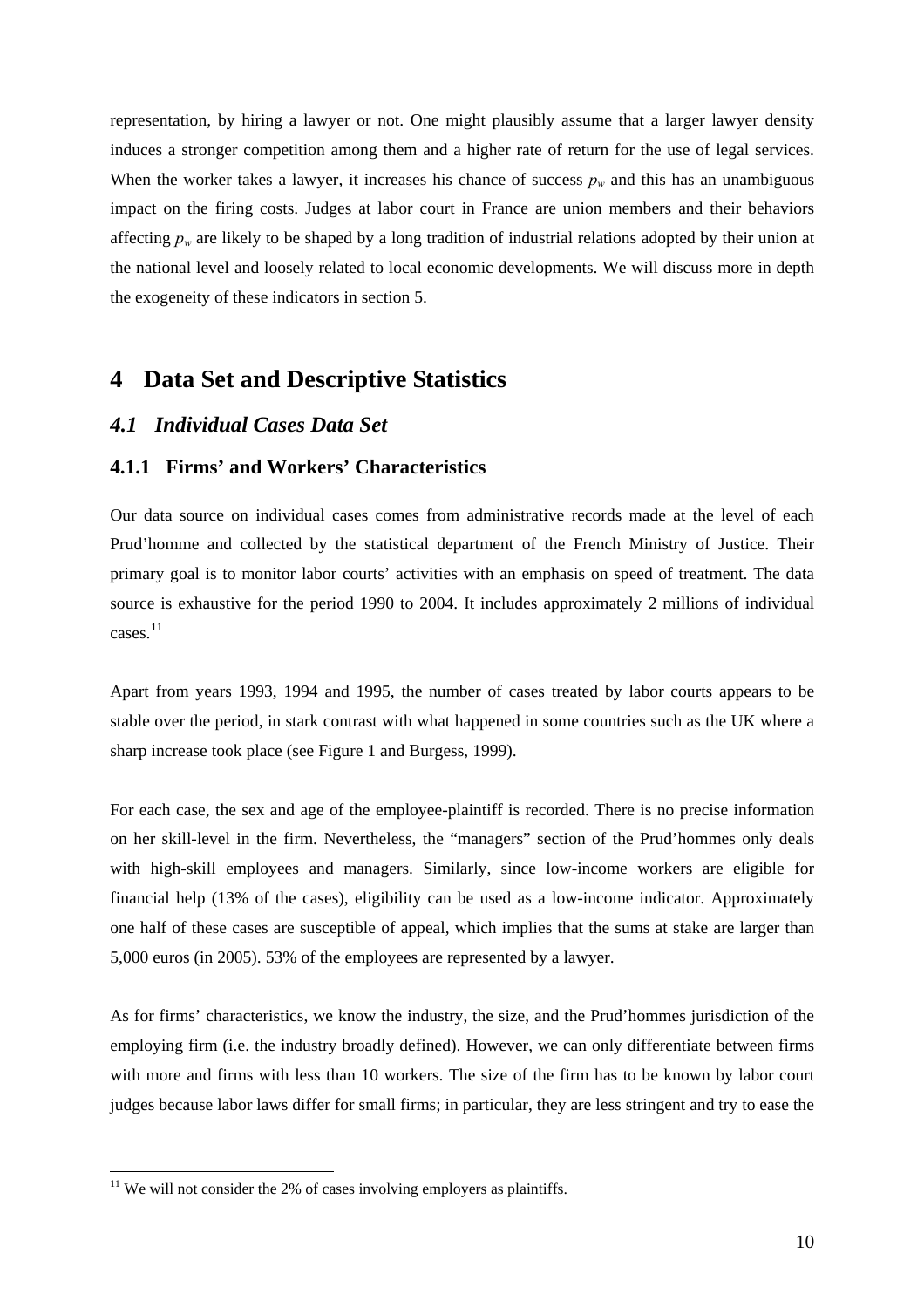financial costs of firing that could hurt them irreversibly. Small firms are overrepresented with 56% of the filed cases whereas they comprise 25% of the labor force.

For each case, the starting date, the ending date, the motives for dismissal, and the court decision are recorded. An average case takes one year (343 days) with a standard deviation of 9 months.

### **4.1.2 EPL Enforcement Indicators**

Using the individual cases data set, we are able to compute several EPL indicators for each Prud'homme. A case can follow various paths and every grouping is somewhat arbitrary. For example, as what we call "agreement" is registered by the court under the acceptance of both parties, one can argue that it can be interpreted as a winning case, a rational plaintiff stopping the judicial process only if her own interests have been satisfied. On the contrary, she might realize the low quality of her case in terms of probability of winning and then renounce her claims. We start by computing the following EPL indicators using the most disaggregated classification: "winning" (resp. "losing", "null and void", "crossed out", "conciliated", "agreement" and "tied") is computed as the ratio of the cases classified as worker's victory (resp. defeat at trial, null and void, crossed out, conciliated, having led to an agreement, having been judged by a professional judge) in year *t* over the number of cases disposed in year *t*. We then group cases in "agreed" (cases conciliated or having led to an agreement), "dropped" ("null and void" or "crossed out") and "trial" (cases having reached trial), see Table 1. We also compute the worker's victory rate at trial ("victory"). A simple logistic analysis using individual data is presented in Table A.1.

Then, we can rank a priori our EPL indicators according to the cost to the firm if each outcome. A case being dismissed by the court ("Null and Void") or by the worker ("crossed out") is the most favorable outcome for the firm. Even if one can argue that these "dropped" cases might correspond to agreements not reported to the court, it is safer judiciary speaking for both parties to report the deal to the Prud'homme. A case reaching trial and being won by the worker is the least favorable outcome. A case leading to a firm's victory at trial is not necessarily less costly than one classified after conciliation or agreement since it implies additional litigation costs. In the theoretical literature, the litigation process is usually considered as economically inefficient as a similar outcome could have been reached otherwise by both parties at lower costs by relying on a bargaining process. Hence we can consider that a case reaching trial is likely to be more costly than a case conciliated or dismissed. Beyond the outcome of the case, we use the fraction of firms and workers that are represented by a lawyer during the judicial process as an additional -- and more direct evaluation of the costs related to the suits -- EPL indicator (see again Table 1).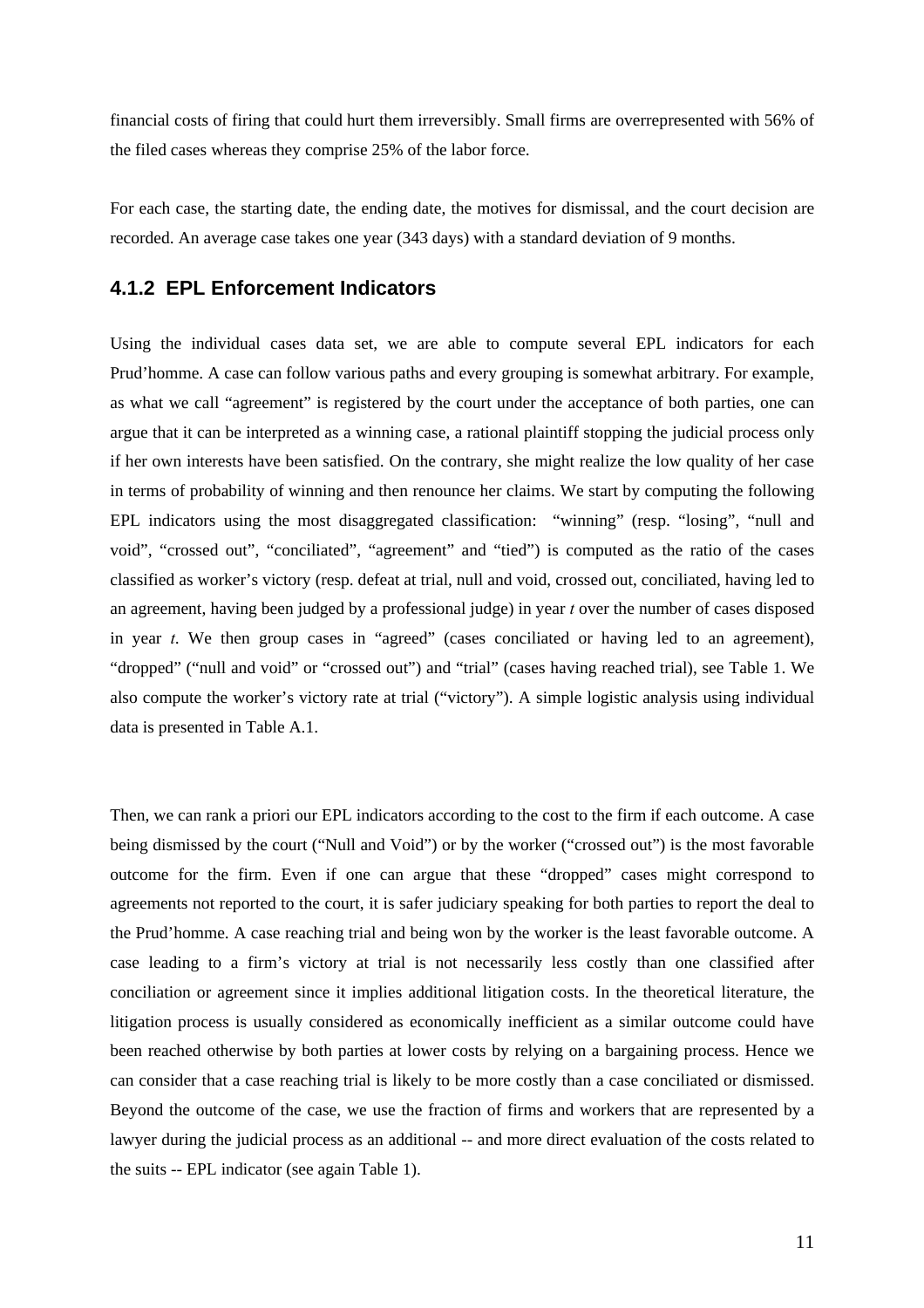About 60% of cases ended by a trial, among which 75% led to a worker's victory (see Table 2). Despite the mandatory step of conciliation, only 11% of the cases ended at this stage. Taking into account cases that led to an agreement notified to the court or to a withdrawal on the worker's side, at least 20% of the filed cases led to an agreement. 20% is also the proportion of cases having been dropped. All EPL indicators display a very strong variance over time and across Prud'hommes. In comparison with what is observed in a country such as the UK, a large fraction of workers and firms are represented by a lawyer despite other available means of representation. Despite the conciliation step which promotes a quick and costless resolution of the cases, labor disputes seem to induce important litigation costs.

Admittedly starting from a high base, we do not observe in France a strong increase in the number of cases brought to the labor courts. In absolute terms, the number of filed cases increased by 10% over the 1990 to 2004 period. The number of filed cases by unemployed workers hovered around five percent over the same period.

Cross-country analyses of EPL are built using aggregate indices ranking countries in terms of labor market flexibility as defined using the written legislation. This approach leaves aside the degree of law enforcement, conditional on the rules as well as cyclical variation. Numbers in Table 2 as well as the very large filing rate (around 25% of dismissals are contested in France) should lead us to conclude that the degree of enforcement of labor regulations is very high in France. A regression of the different indicators of outcomes on local measures of the business cycle shows that the enforcement behavior of these regulations is strongly correlated with the cycle (see Table A.2) and that traditional labor regulation indices are highly imperfect in this respect. A high unemployment rate is associated with a high trial rate and a small number of "agreed, conciliated, or dropped" cases. By contrast, the worker's victory rate seems to be less cyclical. If the number of unemployed workers is correlated with the number of fired workers, we can compute a filing rate. The same table shows that downturns are characterized by a low filing rate but a high litigiousness, workers being less willing to give up their case.

### *4.2 Local Employment Data Set*

### **4.2.1 Labor Court Level**

Local employment flows at the establishment level are computed from the SIRENE files, maintained at the French statistical institute (INSEE). These files give the precise location (city within a "département") for each establishment. We compute a set of Davis and Haltiwanger (1992) indicators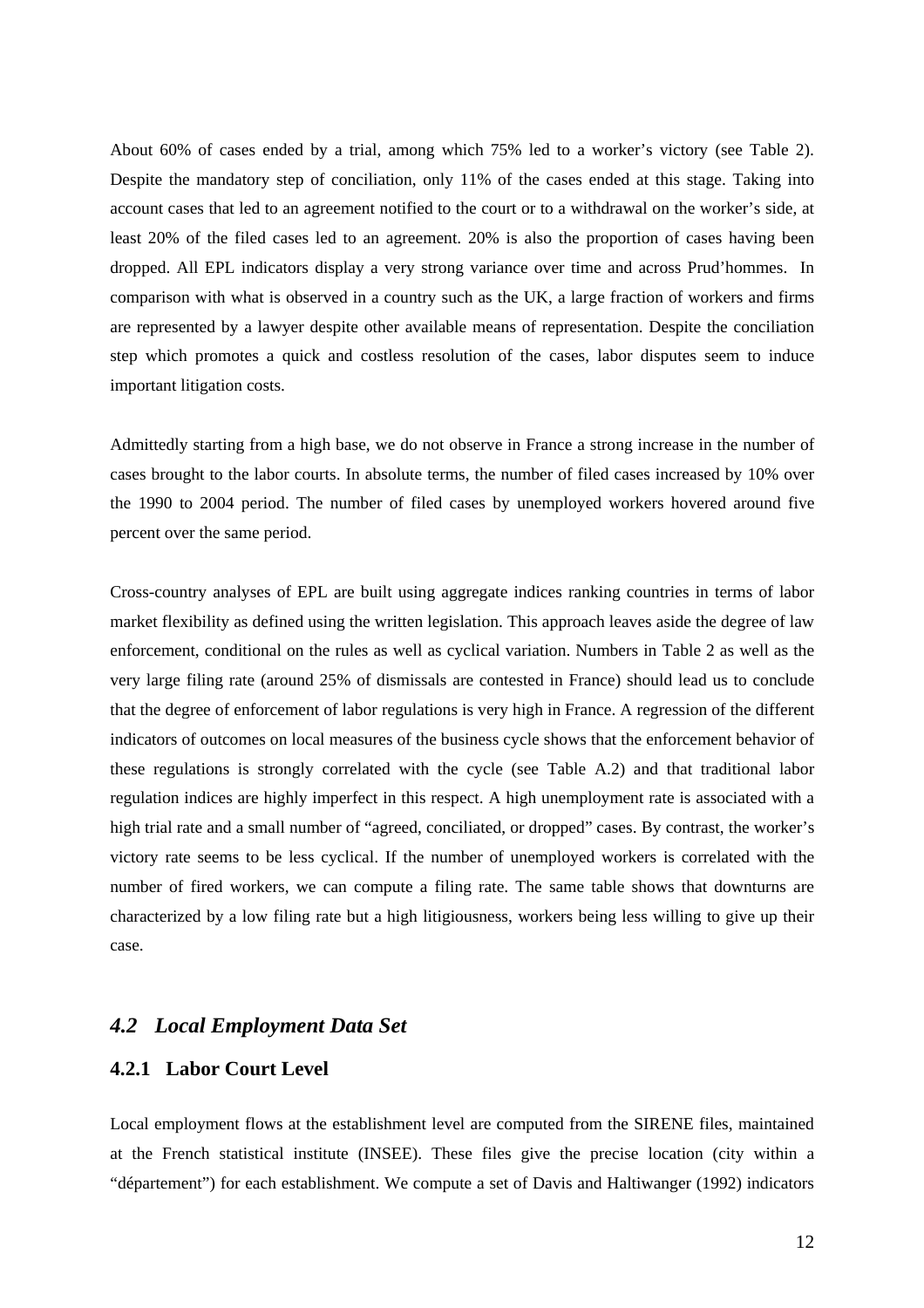over the 1990-2004 period: job creation (both at the extensive and the intensive margin), job destruction (both at the extensive and the intensive margin), and net job creation variables over the 1990-2004 period (using Haltiwanger (1989)'s definitions). These measures are aggregated by industry (service, trade, manufacturing) and size of the establishments (more or less than 10 employees) at the city level as well as at the Prud'homme level, using a 1999 correspondence between cities and Prud'hommes provided by the Ministry of Justice. In comparison with cross-country analyses, these indicators also show a high heterogeneity across periods and across the 264 areas.

To measure local unemployment, we use the number of unemployed as registered at the National Labor Agency (ANPE) for each city as well as the city labor force as measured at the 1999 Census. Finally, from 1997 on, we are able to distinguish the reasons for losing one's job (economic or personal dismissal, entry into the labor force, end of temporary contract...).

#### *4.3 Election Data Set*

The elections for the Prud'hommes are crucial in France - at least for the trade unions - as they are the only way to assess unions' representative character at the national level. Over our sample period, 4 rounds of elections took place, in 1987, 1992, 1997, and 2002. For each round, we collected the share of judges affiliated with each union as well as the number of judges by section at the Prud'homme level. Union shares of votes are rather stable over time but display a great deal of heterogeneity across Prud'hommes (see Table 3). The number of judges did not change from 1993 to 2002 (see Table 4). Changes took place in 1992 and after 2002 (see Table 5). For the 1992, 1997 and 2002 rounds, we have the turnout rates and the number of workers who were enrolled in the electoral lists for each Prud'homme.

#### *4.4 Additional Judicial Data*

In France, each lawyer has to get licensed and registered at the Bar ("barreau") in order to be entitled to practice. We know the number of lawyers registered at each "barreau" from 1996 to 2006. It allows us to have a local estimate of the number of lawyers by employed worker. As there are fewer bars in France than Prud'hommes(181 versus 264), we match each Prud'homme to the closest bar using shortest route distance and compute the number of lawyers available to employees depending on one single Prud'homme. Using the 1999 Census, the national average is 77 lawyers per 10,000 employees, going from a minimum of 14 (Creuse) to a maximum of 868 (Paris). From our micro data set on Prud'hommes cases, we are able to compute the number of workers who were represented by a lawyer by labor court and year. We observe a very high correlation (0.68) between the lawyers' densities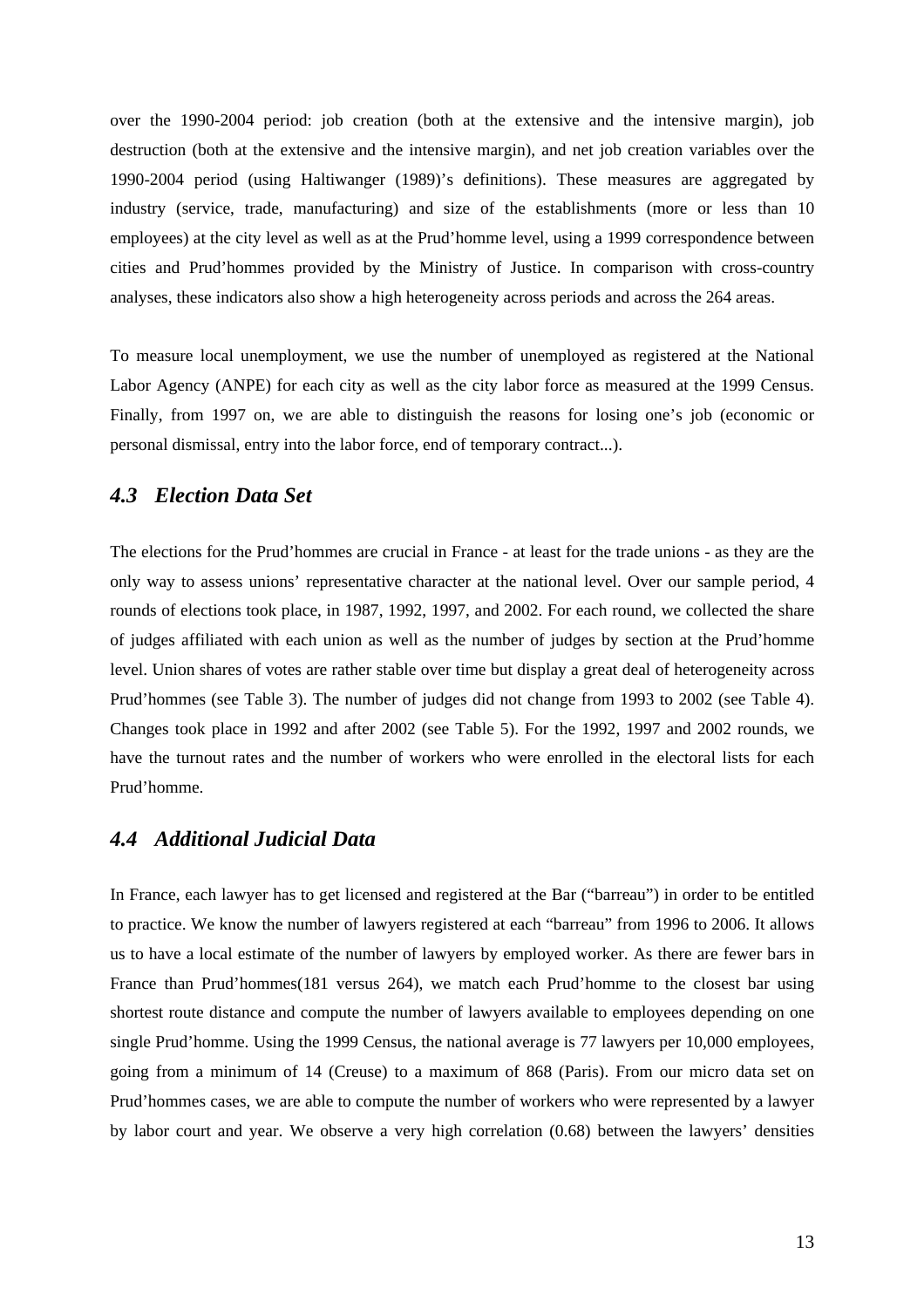<span id="page-13-0"></span>computed from these two different sources. Lawyer data cover a shorter period than other variables (1996-2004).

In addition, we obtained two other measures of labor laws enforcement: the number of "greffiers" (clerks) employed by the Ministry of Justice attached to tribunals in the area of each "Tribunal d'instance"<sup>[12](#page-13-0)</sup>, closest to the labor court ("Staff" hereafter) over the 1992-2004 period<sup>[13](#page-13-0)</sup> and the number of greffiers directly employed at the local labor court but over a shorter period (1997-2004). "greffiers" are civil servants in charge of all the administrative tasks, which include assisting the workers in filing their cases as well as writing the judgment terms. Their allocation is centrally set (by the Ministry of Justice).

# **5 Identification Strategies**

## *5.1 Using Courts Minimum Size*

### **5.1.1 Institutional Principle**

Prud'hommes' judges are unequally spread over French territory. Before 1979 when the "Réforme Boulin" took place, the cost of the Prud'hommes was borne by the local administration and their creation mostly depended on a bargaining process between unions, firms, and this local administration. For instance, in those years (before 1979), 6 "départements"<sup>[14](#page-13-0)</sup> out of 95 did not have a single labor court. In 1979, a legislation strongly supported by the Minister of Labor Robert Boulin transformed the financing and made it depend exclusively on central government resources. In addition, at least one labor court had to be present in every zone that also had with a civil tribunal ("Tribunal de Grande Instance"). Since then, every additional change in the number of judges within a labor court or the opening of a new labor court depends on the outcome of a bargaining between the unions, employers' federations, local, and national government. The process is supervised by a national agency ("Conseil national de la Prud'hommie"). This system generated strong rigidities with the consequence of essentially freezing the number of judges. This number stayed roughly the same since 1979; every bargaining party preferring the status-quo.

Figures 2 and 3 illustrate the dispersion of the Prud'hommes across French territory. We compare the proportion of the judges working at the local Prud'hommes with the size of the local labor market in

 $12$  As there is more "tribunal d'instance" than Prud'hommes (460 versus 264), we use again orthodromic distance for the matching.

<sup>&</sup>lt;sup>13</sup> Data linearly interpolated for 1993 and 1994.

 $14$  As mentioned above, a French "département" is equivalent to an American county.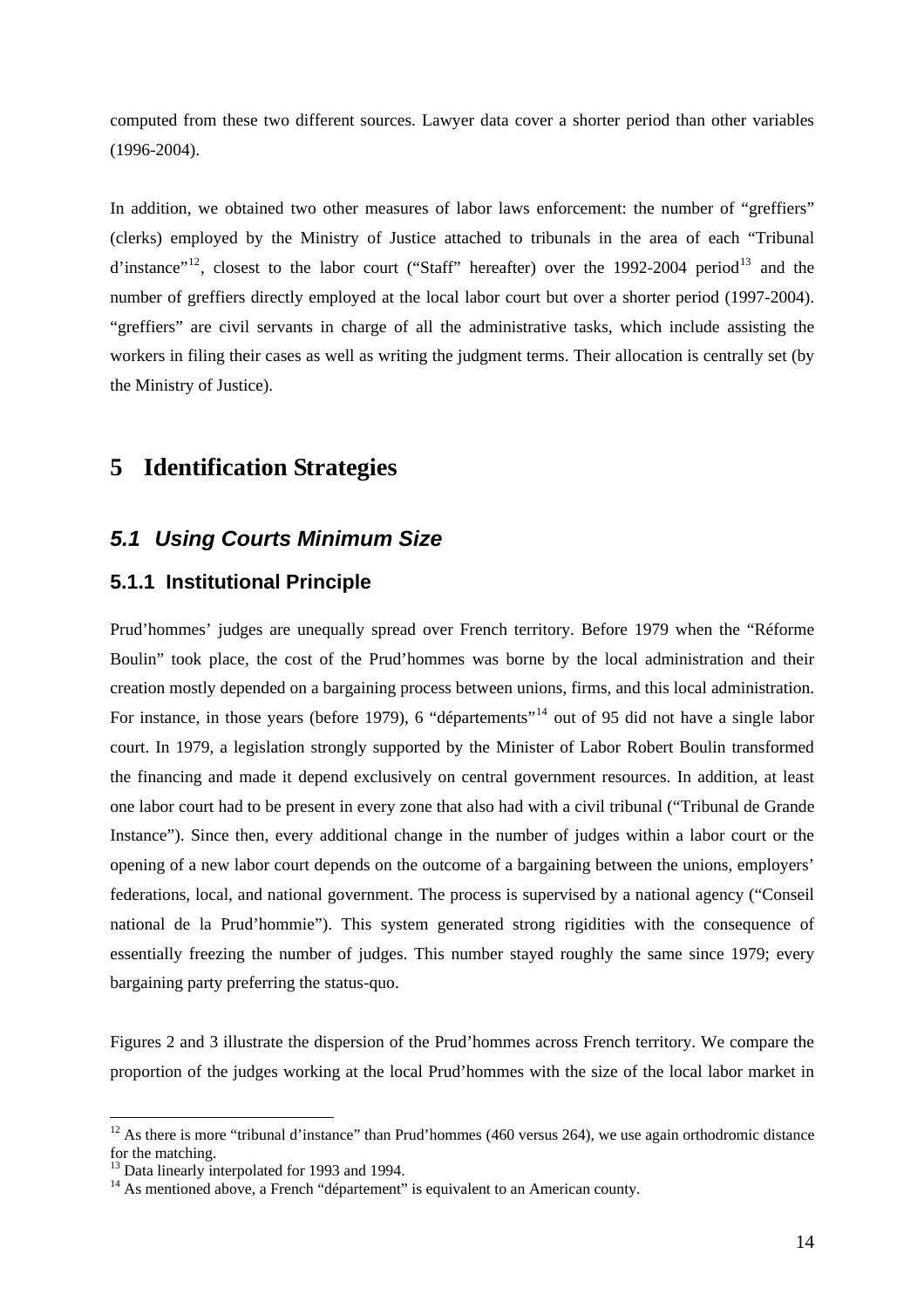<span id="page-14-0"></span>1992 (Figure 2, with Figure 3 eliminating the 6 largest Prud'hommes). For similar labor market sizes, the number of judges in some Prud'hommes is twice that found in other Prud'hommes. Turning to labor court activity, we plot in Figure 4 the average number of cases disposed every year by judges, a measure of their productivity. Hence, in some Prud'hommes, judges deal with 10 times more cases than judges in other Prud'hommes.

Judges are elected in December. Some changes took place in 1992 (in comparison with 1987) and in 2002 (see Tables 4 and 5). Digging into administrative archives of the French Ministry of Labor, the number of cases brought to labor courts seems to be the main apparent quantitative indicator used to decide these changes.<sup>[15](#page-14-0)</sup> Thus, nine labor courts were closed in 1992 because less than 100 cases were examined in a year. However, not all labor courts with less than 100 cases a year were closed. Figure 5 also shows that, along a very wide range of judges' productivity, no change took place (30 cases a year per judge being a rough threshold for an increase in the number of judges). Besides, lags of labor flows are unable to predict the change in the number of judges that occurred in 1993.<sup>[16](#page-14-0)</sup> We try to give a sense of what might go on in the next lines. As explained before, labor courts are divided into 4 "sections" according to the industry of the firm (Agriculture, Retail Trade, Manufacturing, Services) and a fifth section for the "Cadres" (engineers, managers, and executives), see Table 6. We essentially do not examine Agricultural sections. Labor court elections in France are the only way to gauge the representative character of a union and are critical for them. CGT, the most important union in France, is traditionally well represented in manufacturing and is reluctant to accept a reduction in the number of judges allocated to the manufacturing section, even if the share of workers employed in the manufacturing industry has declined in the geographical area.<sup>[17](#page-14-0)</sup> To illustrate this point, we regress (using 1993 data) the local share of judges in a given section on the corresponding share of local employment (see Table 7). We clearly see that there is no significant link between these shares in the manufacturing sector and that the service industry is locally under-represented.

Judges are allocated to the different sections of their courts (see above). Each section has an even number of judges, at least two representing employees and, therefore, at least two representing employers. This minimum number of judges in any section, four as obvious from the above description, is in fact quite a lot for many small labor courts, and sometimes smaller sections (see Figure 6). Therefore, a fraction of labor courts have four judges in many of their sections, often in all. However, because it is a minimum, the number of judges is likely to increase in larger labor courts. Indeed, the above Figures show that the allocation of judges appears to obey to principles that are slightly less clear. However, we believe that we can use this minimum rule to identify some effects,

<sup>&</sup>lt;sup>15</sup> In the US, the Administrative Office of the United States Court uses statistics over the average time spent by judges to handle a case of a given type to give an appraisal of judge allocation.

<sup>&</sup>lt;sup>16</sup> Results available from the authors.

<sup>&</sup>lt;sup>17</sup> However, some judges were reallocated from a section to another in 2002, mostly from "Agriculture" and "Manufacturing" to "Trade" and "Services".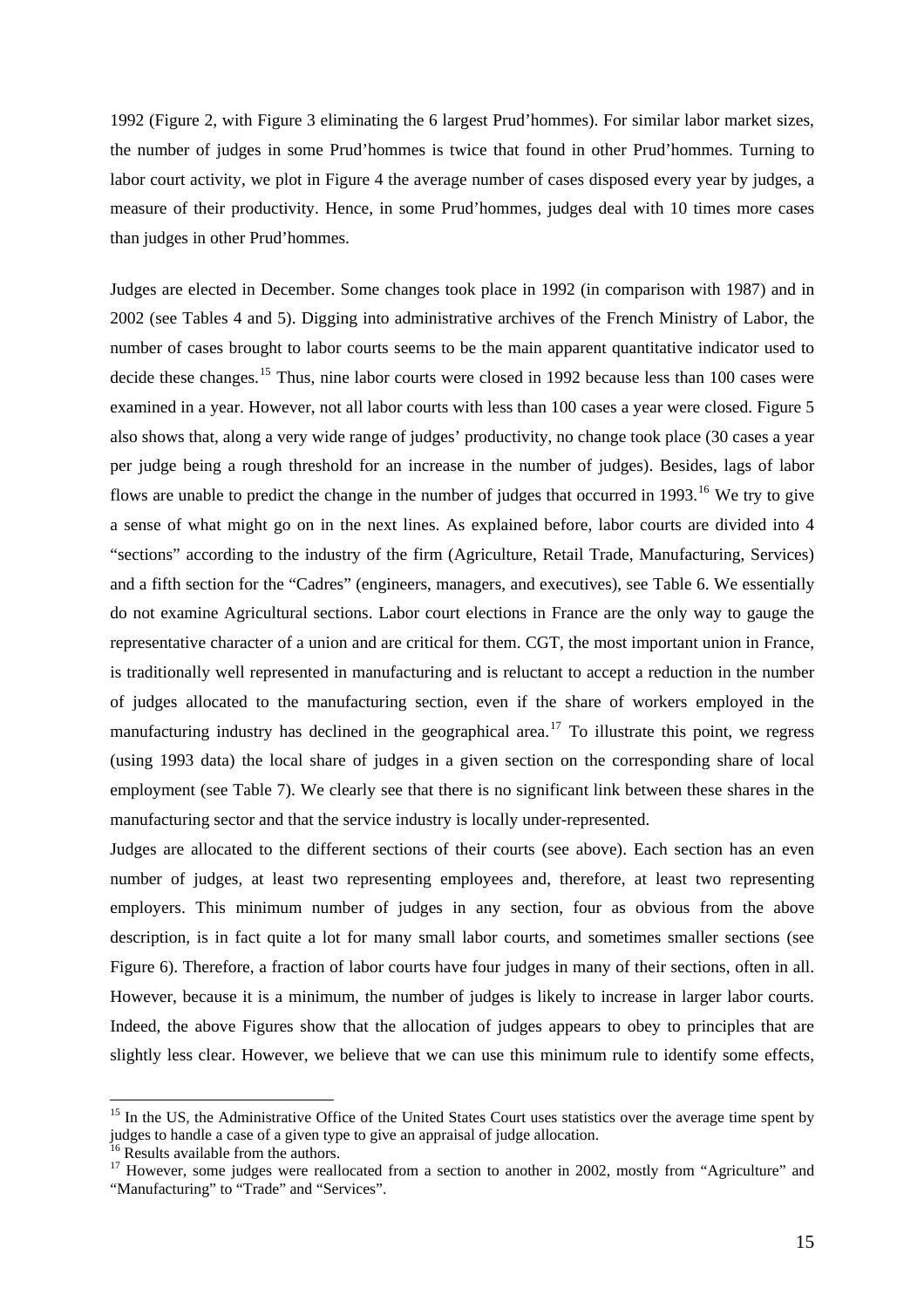<span id="page-15-0"></span>which should be local and apply to the smallest zones. Because the number of judges, as shown above, did not change at all between 1993 and 2002, this first analysis will focus exclusively on this period.

### **5.1.2 Estimation and Results**

Because there is no variation in the number of judges among these sections or courts, we use the ratio of judges to the (active) population depending from this labor court at the 1999 Census.[18](#page-15-0) We restrict attention to those sections having exactly 4 judges and estimate the following equation:

$$
Flows_{p,s,t} = \alpha \left( Judges_{p,c} / Pop_{p,1999} \right) + \beta x_{p,90} + \gamma z_{p,t} + \varepsilon_{p,s,t}
$$
 (1)

where flows are job creation, job destruction, net job creation (both at the intensive and the extensive margins) measured across all cities depending from labor court  $p$ , in section  $s$ , at date  $t$ , where  $x$ captures the initial conditions before our analysis period 1993-2002, and  $\varepsilon$  is a statistical residual. Results are presented in Table 8. Each column corresponds to a flow, and each panel to a different section of Prud'hommes (as mentioned in the Data Section, it is not possible to compute flows for those workers depending on the "Cadres" section). The flows are computed using those establishments that depend on each different section, i.e. "manufacturing" only comprises those establishments that belong to the relevant industries. The control variables mentioned just above include year and local business cycle indicators, 1999 labor force and 1999 labor force squared, 1991 employment composition by industry and firm size, and 1991 caseload composition by industry and firm size. These control variables try to capture the initial conditions and the specificities of each labor court, observed as well as unobserved, in the spirit of a matching framework. Most coefficients are negative, some being significantly so. A higher density of judges tends to attenuate job creation and job destruction, a large fraction coming from the extensive margin (creation or destruction of establishments). The effect is particularly strong in the trade sections and is present in the services section.

A similar analysis is performed for labor courts that have exactly 16 judges (four times four sections, manufacturing, trade, services, and cadres). The period and the control variables are exactly similar to those presented just above. Results are presented in Table 9. The estimates are very similar to those for the analysis by section, with negative coefficients for all flows. There is no net impact but a clear impact on the creation (extensive) margin and a slightly smaller, and less significant, effect on the destruction (extensive) margin.

We performed various robustness checks, restricting the time period by focusing on the last years of the sample period or by including (for the first analysis) sections with 6 judges, with essentially similar results.

<sup>&</sup>lt;sup>18</sup> All results are robust to using other measures of the size of the region.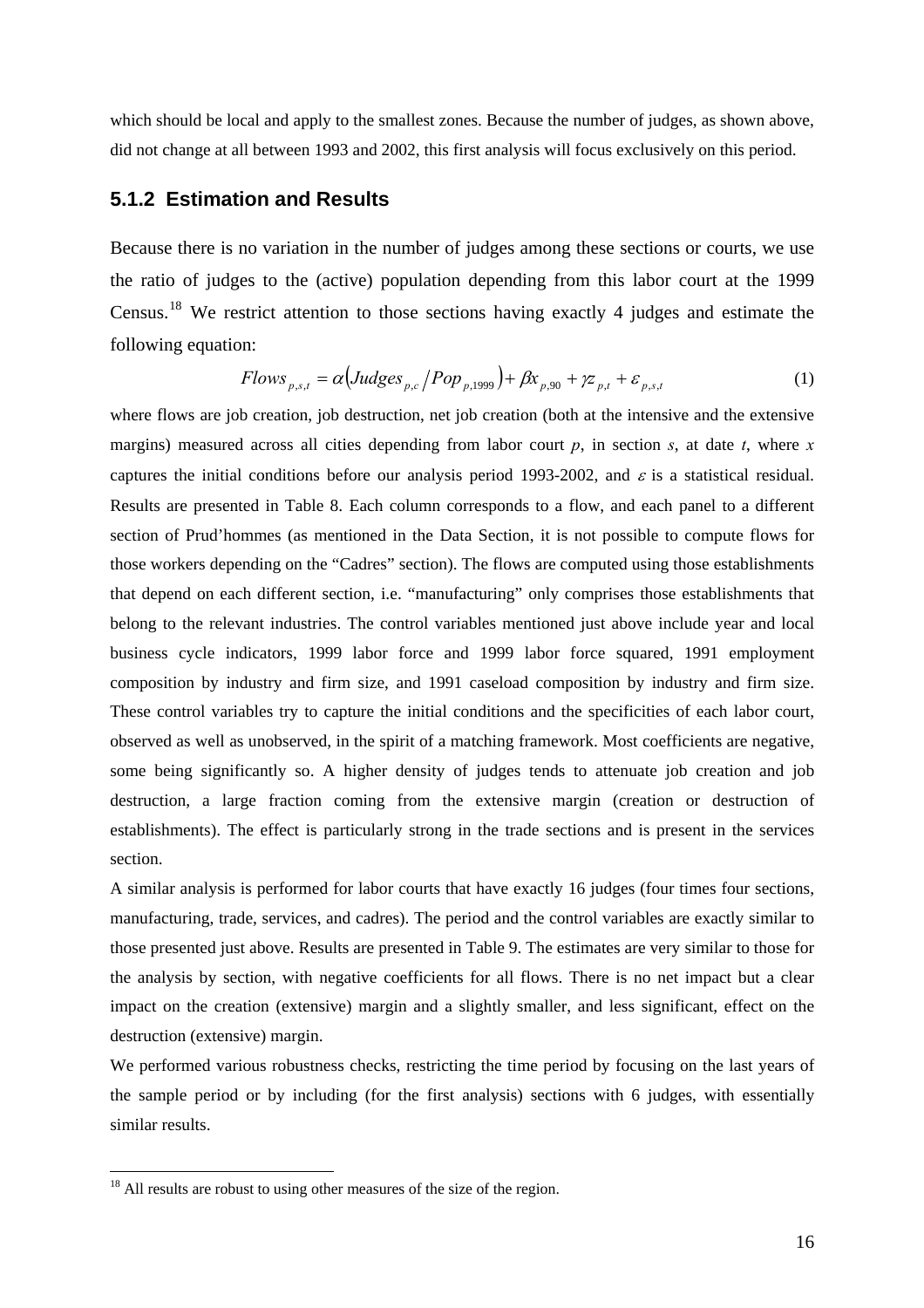## *5.2 A Regression Discontinuity Approach*

## **5.2.1 Matching Cities**

The first analysis, just above, shows that the judge density can be interpreted as a measure of the strictness of employment protection legislation since it decreases labor flows. We will see other elements in support of such a statement in the following subsections. However, as the number of judges does not change over most of the period under review, and did not change between 1993 and 2002, we were unable to fully deal with unobserved Prud'homme heterogeneity using fixed effect regressions, other than by controlling for the most relevant observables measured during the period preceding our analysis. However, in the next paragraphs we take advantage of the geography of France to implement a regression discontinuity that should help us deal with potential endogeneity bias that might arise if the allocation of judges depended on local economic conditions.

France has more cities than the rest of the European community, added together. Hence, many cities are close one from another and, in most countries they would have merged at some point. For many complex political reasons, this is not so in France. Hence, very close cities may well depend on different labor courts, either between "départements" or within "départements" (a département is an administrative unit roughly corresponding to an American county, there are 100 département in metropolitan France). Among the population of the 36,562 cities of metropolitan France, we match each city with its closest and second closest neighbors according to the orthodromic distance (shortest distance). We select the matches where both cities do not belong to the same Prud'hommes jurisdictions (3,993 cities). We focus on the period over which there has been absolutely no change in the number of judges (1993-2002). We match our database of selected cities with our INSEE Sirene files that provide labor flows at the city level. About 14% of the selected cities did not experience any labor flows over the period because (private) total employment was nil. 76% are present over the whole period. Hence our final sample comprises 3,109 cities. The selected cities are very close: the last centile being at 7,8 km and the average distance being equal to 3,6 km. In 1999, the median population of these cities is approximately 400 inhabitants. Each Prud'homme is at least represented by one match in our data set, the maximum being for the Prud'homme of the city of Tours represented by 24 matches.

### **5.2.2 Estimation and Results**

We estimate the following equation:

$$
Flows_{c,p,t} - Flows_{c',p',t} = \alpha \left( Judges_{p} / Emp_{1991,p} - Judges_{p'} / Emp_{1991,p'} \right) + \delta_{t} + \varepsilon_{cc',t}
$$
 (2)

where c and c' are the matched cities and "judges" is the judge density of the jurisdiction of the Prud'homme they belong to.  $\delta_t$  are year dummies. We do not apply any weight and cluster the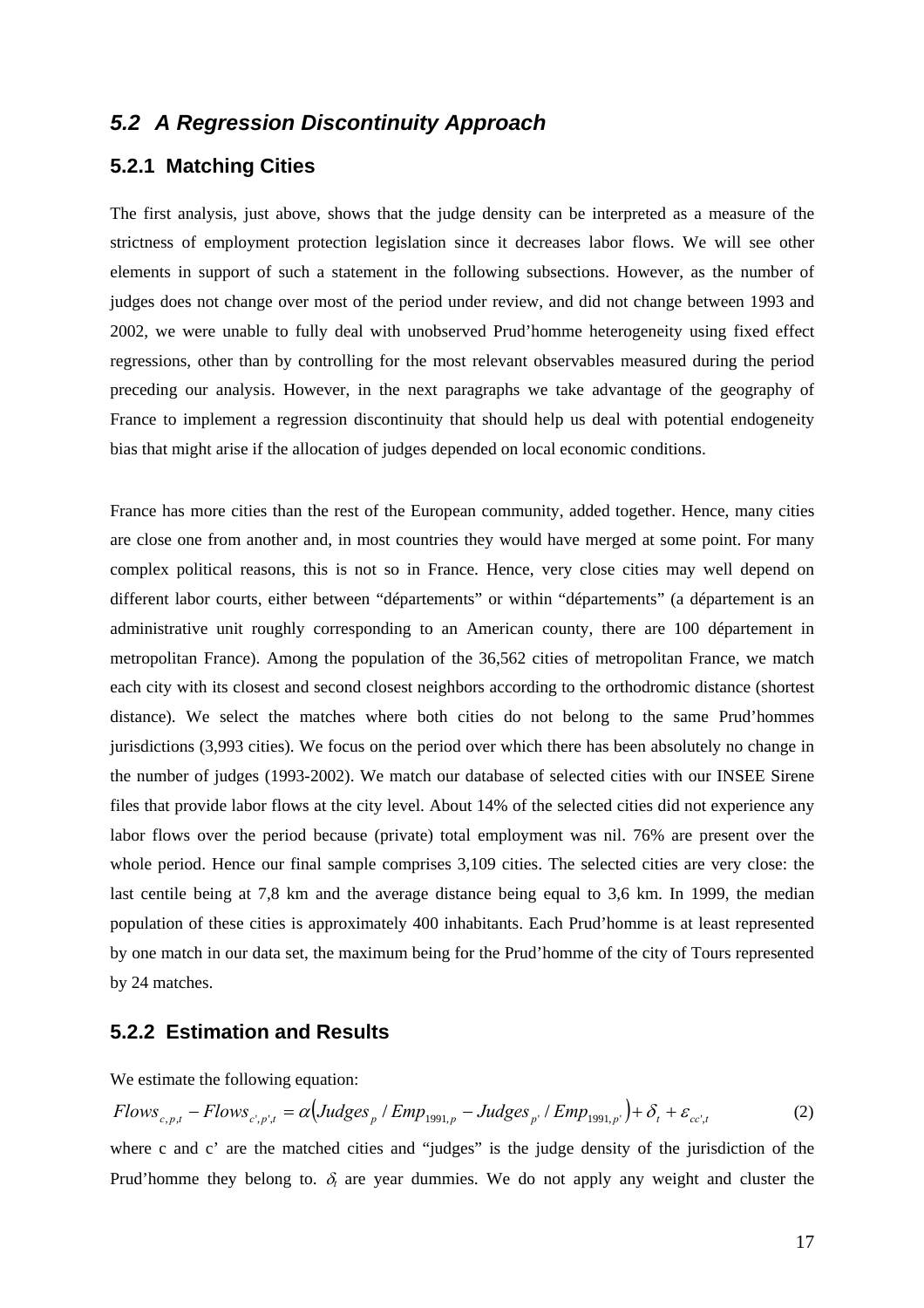observation at the level of the match. Tables 10 and 11 present the estimates. In Table 10, we restrict attention to cities with less than 5,000 inhabitants. Table 11 includes all cities. Consistent with our previous analysis, a higher judge density reduces job creation, in particular on the extensive margin. The net outcome is also negative.

## *5.3 An Instrumental Approach*

Until now, we essentially focused on judges, an indirect measure of EPL enforcement. Indeed, judges by their decisions "implement" employment protection. We presented in Table 1 our measures of these decisions, properly aggregated to have a simple enough view of a complex sequence of outcomes. As clearly appears, these decisions – dropping cases, workers' victories or losses, settling cases, going to trial, or the duration of a case – are all depending on various factors. In what follows, we try to examine the causal impact of these EPL measures on employment flows. We essentially rely on tentative instruments, based on various institutional arrangements, which we describe in the next subsections after having presented the simple estimating framework that we adopt.

### **5.3.1 Estimating Equations**

We intend to estimate the following econometric model:

$$
Flows_{p,t} = \alpha_1 BC_{p,t} + \alpha_2 BC_{p,t-1} + \beta EPL_{p,t} + \delta_p + \gamma_t + \varepsilon_{p,t}
$$
 (3)

where  $EPL_{p,t}$  is an enforcement of EPL indicator at the unit of observation *p* and for the year *t*.  $BC_{p,t}$  is a business cycle indicator. The unit of observation is the Prud'homme. Our labor market variables *Flows<sub>p,t</sub>* are the labor flows at the Prud'homme level.  $\Delta_p$  is a Prud'homme fixed effect;  $\gamma_t$  is the year effect and *εp,t* is the statistical residual. In each regression, observations are clustered at the local labor market area level. The labor market areas defined by the jurisdiction of the Prud'hommes display a large heterogeneity in size (measured by active population or employment). Half of the Prud'hommes account for about 80% of the 1991 total employment. We weight our regressions by the 1999 active population of the Prud'hommes area (results are unchanged when using total employment at the start of the period under review, 1991). Table 12 presents results of regression (3) with and without fixed effects using OLS. No clear pattern is apparent in this Table and, again, it is impossible to know if an increased number of conciliations causes job destructions or job destructions cause more conciliations in court.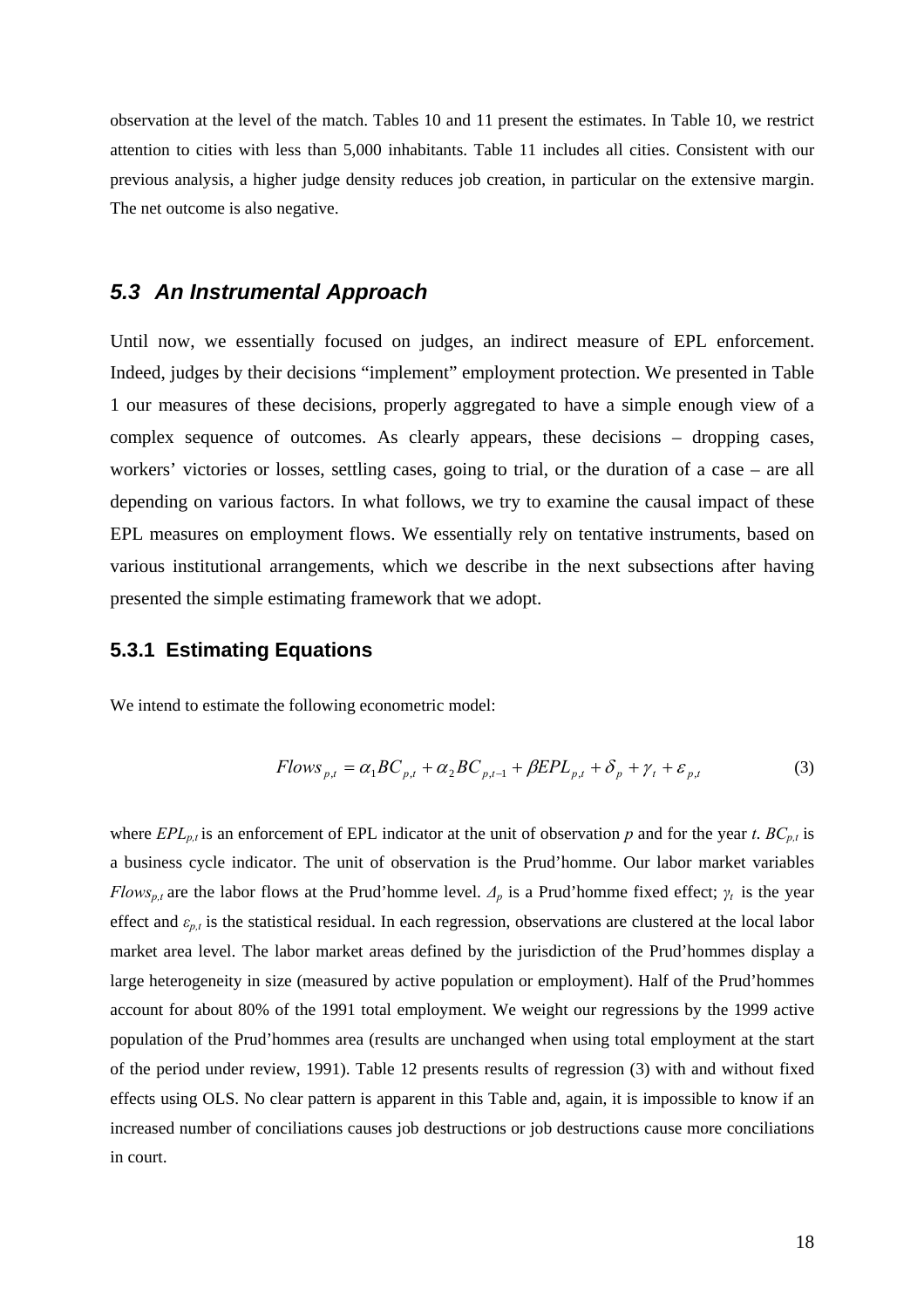<span id="page-18-0"></span>Therefore, to estimate the parameter  $\beta$  measuring the causal impact of the judicial activity on the labor market flows, we adopt an instrumental approach by projecting our EPL indicators on instruments *Z* , business cycle indicators, year dummies and local labor market fixed effects:

$$
EPL_{p,t} = \mu_1 BC_{p,t} + \mu_2 BC_{p,t-1} + \lambda Z_{p,t} + \delta_p + \gamma_t + \nu_{p,t}
$$
 (4)

Clearly, the business cycle *BC* is endogenous and also needs to be instrumented: unobserved economic shocks might simultaneously impact the quality of the cases brought to labor court, bias the judges in their decisions, and affect the labor flows. To do this, we instrument the measure of local business cycles (number of unemployed registered at the local employment agency on the 1999 local labor force) by the *national* unemployment rate (in the spirit of Bartik or Blanchard and Katz) using the following relation:

$$
U_{p,t} = \delta_p + \gamma_t + \mu_p U_{\text{aggregate}} + \eta_{p,t} \tag{5}
$$

Then, we use the *predicted* value  $\hat{U}$  of  $U$  by (3) to compute our exogenous measure of cycle  $BC$  as  $(\overline{U} - \hat{U})/\overline{U}$  where  $\overline{U}$  is the average of the *predicted* local unemployment rate  $\hat{U}$ .

#### **5.3.2 Instruments**

Suitable instruments for estimating the parameter  $\beta$  must explain the average outcomes observed at the level of the labor court and be exogenous to current labor market developments. We claim that the institutional settings of the Prud'homme itself and the local legal environment provide convincing instruments because their variations **within** each Prud'homme are essentially random.

#### *Lawyers*

 $\overline{a}$ 

One of our instruments is the number of lawyers enrolled at the local bar scaled by total employment of the Prud'homme area or the département in 1991 ("lawyer density" hereafter). A high lawyer density is likely to reduce legal fees thanks to a higher competition (see Siegelman and Donohue, 1995 for a similar argument). It also helps to disseminate legal expertise and judicial knowledge of labor disputes among the population of workers. It should correspond to a lower cost of litigation for the worker and hence influences the outcome of the case.<sup>[19](#page-18-0)</sup> One could argue that the lawyer's choice of location depends on local economic conditions. First, labor disputes are only a small amount of the total number of civil cases (11% at the national level<sup>[20](#page-18-0)</sup>). Second, in order to get a license to practice, a

<sup>&</sup>lt;sup>19</sup> Logit regressions using our data set of individual cases reaching the trial stage shows that hiring a lawyer against a unrepresented firm increases the probability of worker victory by about 4%.

<sup>&</sup>lt;sup>0</sup> See available on line Info Stat justice (2005) « Une évaluation de l'activité des juridictions en 2004 » Numéro 80.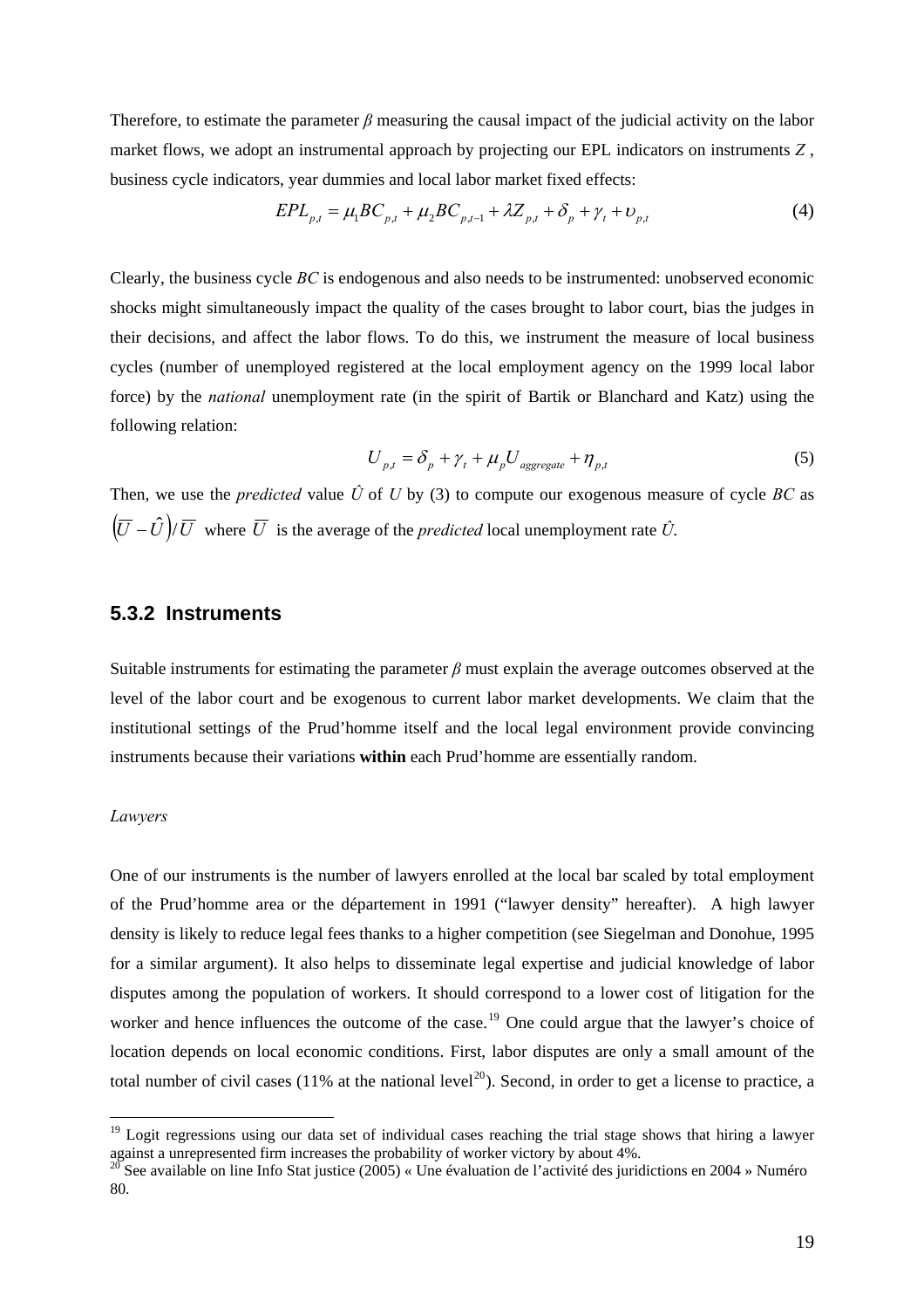<span id="page-19-0"></span>lawyer must enroll the local bar which jurisdiction the Prud'homme belongs to. This requirement and the building of a reputation and a clientele induce a low mobility of lawyers from one region to another. Moreover, a lawyer typically enrolled the bar the city where she studied and her location preference is likely to be unrelated to the incidence of labor disputes litigation. Supporting this, lagged labor flows are found to have no predicting power on lawyer density including fixed effects and yearly dummies (see Table 13). Thus the lawyers' density influences judicial outcomes through the cost and the efficiency of the litigation process but are likely to be random *within* a Prud'homme with respect to current labor market developments, therefore making it a plausible instrument.

#### *Clerks and Judges*

We also consider as instruments the number of judges and staff in charge of dealing with judicial cases (scaled by the local 1991 employment or by the local 1999 active population). They are likely to have an impact on judicial decisions as well. Judicial activity can be modeled as a production function for the case disposition. Benstock and Haitovsky (2004) using a panel data on Israeli courts find that judges complete more cases as their caseloads grow and complete fewer cases when new judges are appointed to their court. In the case of Prud'homme, the sociological literature<sup>[21](#page-19-0)</sup> supports this result and state that facing an increasing number of cases and having to meet some productivity requirements, judges tend to be more meddlesome implying crossing out more cases for administrative reasons to speed up the process and lighten their burden. Less judges or staff would imply more dismissed cases which clearly diminish the firing costs of the firm.

In the vein of our lawyer density indicator, we consider the total number of civil servants from the ministry of justice working at the civil court independently of the type of cases they deal with. Their allocation planned at the national level responds to budget constraints and changes in the local caseload. At stressed before, Prud'hommes' cases represent a small share of the total civil case load and their steady number across the years is unlikely to have driven massive reallocations of judicial personnel. We check again that the clerks' density cannot be predicted by lagged labor flows (see Table 13).

As mentioned before the number of judges of Prud'hommes changed only twice over our analysis period and hence the variation in the judge density is mainly cross-sectional. This stability and the allocation of judges across Prud'hommes allow us to claim that the change in their density within a Prud'homme is barely related to local economic development. Again, Table 14 confirms this view.

 $21$  See Bonaffé-Schmidt (1987).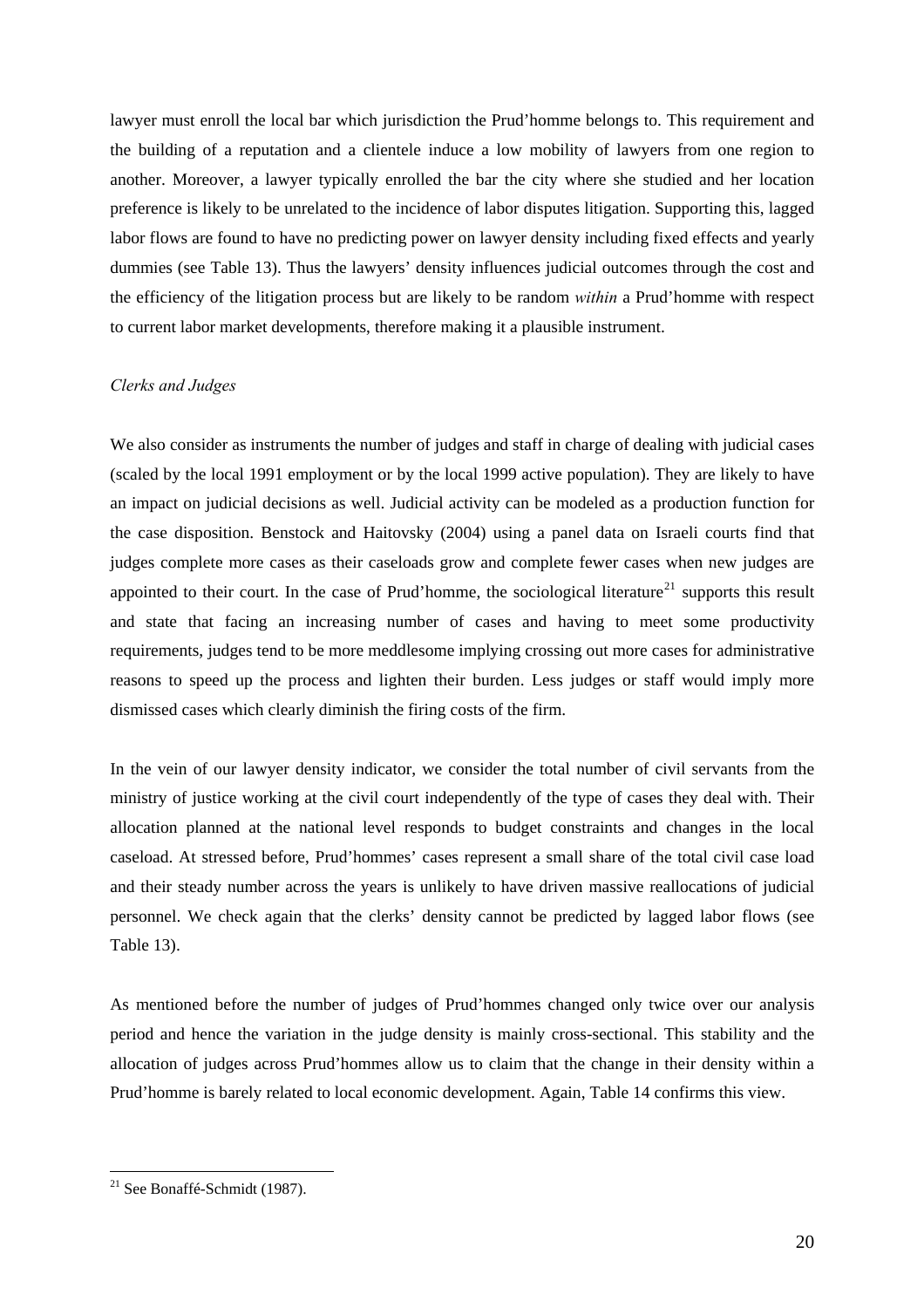<span id="page-20-0"></span>The judge and staff densities influence the disposition of the cases through a congestion effect. Their allocation depends on institutional settings which generate outcomes that seem largely disconnected from local economic developments and let us think that they offer the characteristics of good instruments.

#### *Union shares of votes*

 $\overline{a}$ 

We also use as instrument the share of judges working at the local labor court and affiliated to one of the unions running for the Prud'hommes elections. The union color of the Prud'homme is likely to influence the judicial outcomes. Prud'hommes elections in France are keys to determine the representative character of each union among the labor force. A large share of votes increases bargaining power at the firm and the national level. For instance, over the period under review, a share larger than five percent at the national level was a necessary condition to allow a union to take office in a firm with more than 50 employees and this irrespectively of the representative nature of the union at the firm level. The political platforms of the unions for these elections are their bargaining behaviors. CGT is often perceived as a hard line union with a strong political left ideology and is less prone to negotiate: the CGT leader was a member of the central committee of the communist party until 2001. From 1995 to 2004, the CGT signed on average one third of the collective agreements at the industry level against around seventy percent for the CFDT sixty percent for the CFTC<sup>[22](#page-20-0)</sup>. CFDT and CFTC are known as softer and more likely to conciliate. One could argue that facing a higher probability to lose their jobs workers would tend to vote for hard line unions. First, it would imply that every worker's opinion is to favour clash over dialogue to obtain what they want. Second, as shown by Andolfatto (1988) the map of union votes overlaps the map of political votes and is more related to traditional culture and local industrial history than to current economic condition. The moderate Western France is characterized by a high turnout in favor of CFDT and CFTC and contrasts with left territories from the south west and the north voting for CGT. Third, we showed that the institutional setting of the Prud'homme generates some discrepancies (putting it mildly) between the local Prud'homme characteristics and the local economy characteristics. Judges' behavior determined by their union affiliation and a share of local votes independent of current local economic developments – remember that an election takes place only every five years -- let us think that the union color can instrument convincingly the judicial activity, again *within* a Prud'homme.

<sup>&</sup>lt;sup>22</sup> See page 63 « La négociation interprofessionnelle en 2004» part 2, page 63. Rapport du Ministère du Travail. Available on line at http://www.travail-solidarite.gouv.fr/IMG/pdf/NC\_2004\_-\_2\_La\_negociation-2.pdf.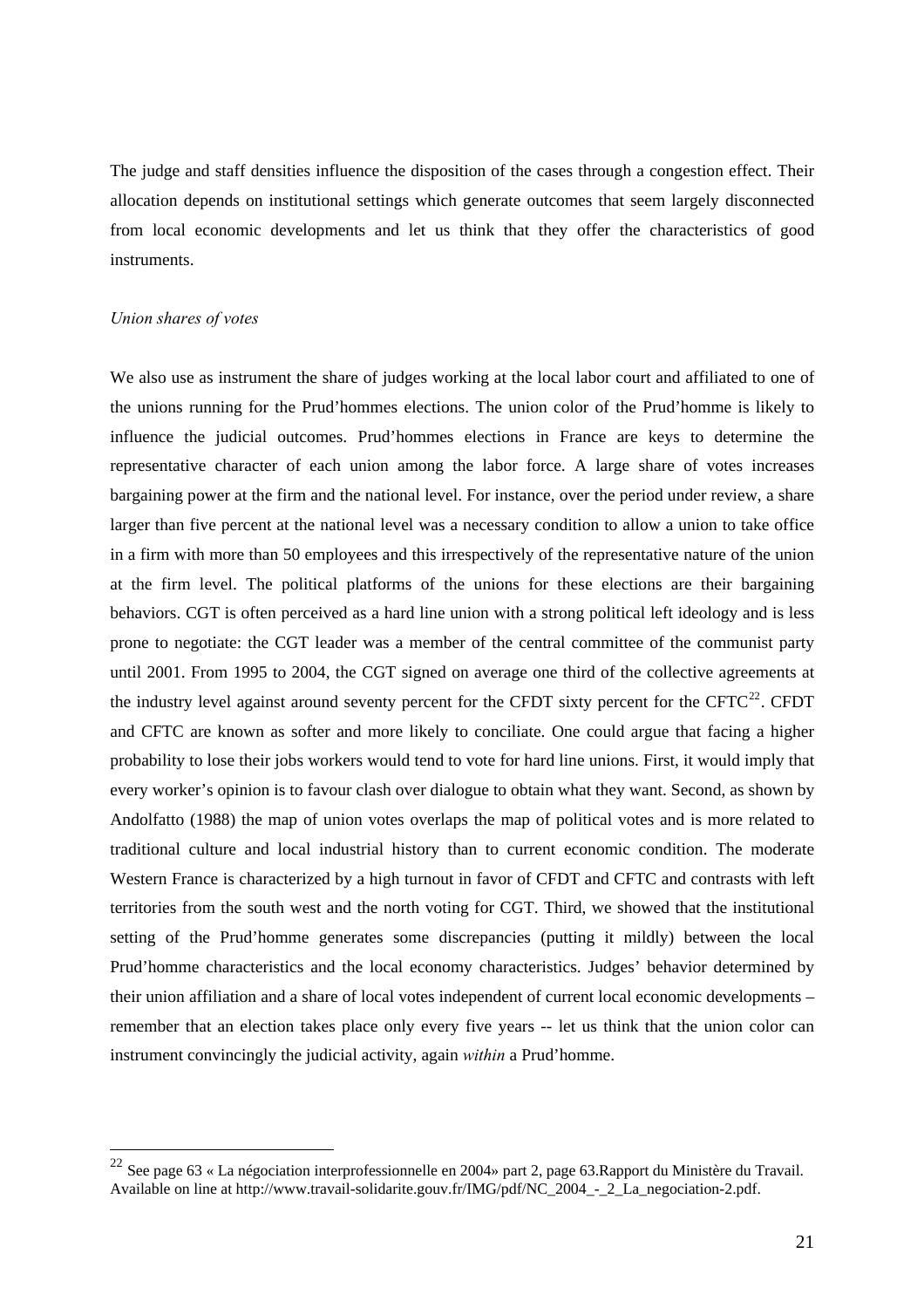We can note the variety of origins in our instruments: "staff" comes from the allocation by the central government of civil servants into local jurisdictions, "judges" and the union colors at the Prud'homme are set by the institutional settings of the Prud'hommes and industrial relations, "lawyers" is related to location preferences of the lawyers.

#### **5.3.3 Results**

Tables 14 and 15 present the instrumental regressions (first stage) for each of our EPL indicators – worker's victory, going to trial, settlement, dropping the case, duration of the case, worker's use of a lawyer, firm's use of a lawyer – on the set of potential instruments, controls (year and business cycle indicators, appropriately transformed as described above), and Prud'hommes fixed effects. In Table 14, we focus on the whole period (1990-2003) with a restricted set of instruments (nothing on legal environment). In Table 15, we focus on a more recent period for which we can use an extended set of instruments (on the legal environment as measured by lawyers and ministry of justice staff in the area, see above). For each regression, the variables that are significant (in bold) are used in the IV regressions. The F-statistics (test of the null of the equality to zero of the selected instruments) and its associated p-value are given in the last rows of the Tables. Note that no instrument appears to be valid for the victory indicator. When more than one instrument is selected, we will test the (statistical) validity of our instruments using the Sargan-Hansen's tests of over-identifying restrictions.

On substance, a larger judge density implies less dropped cases; when judges are "overworked" they tend to select the "best" cases and push the rest of plaintiffs (mostly workers) to abandon. Hence, dropping cases seems to work in favor of firms. By contrast, more judges (within a Prud'hommes court) are associated with more lawyers "helping" workers. This is another proof that judge density implies stricter EPL. The legal environment is captured by the population of lawyers in the area and by the legal staff. More lawyers (all specialties, not only labor) imply less trials and more settlements, a proof that a strong legal environment (supply of legal services) favors out-of-court resolution of conflicts. However, it seems that settlements work in favor of workers when trials do not. Interestingly, more lawyers are also associated with more lawyers representing workers, but not more lawyers representing firms. It not necessarily surprising since firms appear to use lawyers when judicial staff is missing (see last column of Table 15). Finally, the type of union that is strong in the Prud'hommes has some effect on court outcomes. Increases in votes for Force Ouvrière (FO) tend to favor the use of lawyers by workers and act against dropping cases when increases in votes for CFDT, a modernist union, appears to decrease the duration of cases.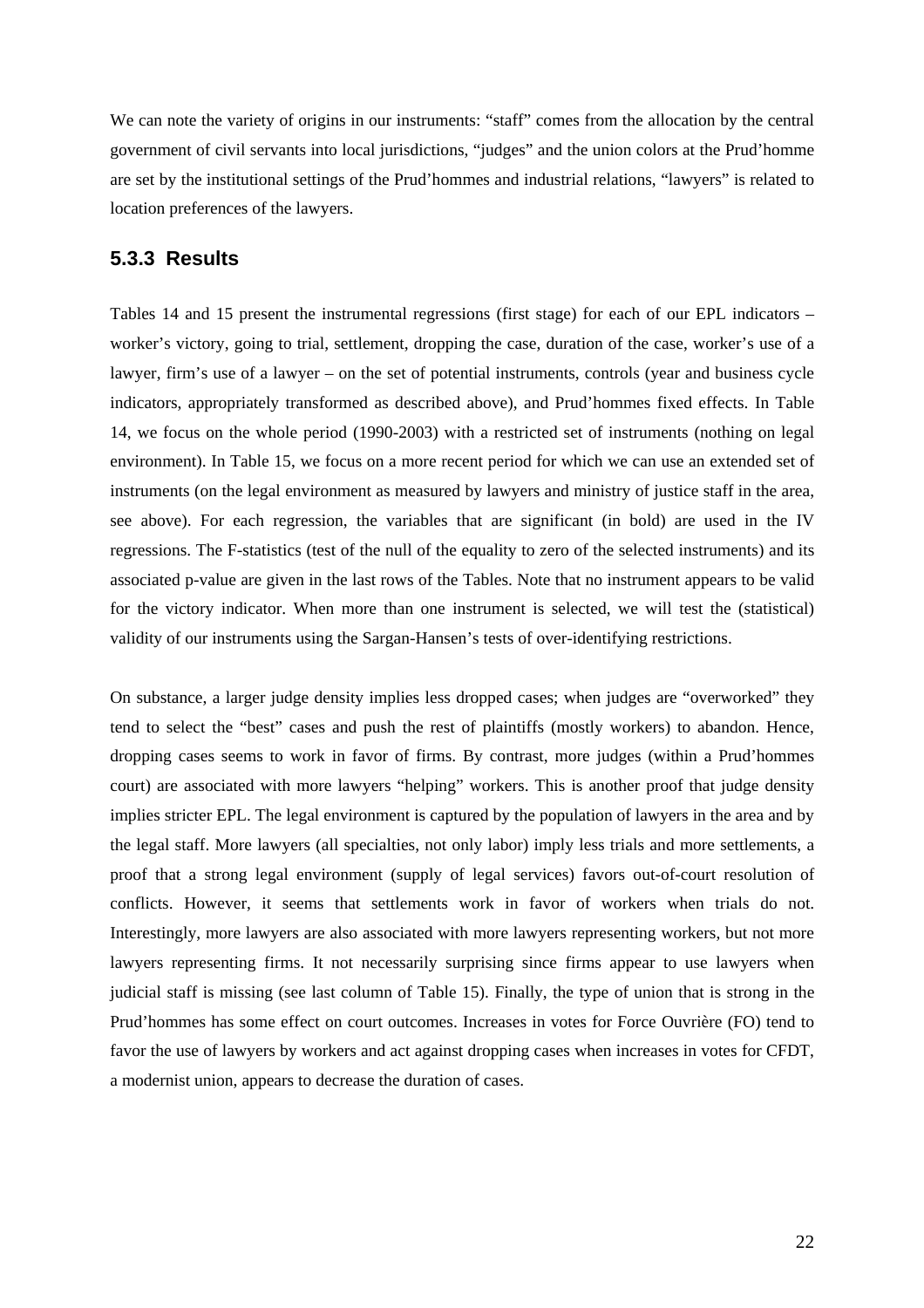### **5.3.3.1 Labor Flows and Court Outcomes**

The results from our IV procedure are given in Table 16. The first panel presents estimates for the full period whereas the second panel presents estimates for the last years, 1996-2003. The EPL indicators differ examined according to the period since available and valid instruments also differ by period.

Consistent with previous results on judges, our EPL indicators which capture decisions that favor workers tend to dampen job destruction when those that favor firms tend to increase job destruction. As analyzed just before, dropped cases tend to favor firms. And, indeed, more dropped cases mean more job destructions as well as less net creation since dropping cases does not affect job creation. Again, we saw that settlements were apparently working in favor of workers when trials appeared to help firms (see Tables 14 and 15). This is confirmed by the signs in Table 16: more settlements dampen job destruction when more trials increase job destruction. But, because these two EPL measures have no impact on job creation, the effect on net job creation is of the opposite sign. More trials destroy (net) jobs when more settlements create (net) jobs. Clearly, when one compares the various measures of EPL, it is difficult to come up with a simple view.

### **5.3.3.2 Labor Flows and Legal Representation**

The results for worker representation are given in the last column of Table 16. Workers are more often represented by a lawyer when the legal environment is dense (judges, lawyers of all specialties, or legal staff in the court). This is turn dampens job destruction, dampens job creation (second panel), but because the former effect is very strong, the net effect is positive. Hence, when EPL is measured by the fraction of workers represented by a lawyer, EPL protects jobs. Finally, in unreported results (available from the authors), the fraction of firms represented by a lawyer has no impact on labor flows.

# **6 Conclusion**

The impact of the EPL on labor markets has most often been assessed through cross-country analyses which make it hard to control for all various potential interactions between the labor market institutions. Within country analyses have most often used difference-in-difference estimators and tended to ignore the extent to which EPL was enforced and was acting as a binding constraint for the firm or the worker. Both of these strands do not address the problem of EPL endogeneity and enforcement of the EPL. By contrast, in order to measure EPL in France --a country with a highly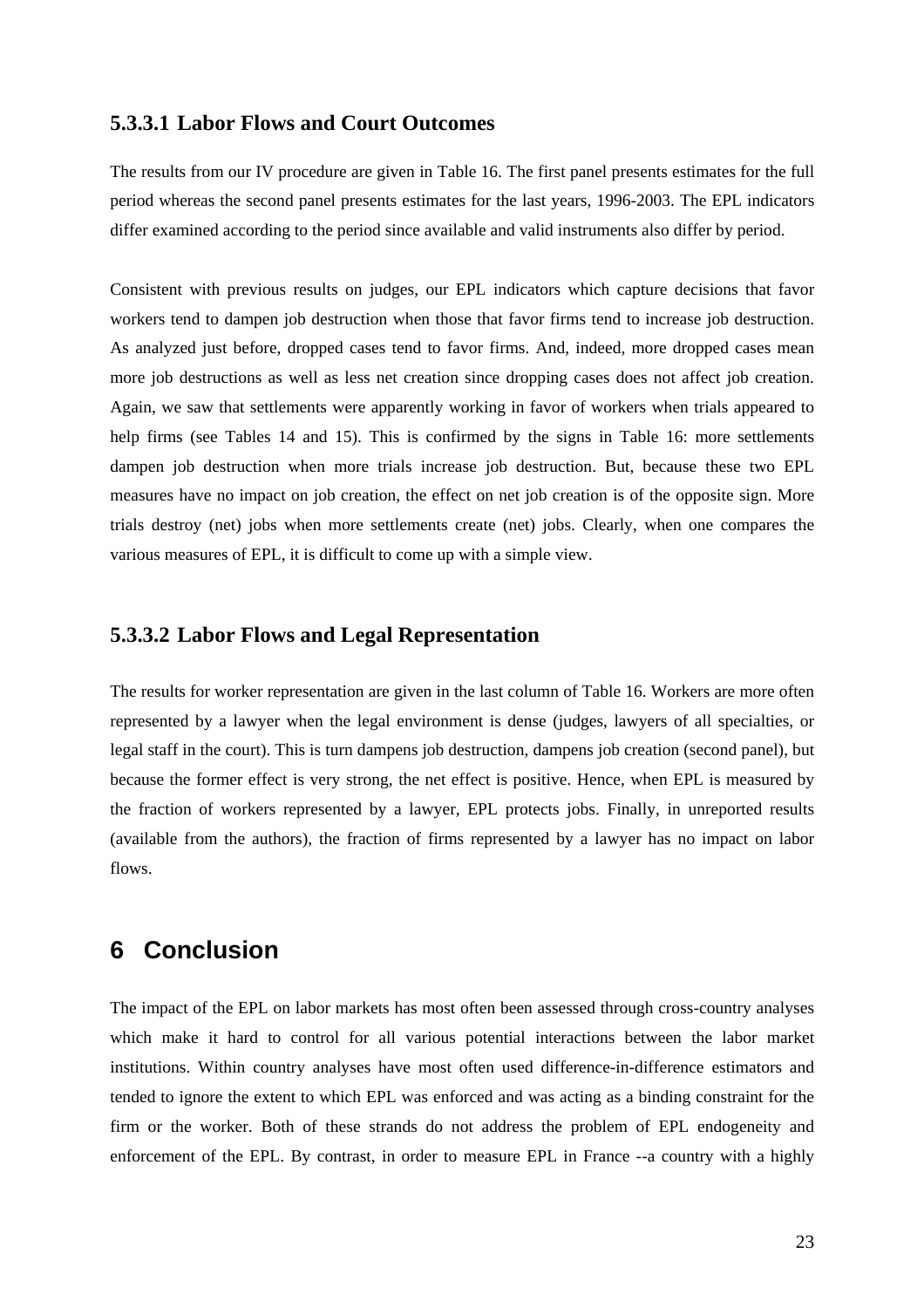regulated labor market—we use various institutional features and time-varying judicial measures of activity and outcomes of the local courts in charge of ruling individual labor disputes (Prud'hommes).

Our results show that labor flows are affected by labor courts. More judges tend to affect job creation, in particular on the extensive margin: more judges means less job creation. Labor courts decisions that have the effect of protecting workers, such as providing them with a lawyer, tend to prevent job destruction. Labor courts decisions that have the effect of favoring firms tend to increase job destruction. Interestingly, the net outcome of more EPL is sometimes positive (i.e. net job creation for lawyers assisting workers) and sometimes negative (i.e. net job destruction for a higher density of judges). Indeed, it appears that EP legislations tend to have an effect on either the creation margin or the destruction margin, rarely on both. Hence, because a specific country mixes various legislations and because local situations depend on a variety of specifics, the final outcome is likely to be the product (or the sum) of multiple effects. It is therefore not surprising that aggregate analyses yield inconclusive outcomes.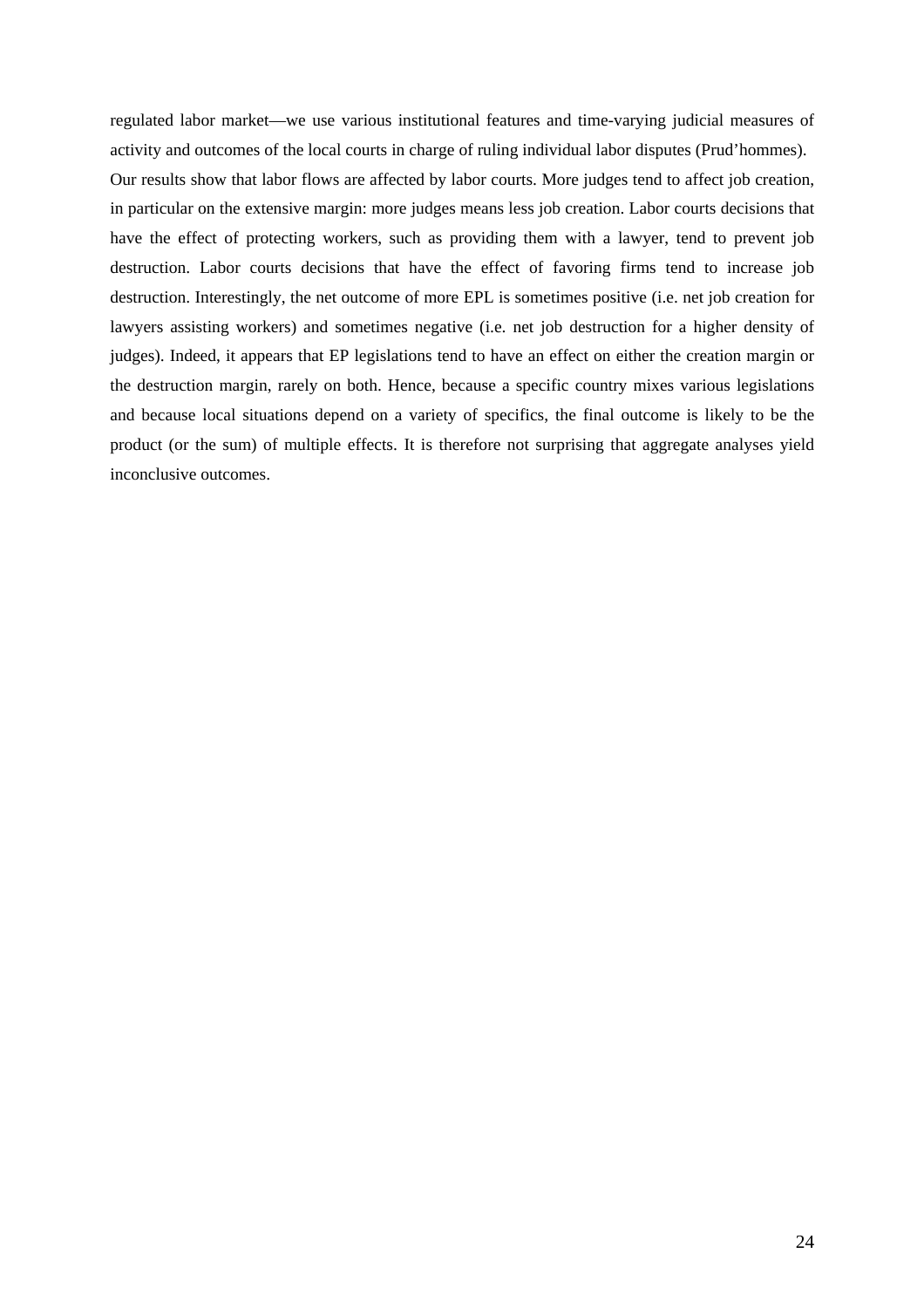# **References**

Autor D. H., J. J. Donohue and S. J. Schwab, 2006."The Costs of Wrongful-Discharge Laws". The Review of Economics and Statistics, vol. 88(2), pages 211-231, 08.

Andolfatto Dominique, 1992."L'univers des élections professionnelles. Travail et société au crible des urnes". Paris, Editions de l'Atelier.

Bartik, Timothy J, 1991. "Who Benefits from State and Local Economic Development Policies?" Kalamazoo, Mich.: W. E. Upjohn Institute for Employment Research.

Bauer, Thomas, S.Bender and H. Bonin, 2007. "Dismissal Protection and Worker Flows in Small Establishments". Economica, 74 (296), pages 804-821.

Bebchuk Lucian Arye, 1984. "Litigation and Settlement under Imperfect Information". RAND Journal of Economics, The RAND Corporation, vol. 15(3), pages 404-415, Autumn.

Bentolila Samuel and Guiseppe Bertola, 1990."Firing Costs and Labor Demand: How Bad is Eurosclerosis ?".The Review of Economic Studies, Vol. 57, No. 3 (July), pp. 381-402.

Bertola, Giuseppe (1992): "Labor Turnover Costs and Average Labor Demand", *Journal of Labor Economics*  Vol. 10, pp. 389-411.

Bertola, Giuseppe (2003): "A Pure Theory of Job Security and Labor Income Risk", *Review of Economic Studies*  Vol. 71, pp. 43-51.

Bertola Giuseppe and Richard Rogerson, 1997."Institutions and Labor Reallocation", European Economic Review 41:6 (1997) pp.1147-1171.

Bertola Guiseppe, Boeri T. and S. Cazes, 2000."Employment protection in industrialized countries: The case for new indicators", International Labor Review, Vol. 139, No. 1, pp.57-72.

Beenstock Michael and Yoel Haitovsky, 2004. "Does the appointment of judges increase the output of the judiciary?", International Review of Law and Economics, Vol. 24, pp. 351-369.

Blanchard Olivier; Lawrence F. Katz; Robert E. Hall; Barry Eichengreen, 1992. "Regional Evolutions" Brookings Papers on Economic Activity, Vol. 1, pp. 1-75.

Blanchard, O. and T. Philippon. 2004*,* "The Quality of Labor Relations and Unemployment", NBER Working Paper No. W10590.

Tito Boeri and Pietro Garibaldi, 2007. "Two Tier Reforms of Employment Protection: a Honeymoon Effect?," Economic Journal, Royal Economic Society, vol. 117(521), pp 357-385.

Boeri, Tito & Jimeno, Juan F., 2005. "[The effects of employment protection: Learning from variable](http://ideas.repec.org/a/eee/eecrev/v49y2005i8p2057-2077.html)  [enforcement,](http://ideas.repec.org/a/eee/eecrev/v49y2005i8p2057-2077.html)" [European Economic Review](http://ideas.repec.org/s/eee/eecrev.html), Elsevier, vol. 49(8), pp. 2057-2077.

Bonafé-Schmidt Jean-Pierre, 1987. "Les prud'hommes: du conseil de discipline à la juridiction de droit commun du travail, " Le Mouvement social, Vol. 141, Les Prud'hommesXIXe-XXe Siècle, pp.121-148.

Davis Steven and John C. Haltiwanger, 1992."Gross Job Creation, Gross Job Destruction, and Employment Reallocation". Quarterly Journal of Economics, 819-864.

Dertouzos, James N, 1988."The End of Employment-at-Will: Legal and Economic Costs".Report no. P-7441. Santa Monica, Calif.: Rand Corp., May.

Di Tella, Rafael and Robert MacCulloch, 2005."The consequences of labor market flexibility: Panel evidence based on survey data". European Economic Review, 49, 1225-59.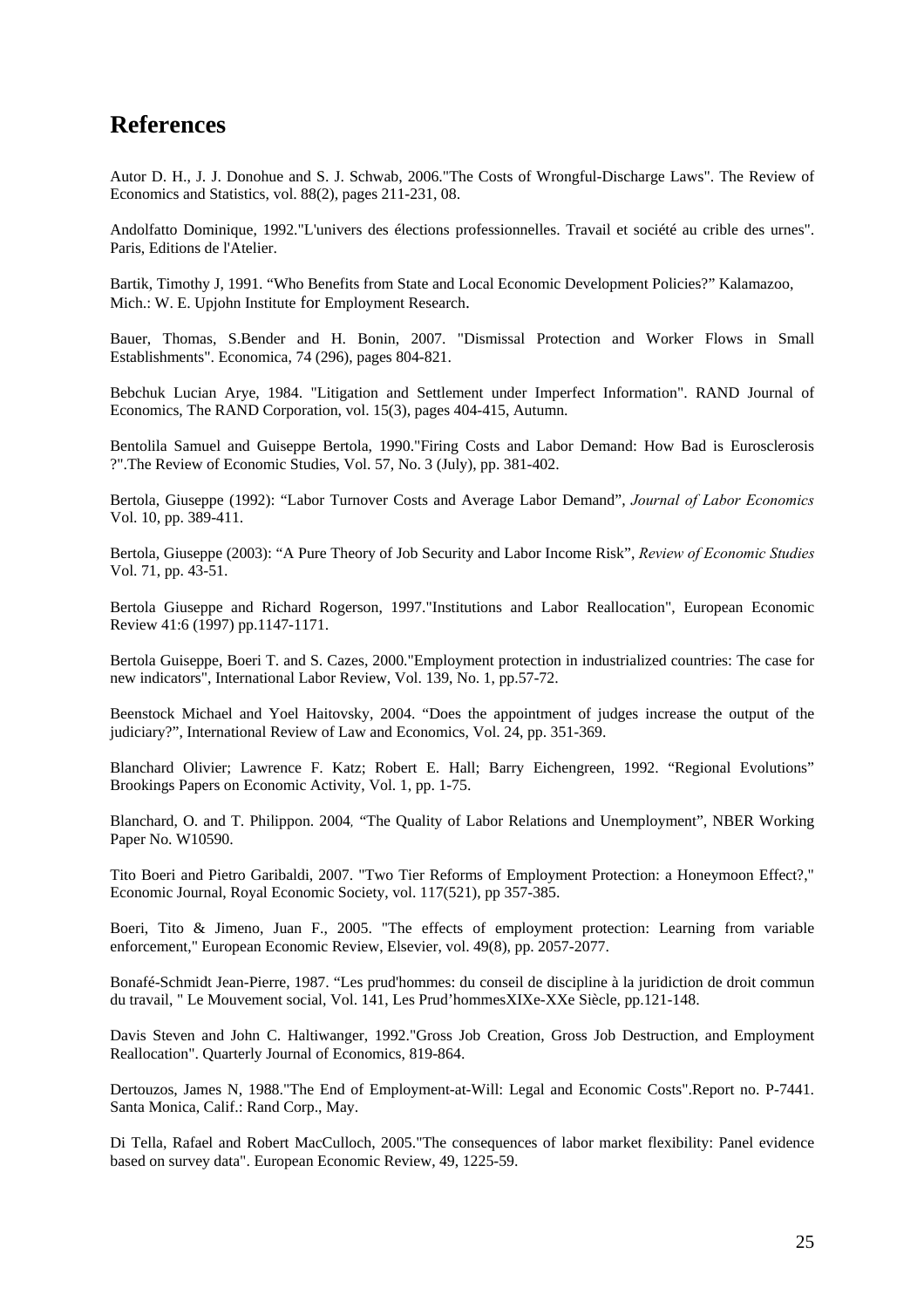Flanagan , 1989. "Compliance and Enforcement Decision under the National Labor Relations Act". Journal of Labor Economics, vol. 7(3), pp 257-280.

Freeman Richard B, 2004."Labor Market Institutions Without Blinders: The Debate over Flexibility and Labor Market Performance". NBER Working Paper No. 11286, May.

Güell Maia and José E. Galdón-Sánchez, 2003. "Dismissal Conflicts and Unemployment".European Economic Review, vol. 47/2, pp. 127-139.

Peter Gregg and Alan Manning, 1997."Labor Market Regulation and Unemployment" in D.Snower and G. de la Dehesa (eds), "Unemployment Policy: How Should Governments Respond to Unemployment?", Cambridge: Cambridge University Press

Ichino, A., M. Polo and E. Rettore, 2003."Are Judges Biased by Labor Market Conditions ?". European Economic Review, 47(5), 913-944.

Kahn Lawrence, 2007. "The Impact of Employment Protection Mandates on Demographic Temporary Employment Patterns: International Microeconomic Evidence". The Economic Journal 117 (521), pp 333-356.

Kramarz F., M.L. Michaud , 2006. « [The Shape of Hiring and Separation Costs](http://www.crest.fr/pageperso/kramarz/dp1170.pdf), », CEPR Working Paper

Kuegler Adriana and Gilles Saint-Paul, 2004. "How do firing costs affect labor market flows in a model with adverse selection ?", Journal of Labor Economics Vol. 22(3), pp. 553-584.

Lazear Edward P., 1990. "Job Security Provision and Employment". The Quarterly Journal of Economics, 105 (3), 699-726.

Munoz-Perez Brigitte and Serverin Evelyn; 2006. "Le sort des demandes prud'homales en 2004". Bulletin d'information statistique. Ministère de la Justice. No. 87. (2004)

Marinescu, Ioana, 2004. "Are Judges Sensitive to Economic Conditions? Evidence from UK Employment Tribunals", Working paper.

Miles, Thomas J., 2000. "Common Law Exceptions to Employment At Will and U.S. Labor Markets". Journal of Law, Economics, and Organization, Vol. 16, No. 1, pp. 74-101.

Possner, R. A. 1985. The Federal Courts: Crisis and reform. Harvard University Press.

Possner, R. A. 1997.

OECD, 2004."Employment Outlook", OECD Publication.

Priest, George and Benjamin Klein, 1984."The selection of disputes for litigation", Journal of Legal Studies,  $13:1-55.$ 

Siegelman, Peter and John J, III, Donohue, 1995."The Selection of Employment Discrimination Disputes for Litigation: Using Business Cycle Effects to Test the Priest-Klein Hypothesis". Journal of Legal Studies, University of Chicago Press, vol. 24(2), pages 427-62, June.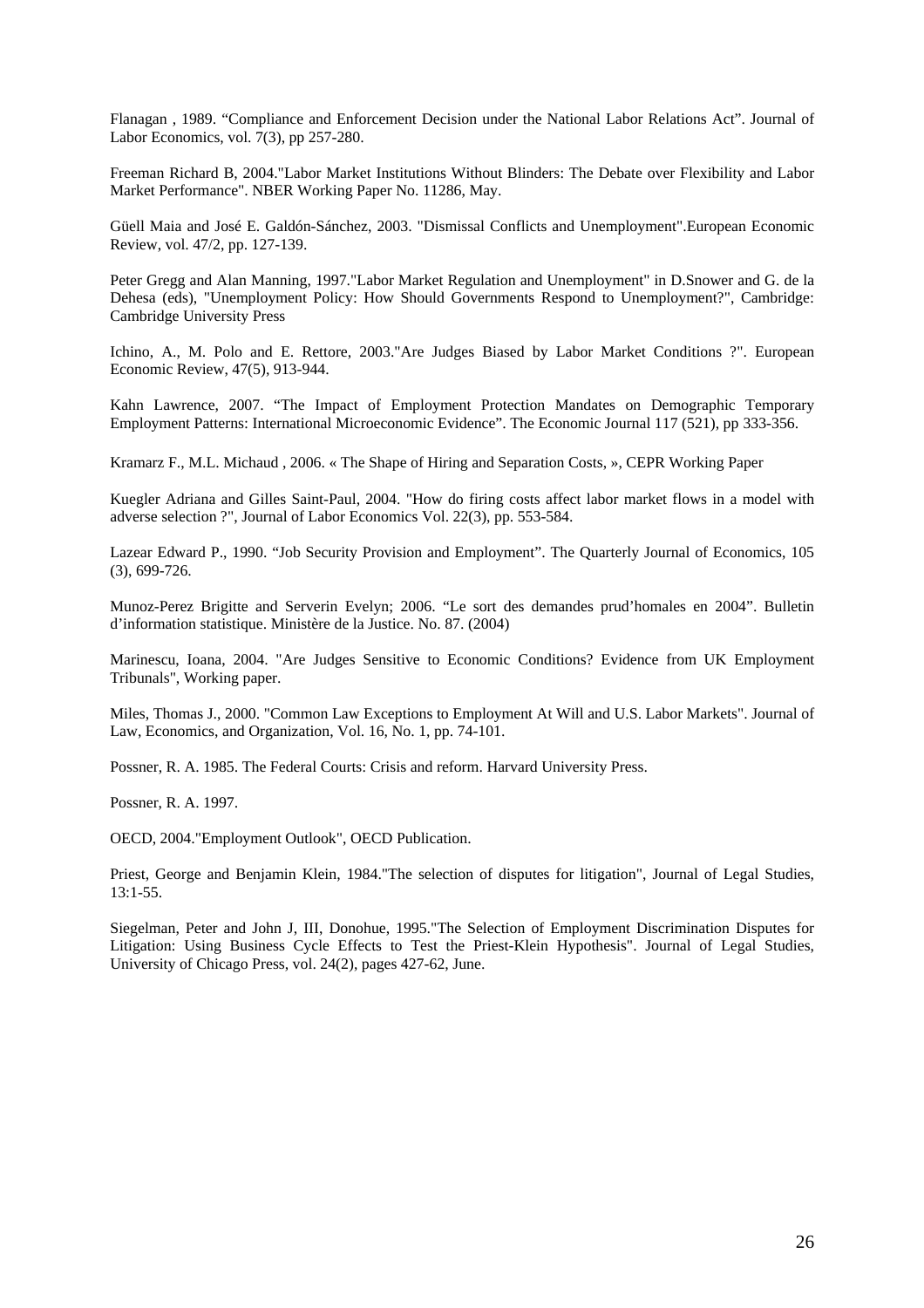

Figure 1: Number of filed cases

Sources: Prud'hommes data from Ministry of Justice.



Figure 2: Allocation of judges

Sources: Election data from Ministry of Labor. Employment data from the Insee Sirene files on establishments.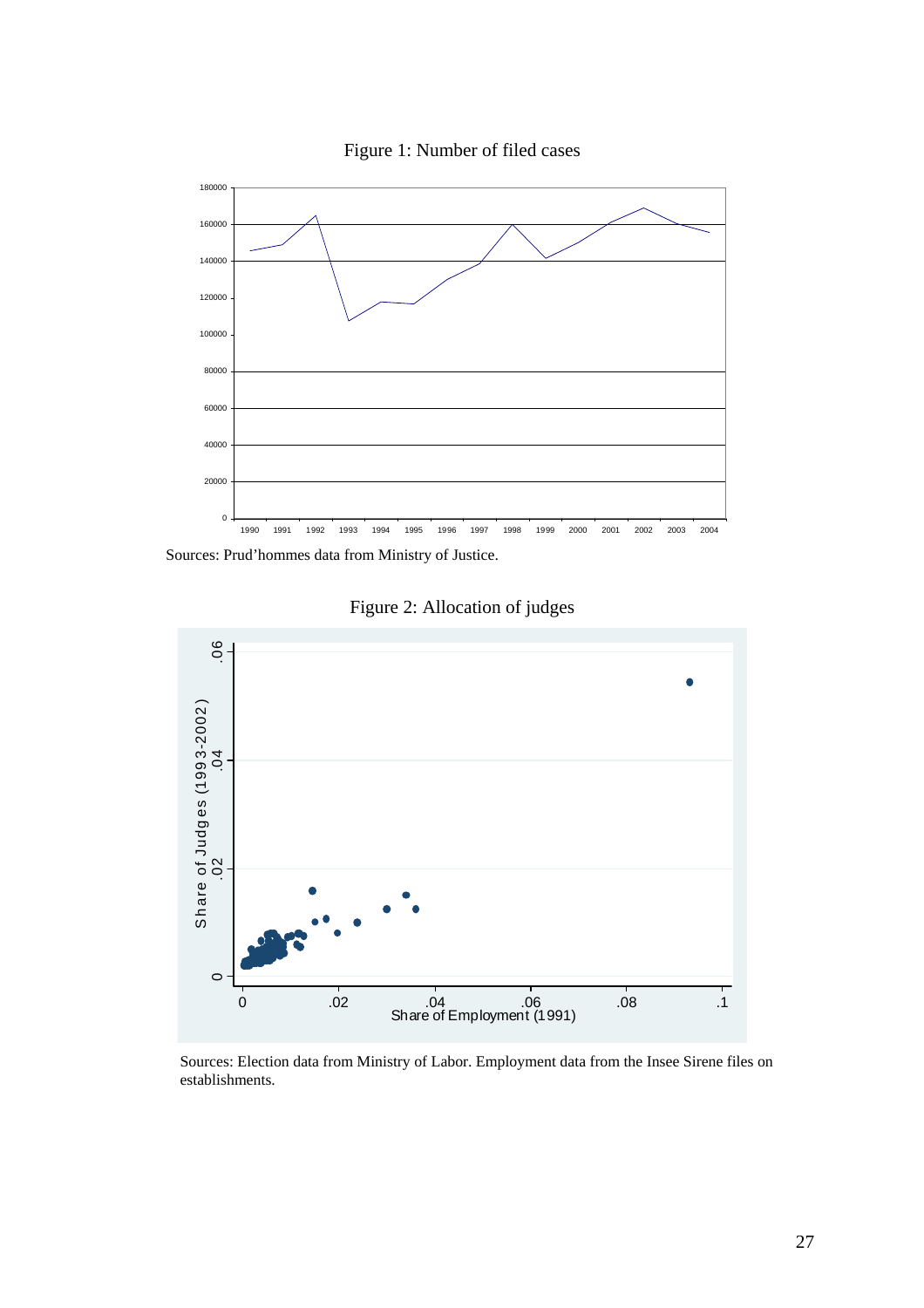

Figure 3: Allocation of judges (without the 6 largest Prud'hommes)

Sources: Election data from Ministry of Labor. Employment Data from the Insee Sirene files on establishments.



Figure 4: Productivity of judges across Prud'hommes

Sources: Election data from Ministry of Labor. Employment Data from the Insee Sirene files on establishments.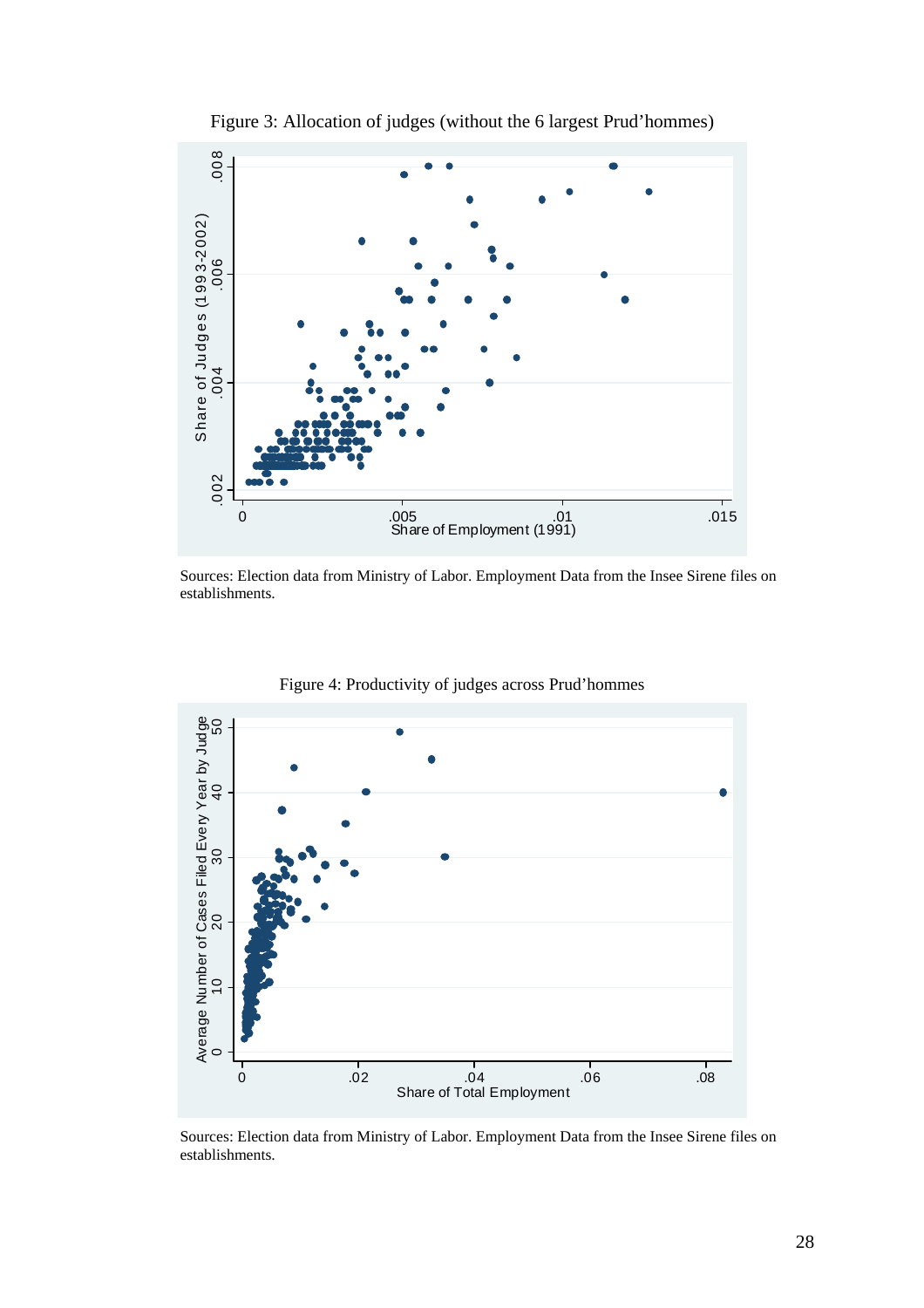

Figure 5: Change in judges in 1993 and productivity of judges

Sources: Election data from Ministry of Labor. Employment Data from the Insee Sirene files on establishments.



Figure 6: Number of Judges, the small Prud'hommes

Sources: Election data from Ministry of Labor. Employment Data from the Insee Sirene files on establishments.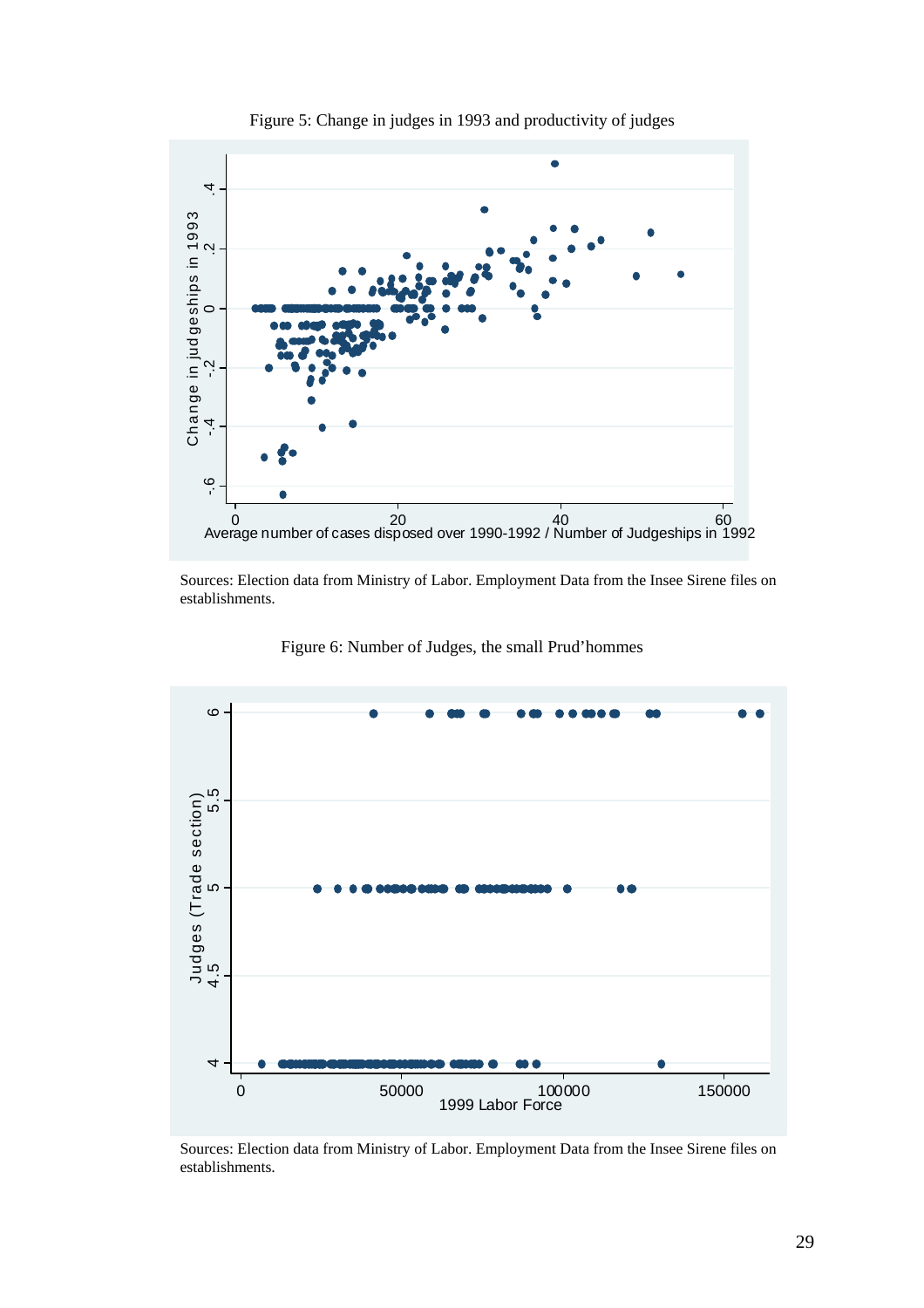| Table 1 : Case outcomes: definition of variables |  |  |
|--------------------------------------------------|--|--|
|--------------------------------------------------|--|--|

| Names    | Definition                                                                                    |
|----------|-----------------------------------------------------------------------------------------------|
| Dropped  | (Null and Void +Crossed Out)/(Total number of cases)                                          |
| Settled  | (Conciliation +Agreement)/(Total number of cases)                                             |
| Trial    | (Winning+Losing)/(Total Number of Cases)                                                      |
| Victory  | $(Winning)/(Winning +Losing)$                                                                 |
| Duration | Duration (in days) of the legal process from the filing of the case to the its classification |
| Lawyerf  | Number of cases where the firm is represented by a lawyer over the total number of cases      |
| Lawyer   | Number of cases where the worker is represented by a lawyer over the total number of cases    |

Notes: These variables are computed at the labor court level (Prud'hommes)

| Case Outcome | $Mean*$ | Std. | Min  | Max  |
|--------------|---------|------|------|------|
| Dropped      | 0.20    | 0.09 | 0.00 | 0.75 |
| Agreed       | 0.20    | 0.09 | 0.00 | 0.81 |
| Trial        | 0.60    | 0.10 | 0.13 | 0.95 |
| Victory      | 0.75    | 0.09 | 0.00 | 1.00 |
| Duration     | 258     | 81   | 48   | 1037 |
| Lawyer       | 0.43    | 0.15 | 0.00 | 0.95 |
| Lawyerf      | 0.58    | 0.15 | 0.00 | 0.95 |

**Table 2: Summary statistics: case outcomes**

Notes: we first compute the proportion of cases with outcomes *i* in year *t* at the Prud'hommes level using the data set of individual cases collected from 1990 to 2004 by the French Ministry of Justice. We then take the means of these proportions over the 264 Prud'hommes over the 1990-2004 period. Sources: Prud'hommes data from Ministry of Interior.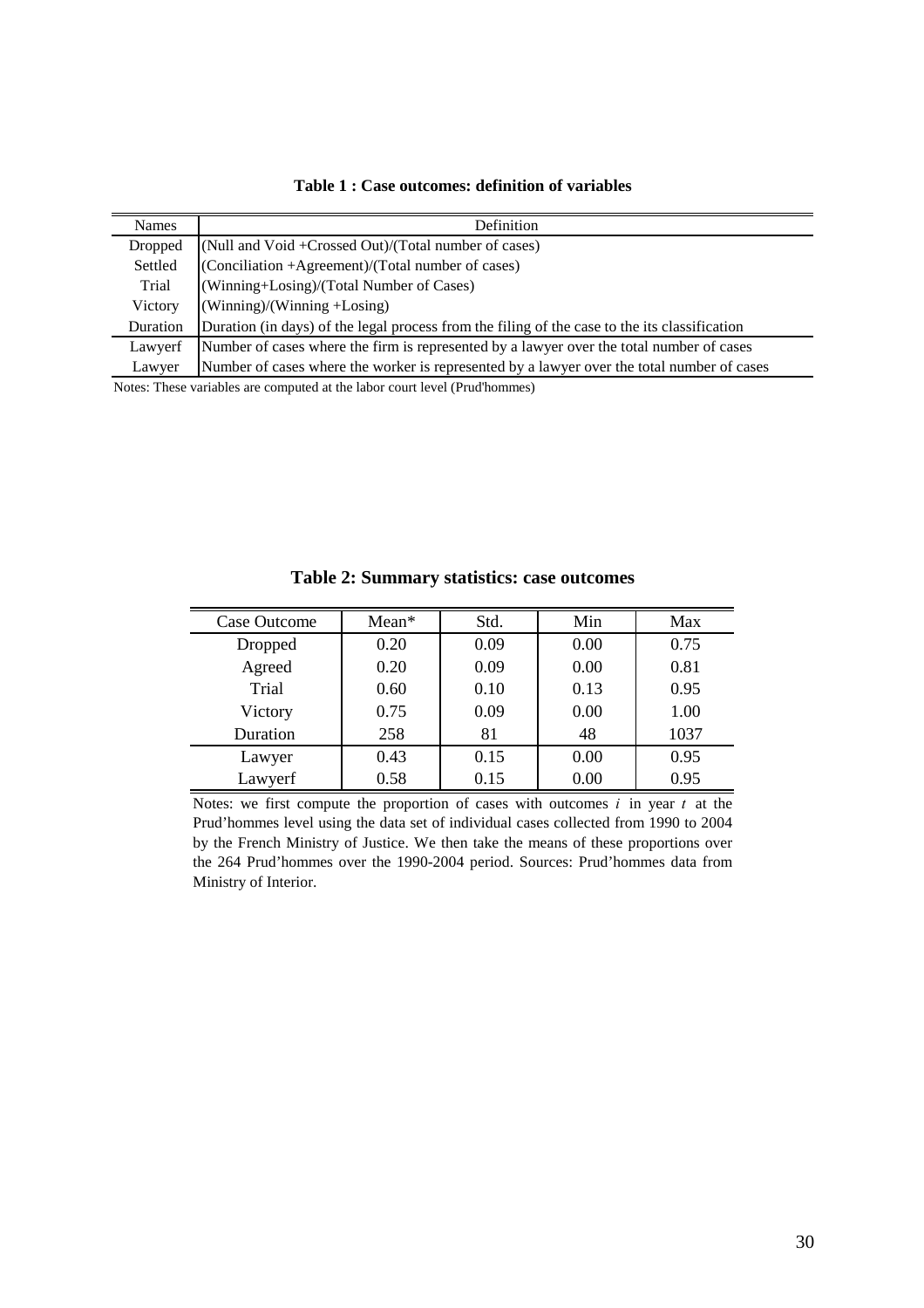| Jnion      | Mean | Std | Min. | Max. |
|------------|------|-----|------|------|
| <b>CGT</b> | 37%  | 11% | 0%   | 71%  |
| CFDT       | 28%  | 10% | 0%   | 63%  |
| FO.        | 22%  | 7%  | 0%   | 50%  |
| CFE-CGC    | 8%   | 4%  | 0%   | 21%  |
| CFTC       | 4%   | 6%  | 0%   | 44%  |

## **Table 3: Share of judges by unions**

Note: Number of observations: 1,056 (264 Prud'hommes over 4 electoral terms) Sources: French Ministry of Labor

|               |                          | Change in % between term t and term t-1 $(t/t-1)$ |           |           |  |
|---------------|--------------------------|---------------------------------------------------|-----------|-----------|--|
|               | Number of judges in 1987 | 1992/1987                                         | 1997/1992 | 2002/1997 |  |
| Manufacturing | 2,213                    | $-15$                                             |           | -9        |  |
| Service       | 1,266                    |                                                   |           |           |  |
| Trade         | 1,831                    |                                                   |           |           |  |
| Management    | 1.278                    | 10                                                |           |           |  |
| Total         | 6,588                    |                                                   |           |           |  |

## **Table 4: Number of judges by section and change over the electoral terms**

Sources: French Ministry of Labor.

| Table 5: Breakdown of change in the number of judges across the 264 Prud'hommes |  |  |  |
|---------------------------------------------------------------------------------|--|--|--|
|---------------------------------------------------------------------------------|--|--|--|

|                         | 1992 Election |         |       | 2002 Election |         |       |
|-------------------------|---------------|---------|-------|---------------|---------|-------|
|                         | Manufacturin  | Service | Trade | Manufacturing | Service | Trade |
| lost 3 judges or more   | 17            |         |       |               |         |       |
| lost 2 judges           | 17            |         |       |               |         |       |
| lost 1 judges           | 16            |         | h     | 27            |         | 25    |
| no change               | 44            | 85      | 58    | 56            | 79      | 58    |
| gained 1 judges         |               |         | 17    |               |         |       |
| gained 2 judges         |               |         | 10    |               |         |       |
| gained 3 judges or more |               |         | h     |               |         |       |
|                         | 100           | 100     | 100   | 100           | 100     | 100   |

Sources: French Ministry of Labor. Note: read as % of Prud'hommes that lost (or gained or no change) x judges in the election year *t*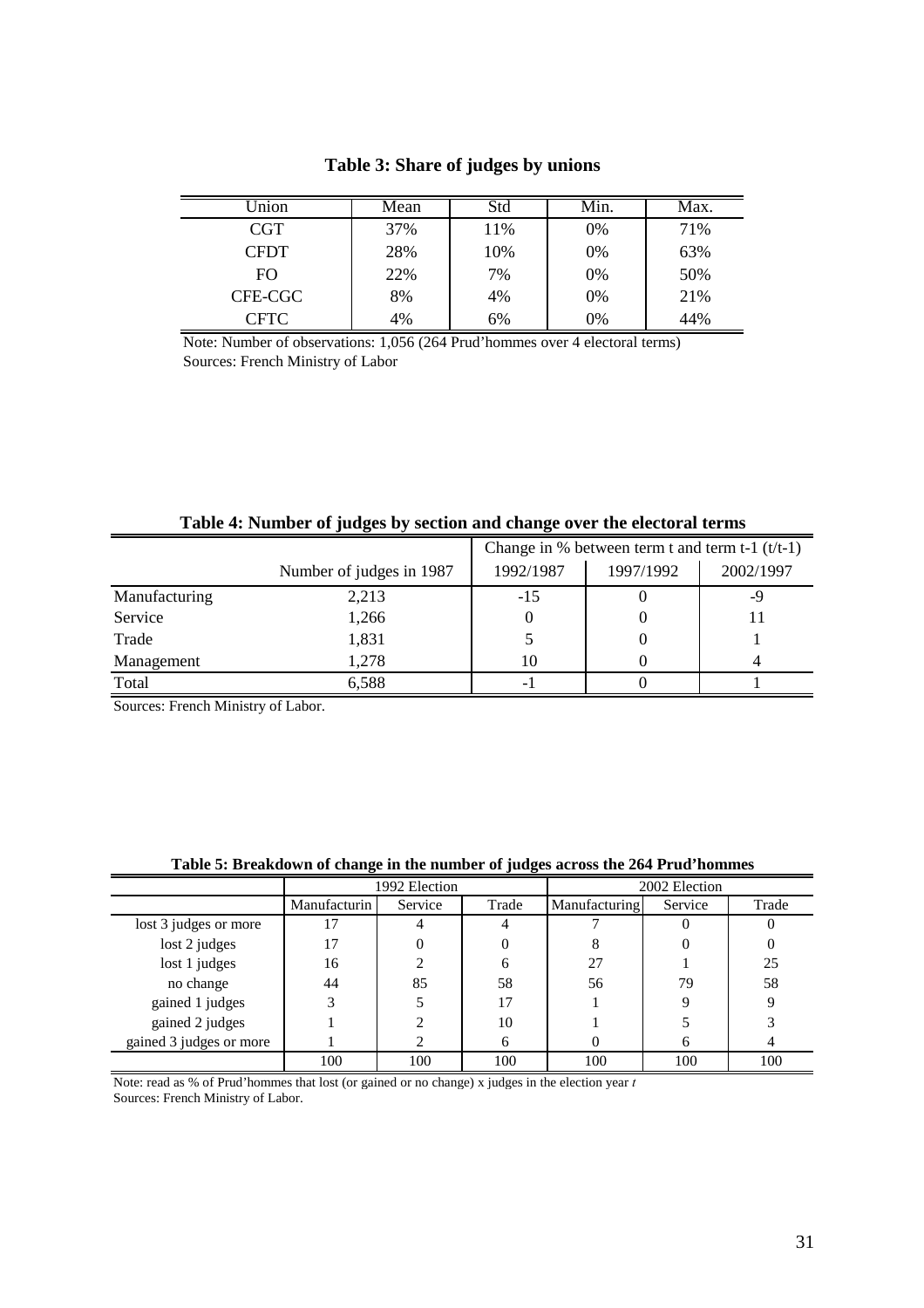| Tuble of Dreamab will be judged and employment by manoiry |            |           |            |           |  |  |  |
|-----------------------------------------------------------|------------|-----------|------------|-----------|--|--|--|
|                                                           |            | 1990-1992 |            | 1993-2002 |  |  |  |
|                                                           | Employment | Judges    | Employment | Judges    |  |  |  |
| Manufacturing                                             | 35%        | 41%       | 53%        | 37%       |  |  |  |
| Trade                                                     | 47%        | 33%       | 36%        | 36%       |  |  |  |
| Service                                                   | 18%        | 26%       | 11%        | 27%       |  |  |  |

**Table 6: Breakdown of judges and employment by industry**

Notes: A change in French classification of products occurred in 1993. Proportion are averaged out over the period under review. Number of observations: 264 Prud'hommes. Sources: Election data from Ministry of Labor. Employment Data from the Insee Sirene files on establishments.

| Dependent variable: 1993 local share of judges in the industry | Manufacturing | Trade      | Service     |
|----------------------------------------------------------------|---------------|------------|-------------|
| 1993 local share of employment in the industry                 | 0.002         | $0.203***$ | $-0.451***$ |
|                                                                | (0.014)       | (0.015)    | (0.031)     |
| <b>Observations</b>                                            | 264           | 264        | 264         |
| R-squared                                                      | 0.00          | 0.19       | 0.21        |

#### **Table 7: (Mis)allocation of judges by industry**

Notes: Columns (2) (3) and (4) display the regressions of the proportion of local number of judges allocated to industry *i* in the national aggregate on the corresponding proportion of employment. Standard errors in parentheses. \* significant at 10%; \*\* significant at 5%, \*\*\*significant at 1%.

Sources: French Ministry of Labor, Insee Sirene Files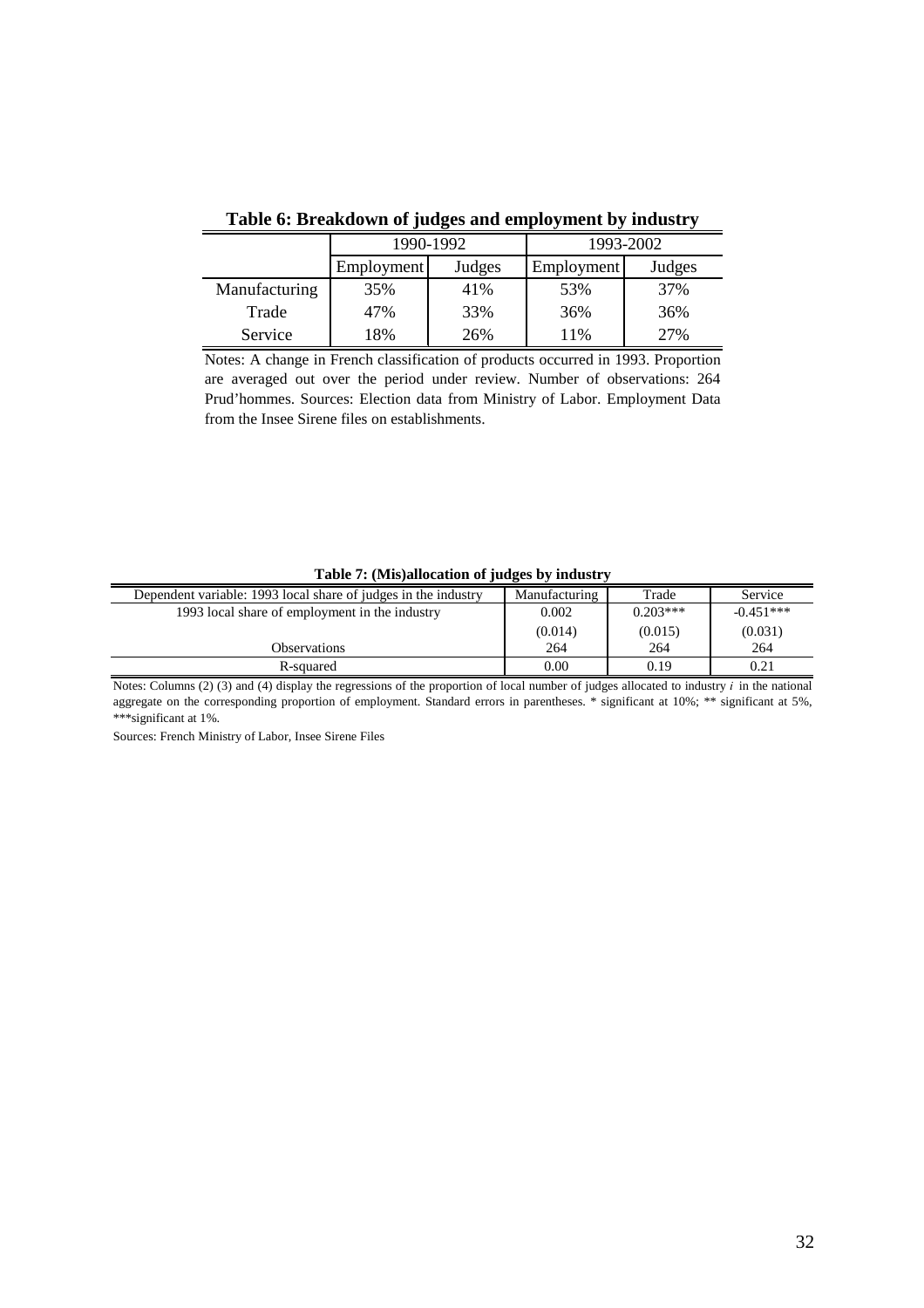|                                     |               |               |                                               |              | <i>Extensive margin</i> |                |  |
|-------------------------------------|---------------|---------------|-----------------------------------------------|--------------|-------------------------|----------------|--|
| Dependent variable: Job Destruction |               |               | Job Creation Net Job Creation Job Destruction |              | <b>Job Creation</b>     | Net Job Creati |  |
| Manufacturing:                      |               |               |                                               |              |                         |                |  |
| Judges                              | $-64.493$     | 18.031        | 82.524                                        | $-79.575$    | $-56.727$               | 22.848         |  |
|                                     | (121.232)     | (73.253)      | (96.423)                                      | (107.581)    | (81.449)                | (57.665)       |  |
| <b>Observations</b>                 | 1010          | 1010          | 1010                                          | 1010         | 1010                    | 1010           |  |
| R-square                            | 0.30          | 0.26          | 0.33                                          | 0.31         | 0.11                    | 0.33           |  |
|                                     |               |               |                                               |              |                         |                |  |
| Trade:                              |               |               |                                               |              |                         |                |  |
| Judges                              | $-194.916***$ | $-199.225***$ | $-4.309$                                      | $-115.394**$ | $-139.818***$           | $-24.424$      |  |
|                                     | (58.433)      | (45.972)      | (60.087)                                      | (44.085)     | (47.482)                | (48.228)       |  |
| <b>Observations</b>                 | 1060          | 1060          | 1060                                          | 1060         | 1060                    | 1060           |  |
| R-square                            | 0.21          | 0.27          | 0.24                                          | 0.23         | 0.23                    | 0.28           |  |
| Service:                            |               |               |                                               |              |                         |                |  |
| Judges                              | $-181.742$    | $-321.249$    | $-139.507$                                    | 113.258      | $-130.720$              | $-243.978*$    |  |
|                                     | (244.481)     | (200.186)     | (169.938)                                     | (190.872)    | (189.402)               | (147.275)      |  |
| <b>Observations</b>                 | 2118          | 2118          | 2118                                          | 2118         | 2118                    | 2118           |  |
| R-square                            | 0.14          | 0.19          | 0.19                                          | 0.21         | 0.19                    | 0.25           |  |

#### **Table 8 : Judges and labor flows in prudhommes with four judges by section**

Sources: Prud'hommes data from Ministry of Labor. Job flows from Sirene files on establishments Notes: we regress labor flows of a particular industry on the corresponding judge density e.g. the number of judges allocated to this industry in one given prudhommes over the 1999 labor force of the prudhommes jurisdiction. We restrict the samples of prudhommes to the ones having 4 judges in the industry section. 4 being the minimum required. Each regression includes year and local business cycle indicators, 1999 labor force and 1999 labor force squared, 1991 employment composition by industry and firm size, 1991 caseload composition by industry and firm size. Prud'hommes' jurisdiction 1999 total labor force is used as weights. Clusters: Prud'hommes level. Robust standard errors are between parentheses. \* significant at 10%; \*\* significant at 5%, \*\*\*significant at 1%.

|                                     |           |                     | Net Job   |                        | <i>Extensive margin</i> |                |
|-------------------------------------|-----------|---------------------|-----------|------------------------|-------------------------|----------------|
| Dependent variable: Job Destruction |           | <b>Job Creation</b> | Creation  | <b>Job Destruction</b> | <b>Job Creation</b>     | Net Job Creat. |
|                                     |           |                     |           |                        |                         |                |
| Judges                              | $-95.633$ | $-140.585***$       | $-44.952$ | $-101.715*$            | $-131.723***$           | $-30.008$      |
|                                     | (67.222)  | (49.106)            | (63.015)  | (51.558)               | (40.147)                | (38.164)       |
| <b>Observations</b>                 | 780       | 780                 | 780       | 780                    | 780                     | 780            |
| R-square                            | 0.33      | 0.38                | 0.42      | 0.34                   | 0.25                    | 0.40           |

**Table 9: Judges and labor flows in prudhommes with sixteen judges**

Notes: we regress labor flows on the judge density ("Judges") e.g. the number of judges allocated to one prudhommes over the 1999 labor force of the prudhommes jurisdiction. We restrict the samples of prudhommes to the ones having 16 judges. 16 being the minimum required. Each regression includes year and local business cycle indicators, 1999 labor force and 1999 labor force squared, 1991 employment composition by industry and firm size, 1991 caseload composition by industry and firm size. Prud'hommes' jurisdiction 1999 total labor force is used as weights. Clusters: Prud'hommes level. Robust standard errors are between parentheses. \* significant at 10%; \*\* significant at 5%, \*\*\*significant at 1%.

Sources: Prud'hommes data from Ministry of Labor. Job flows from Sirene files on establishments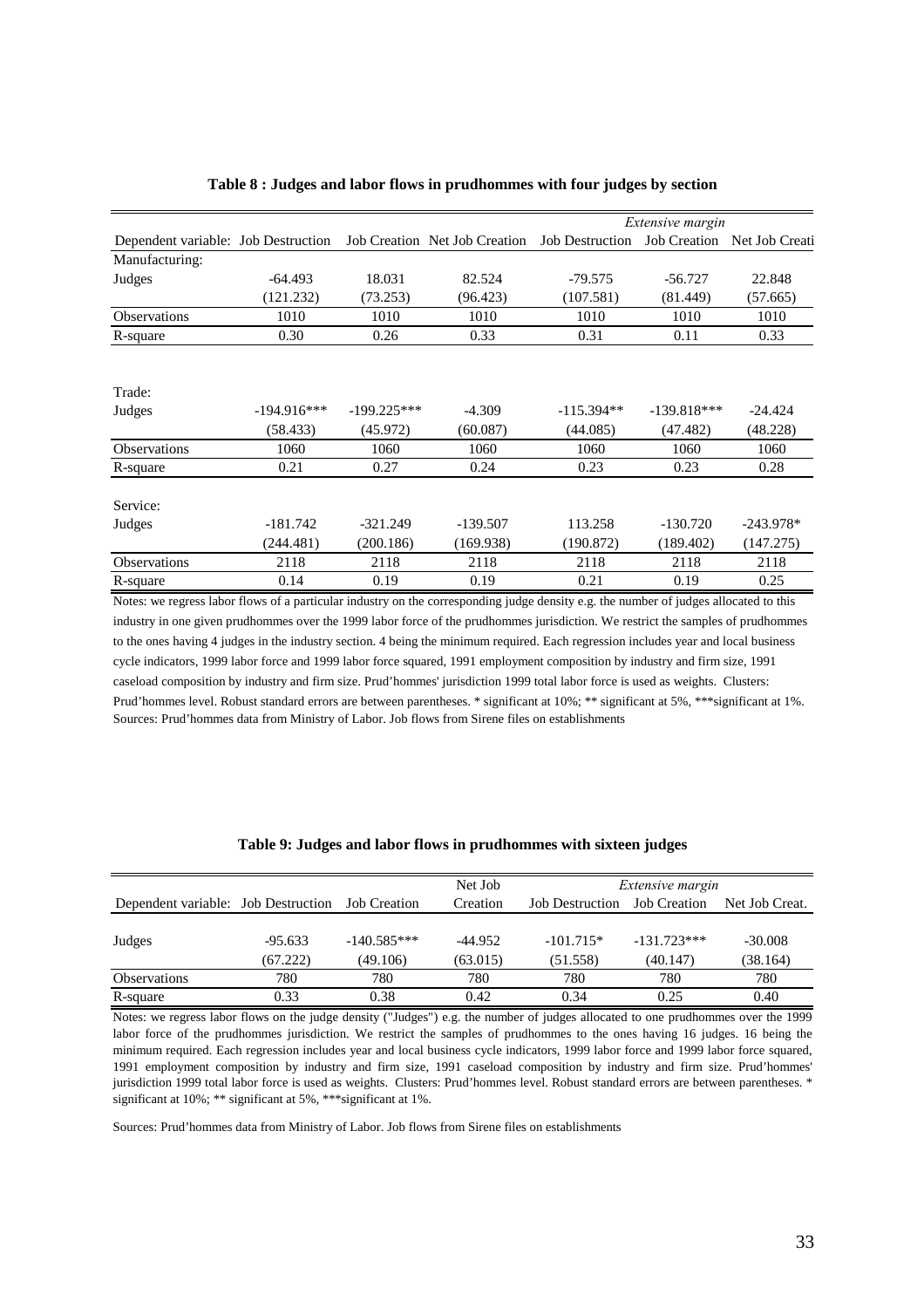|               |                    |                       |                      | <b>Extensive Margin</b>             |                       |  |
|---------------|--------------------|-----------------------|----------------------|-------------------------------------|-----------------------|--|
|               | Job Destruction    | Job Creation          | Net Job<br>Creation  | <b>Job Destruction</b> Job Creation |                       |  |
| <b>Judges</b> | $-0.328$<br>(4.93) | $-17.03***$<br>(5.60) | $-1670***$<br>(6.02) | $-4.107$<br>(4.77)                  | $-17.85***$<br>(5.30) |  |

### **Table 10: Regression discontinuity; labor flows and judge density (cities with less than 5,000 inhabitants)**

Robust standard errors are between parentheses. \* significant at 10%; \*\* significant at 5%, \*\*\*significant at 1%. Observations are for 3,109 pair of cities belonging to different Prud'hommes jurisdiction over the 1993- 2003 period (17,873 observations). The sample is restricted to pairs where cities are populated with less than 5,000 inhabitants. Each regression includes year indicators. Clusters: city match. Sources: Prud'hommes data from Ministry of Labor. Job flows from Sirene files on establishments.

| Table 11: Regression discontinuity; labor flows and judge density |  |  |
|-------------------------------------------------------------------|--|--|
|                                                                   |  |  |

|        |                        |                       |                      | <b>Extensive Margin</b>      |                       |
|--------|------------------------|-----------------------|----------------------|------------------------------|-----------------------|
|        | <b>Job Destruction</b> | Job Creation          | Net Job<br>Creation  | Job Destruction Job Creation |                       |
| Judges | 0.293<br>(4.52)        | $-13.64***$<br>(5.16) | $-13.93**$<br>(5.52) | $-3.147$<br>(4.37)           | $-14.88***$<br>(4.87) |

Robust standard errors are between parentheses. \* significant at 10%; \*\* significant at 5%, \*\*\*significant at 1%. Observations are for 3,448 pair of cities belonging to different Prud'hommes jurisdiction over the 1993- 2003 period (20,274 observations). Each regression includes year. Clusters: city match. Sources: Prud'hommes data from Ministry of Labor. Job flows from Sirene files on establishments.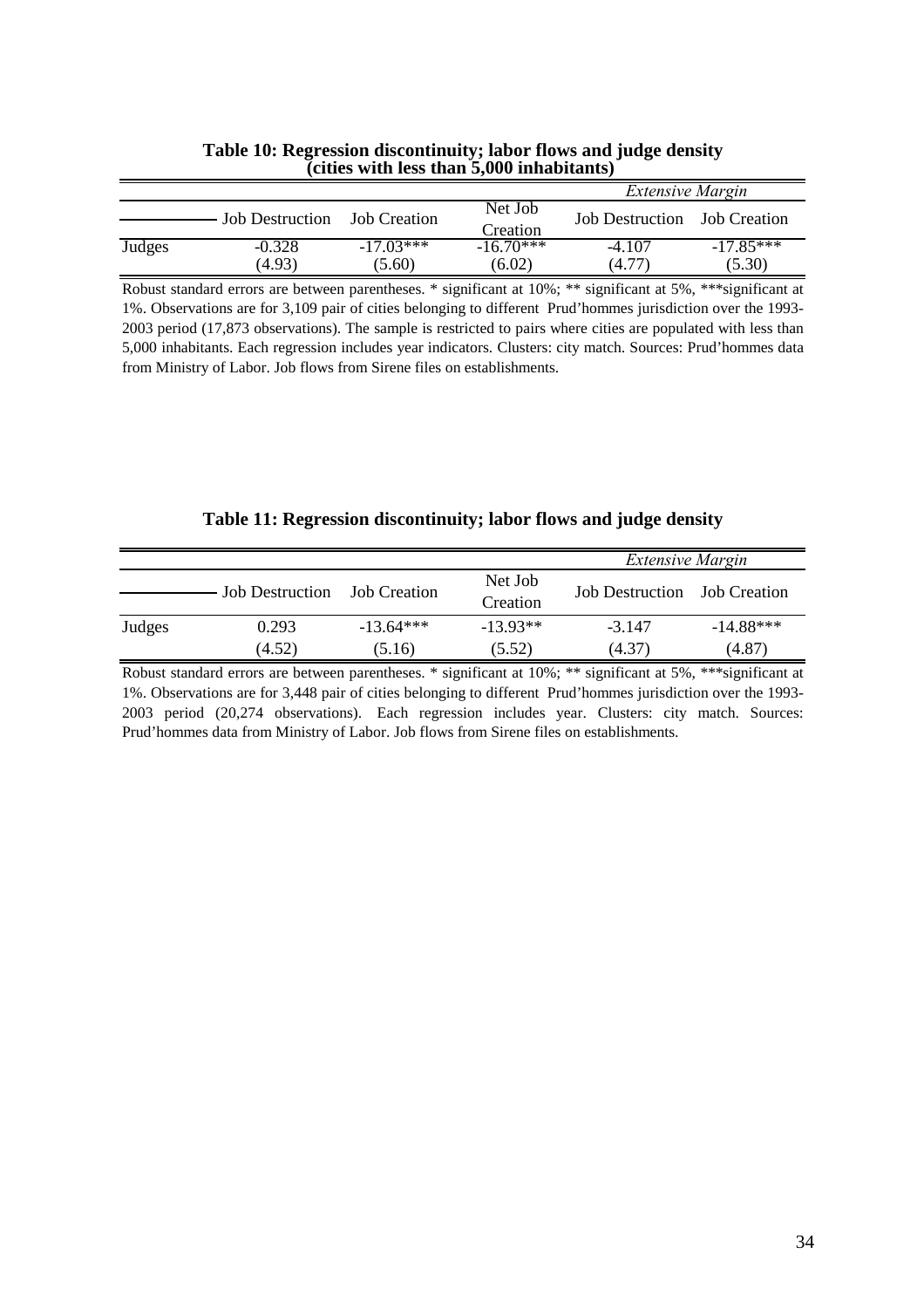| Dependent variable: |            | Job destructions |          | Job creations |           | Net job creations |  |  |
|---------------------|------------|------------------|----------|---------------|-----------|-------------------|--|--|
| drop                | 0.004      | $0.106***$       | $-0.011$ | $0.116***$    | $-0.015$  | 0.010             |  |  |
|                     | (0.014)    | (0.018)          | (0.011)  | (0.017)       | (0.017)   | (0.011)           |  |  |
| $R^2$               | 0.33       | 0.29             | 0.46     | 0.36          | 0.51      | 0.48              |  |  |
| conci               | $-0.030*$  | $-0.097***$      | 0.007    | $-0.105***$   | $0.037**$ | $-0.008$          |  |  |
|                     | (0.018)    | (0.022)          | (0.012)  | (0.022)       | (0.017)   | (0.013)           |  |  |
| $R^2$               | 0.34       | 0.28             | 0.46     | 0.35          | 0.52      | 0.48              |  |  |
| trial               | 0.018      | $-0.015$         | 0.003    | $-0.017$      | $-0.015$  | $-0.002$          |  |  |
|                     | (0.013)    | (0.018)          | (0.009)  | (0.015)       | (0.014)   | (0.010)           |  |  |
| $R^2$               | 0.33       | 0.25             | 0.46     | 0.32          | 0.51      | 0.48              |  |  |
| win                 | 0.000      | 0.001            | 0.012    | 0.009         | 0.011     | 0.008             |  |  |
|                     | (0.012)    | (0.017)          | (0.009)  | (0.017)       | (0.013)   | (0.011)           |  |  |
| $R^2$               | 0.33       | 0.29             | 0.46     | 0.36          | 0.51      | 0.48              |  |  |
| duration            | $-0.010$   | $0.038***$       | $-0.001$ | $0.047***$    | 0.009     | $0.010***$        |  |  |
|                     | (0.008)    | (0.005)          | (0.004)  | (0.005)       | (0.008)   | (0.004)           |  |  |
| $R^2$               | 0.34       | 0.31             | 0.46     | 0.40          | 0.51      | 0.49              |  |  |
| lawyer              | $-0.019$   | $0.057***$       | $-0.002$ | $0.080***$    | 0.018     | $0.022***$        |  |  |
|                     | (0.012)    | (0.013)          | (0.008)  | (0.013)       | (0.013)   | (0.008)           |  |  |
| $R^2$               | 0.34       | 0.28             | 0.46     | 0.36          | 0.51      | 0.49              |  |  |
| lawyerf             | $-0.019**$ | $-0.028***$      | 0.004    | $-0.014$      | $0.023**$ | $0.015*$          |  |  |
|                     | (0.009)    | (0.008)          | (0.006)  | (0.009)       | (0.011)   | (0.009)           |  |  |
| $R^2$               | 0.34       | 0.26             | 0.46     | 0.32          | 0.52      | 0.49              |  |  |
| Fixed effects       | Yes        | N <sub>0</sub>   | Yes      | No            | Yes       | N <sub>0</sub>    |  |  |

**Table 12: EPL indicators and job flows, OLS**

Robust standard errors are between parentheses. \* significant at 10%; \*\* significant at 5%, \*\*\*significant at 1%. Observations are for 264 Prud'hommes and for the years 1991-2004 (3, 432 obs.). Each regression includes year and local business cycle indicators. Prud'hommes jurisdiction 1999 labor force is used as weights. Clusters: Prud'hommes level.

Sources: Prud'hommes data from Ministry of Labor. Job flows from Sirene files on establishments.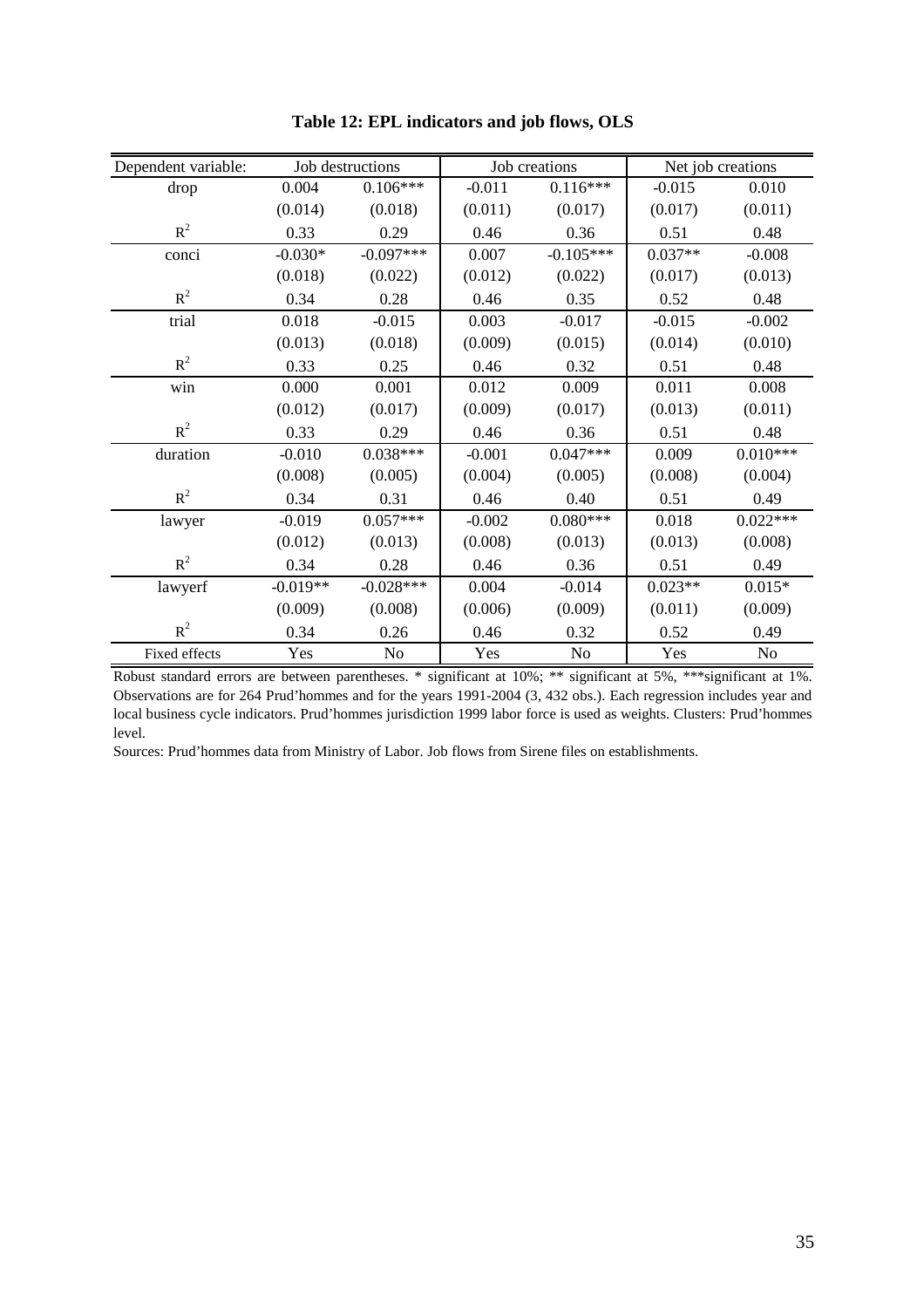| $Flows=$     | <b>Job Destructions</b>  |              |           |           |           |           |
|--------------|--------------------------|--------------|-----------|-----------|-----------|-----------|
|              | Judges                   | <b>Staff</b> | Lawyer    | pctfo     | pctcfdt   | pctcgt    |
| Flows $(-1)$ | $-0.0000$                | 0.0000       | $-0.0004$ | $-0.0196$ | $-0.0216$ | $0.0342*$ |
|              | (0.0000)                 | (0.0001)     | (0.0003)  | (0.0162)  | (0.0186)  | (0.0184)  |
| Flows $(-2)$ | $-0.0000$                | $-0.0000$    | $-0.0002$ | 0.0076    | 0.0260    | $-0.0151$ |
|              | (0.0000)                 | (0.0001)     | (0.0002)  | (0.0157)  | (0.0192)  | (0.0163)  |
| R-squared    | 0.01                     | 0.12         | 0.11      | 0.14      | 0.33      | 0.07      |
| $Flows=$     | <b>Job Creations</b>     |              |           |           |           |           |
|              | Judges                   | <b>Staff</b> | Lawyer    | pctfo     | pctcfdt   | pctcgt    |
| Flows $(-1)$ | $-0.0000$                | 0.0001       | 0.0001    | 0.0211    | 0.0009    | 0.0413    |
|              | (0.0000)                 | (0.0001)     | (0.0004)  | (0.0227)  | (0.0226)  | (0.0280)  |
| Flows $(-2)$ | 0.0000                   | $-0.0000$    | 0.0006    | 0.0287    | 0.0095    | $-0.0207$ |
|              | (0.0000)                 | (0.0001)     | (0.0006)  | (0.0209)  | (0.0228)  | (0.0214)  |
| R-squared    | 0.00                     | 0.12         | 0.11      | 0.14      | 0.33      | 0.07      |
| $Flows=$     | <b>Net Job Creations</b> |              |           |           |           |           |
|              | Judges                   | <b>Staff</b> | Lawyer    | pctfo     | pctcfdt   | pctcgt    |
| Flows $(-1)$ | 0.0000                   | 0.0000       | $0.0003*$ | 0.0262    | 0.0122    | 0.0019    |
|              | (0.0000)                 | (0.0001)     | (0.0002)  | (0.0164)  | (0.0164)  | (0.0218)  |
| Flows $(-2)$ | 0.0000                   | 0.0000       | 0.0005    | 0.0162    | $-0.0088$ | $-0.0042$ |
|              | (0.0000)                 | (0.0001)     | (0.0003)  | (0.0130)  | (0.0171)  | (0.0141)  |
| R-squared    | 0.00                     | 0.12         | 0.11      | 0.14      | 0.33      | 0.07      |
| Observations | 2904                     | 2860         | 2103      | 2904      | 2904      | 2904      |

**Table 13: The Impact of past labor flows on judges, staff, lawyer densities and union share of votes**

Notes: Robust standard errors are between parentheses.\*\*\* p< 0.01, \*\*p<0.05, \*p<0.1. Each regression includes year and Prud'hommes and local business cycle indicators. Prud'hommes' jurisdiction 1999 labor force is used as weights.Clusters: Prud'hommes level.

Sources: Prud'hommes data from Ministry of Labor. Job flows from Sirene files on establishments.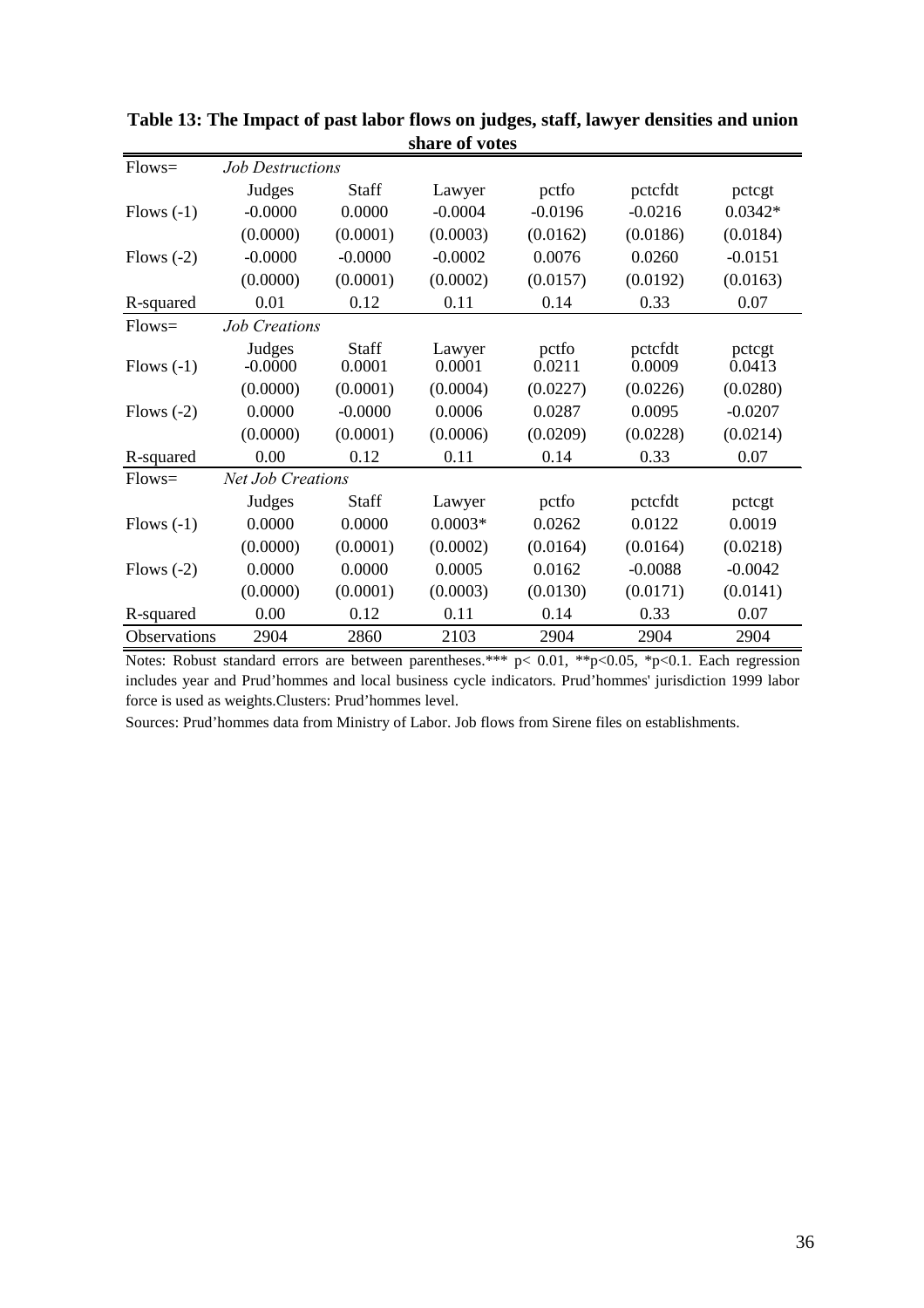| Period: 1990-2003     |           |          |            |              |             |            |           |
|-----------------------|-----------|----------|------------|--------------|-------------|------------|-----------|
|                       | victory   | trial    | settlement | drop         | duration    | lawyer     | lawyerf   |
|                       |           |          |            |              |             |            |           |
| Judges                | $-16.973$ | 93.737   | 30.897     | $-124.635**$ | 162.462     | 301.183*** | 26.946    |
|                       | (47.068)  | (69.478) | (61.110)   | (57.379)     | (167.446)   | (77.468)   | (114.942) |
| Union share of votes: |           |          |            |              |             |            |           |
| F <sub>O</sub>        | $-0.063$  | 0.032    | 0.072      | $-0.104**$   | $-0.100$    | $0.153*$   | 0.123     |
|                       | (0.062)   | (0.068)  | (0.058)    | (0.052)      | (0.175)     | (0.084)    | (0.123)   |
| <b>CFDT</b>           | $-0.042$  | 0.011    | 0.026      | $-0.037$     | $-0.381***$ | $-0.006$   | 0.123     |
|                       | (0.060)   | (0.055)  | (0.048)    | (0.047)      | (0.134)     | (0.084)    | (0.111)   |
| Others                | 0.024     | 0.021    | $-0.025$   | 0.004        | $-0.191$    | 0.075      | 0.068     |
|                       | (0.061)   | (0.063)  | (0.038)    | (0.071)      | (0.116)     | (0.060)    | (0.081)   |
| R-squared             | 0.02      | 0.17     | 0.19       | 0.05         | 0.18        | 0.59       | 0.25      |
| F                     |           |          |            | 4.17         | 5.13        | 9.32       |           |
| p-values              |           |          |            | 0.0165       | 0.0243      | 0.0001     |           |

Robust standard errors are between parentheses. \* significant at 10%; \*\* significant at 5%, \*\*\*significant at 1%. Observations are for 264 prudhommes (3,696 observations for the 1990-2003 period and 2,112 observations for the 1996-2003 period). Each regression includes year Prud'hommes and local business cycle indicators. Prud'hommes jurisdiction 1999 labor force is used as weights. Clusters: Prud'hommes level. Sources: Prud'hommes data from Ministry of Labor. Sirene files on establishments.

| Period: 1996-2003     |           |             |             |            |             |            |              |
|-----------------------|-----------|-------------|-------------|------------|-------------|------------|--------------|
| <b>EPL</b>            | victory   | trial       | settlement  | drop       | duration    | lawyer     | lawyerf      |
|                       |           |             |             |            |             |            |              |
| Judges                | 268.440   | 360.177     | $-86.030$   | $-274.147$ | 1,190.945** | 603.166*** | 129.189      |
|                       | (171.574) | (250.752)   | (260.322)   | (207.048)  | (574.365)   | (218.819)  | (340.770)    |
| Lawyers               | 2.080     | $-8.558***$ | 8.083***    | 0.475      | 1.878       | $5.655**$  | $-2.328$     |
|                       | (2.077)   | (2.795)     | (2.043)     | (2.258)    | (7.233)     | (2.745)    | (4.953)      |
| Staff                 | 5.830     | 9.755       | $-10.059$   | 0.304      | 9.276       | 19.746*    | $-50.686***$ |
|                       | (6.477)   | (11.254)    | (6.962)     | (6.143)    | (17.676)    | (10.235)   | (14.797)     |
| Union share of votes: |           |             |             |            |             |            |              |
| FO.                   | $-0.017$  | 0.013       | $-0.047$    | 0.034      | 0.079       | 0.096      | 0.186        |
|                       | (0.075)   | (0.093)     | (0.083)     | (0.065)    | (0.191)     | (0.094)    | (0.151)      |
| <b>CFDT</b>           | 0.071     | 0.004       | $-0.063$    | 0.059      | $-0.241$    | $-0.057$   | 0.043        |
|                       | (0.082)   | (0.074)     | (0.068)     | (0.066)    | (0.168)     | (0.080)    | (0.135)      |
| Others                | $-0.034$  | $-0.004$    | $-0.105***$ | $0.109**$  | $-0.194$    | $-0.007$   | 0.201        |
|                       | (0.048)   | (0.053)     | (0.040)     | (0.047)    | (0.182)     | (0.057)    | (0.154)      |
| R-squared             | 0.03      | 0.23        | 0.28        | 0.04       | 0.17        | 0.25       | 0.30         |
| F                     |           | 8.11        | 12.49       |            |             | 6.39       | 4.32         |
| p-values              |           | 0.0048      | 0.0000      |            |             | 0.0003     | 0.0387       |

**Table 15: First stage regressions (1996-2003) with legal environment**

Robust standard errors are between parentheses. \* significant at 10%; \*\* significant at 5%, \*\*\*significant at 1%. Observations are for 264 prudhommes (3,696 observations for the 1990-2003 period and 2,112 observations for the 1996-2003 period). Each regression includes year Prud'hommes and local business cycle indicators. Prud'hommes jurisdiction 1999 labor force is used as weights. Clusters: Prud'hommes level. Sources: Prud'hommes data from Ministry of Labor. Sirene files on establishments.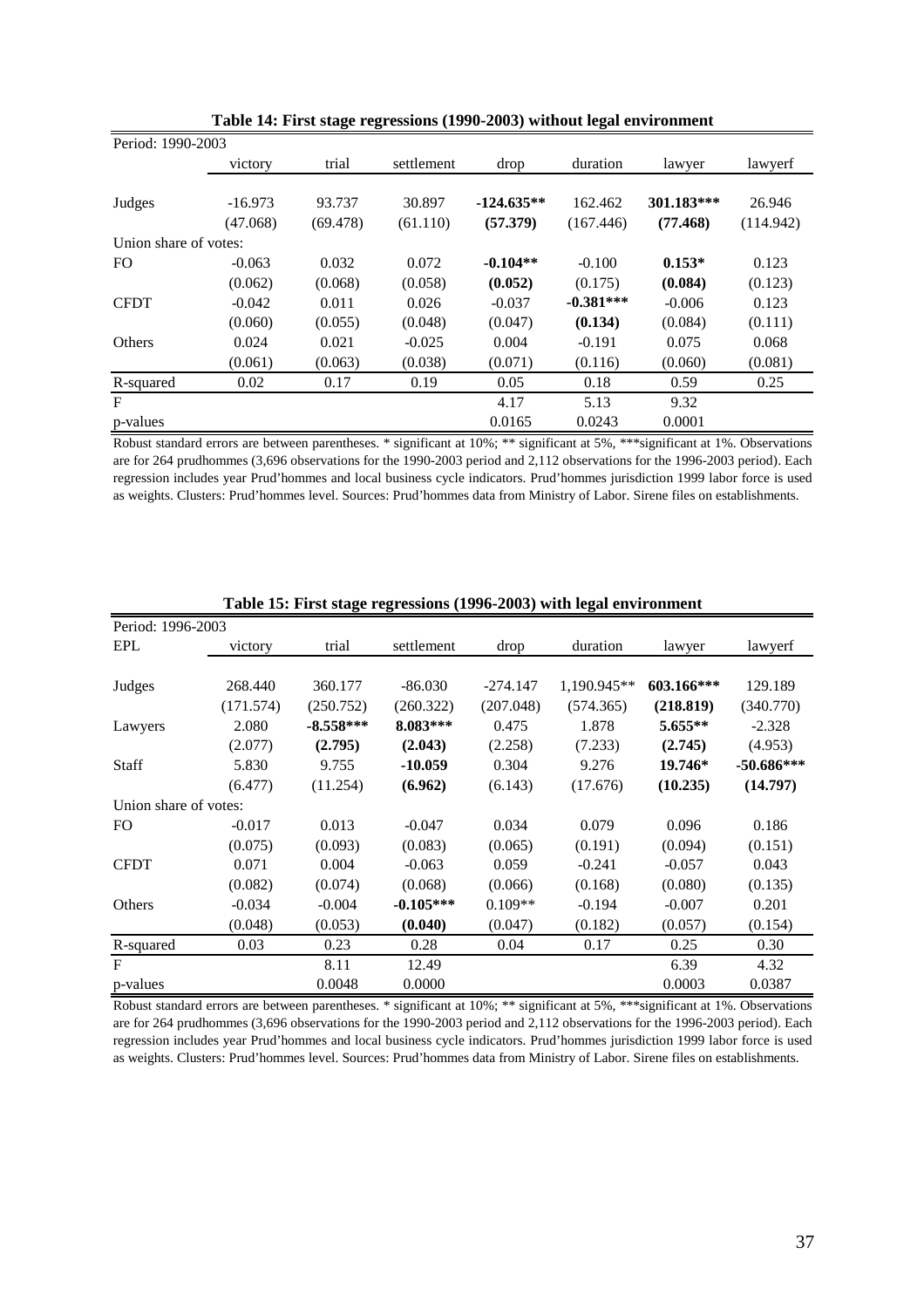| Period: 1990-2003                    |            |                       |                      |
|--------------------------------------|------------|-----------------------|----------------------|
| EPL indicators:                      | drop       | duration              | Lawyer w             |
| Dependent variable: Job Destructions |            |                       |                      |
| <b>EPL</b>                           | $0.540**$  | 0.145                 | $-0.275**$           |
|                                      | (0.25)     | (0.11)                | (0.11)               |
| P-value Hansen J statistic           | 0.903      |                       | 0.563                |
| Dependent variable: Job Creations    |            |                       |                      |
| <b>EPL</b>                           | 0.0204     | 0.0984                | 0.0297               |
|                                      | (0.069)    | (0.081)               | (0.086)              |
| P-value Hansen J statistic           | 0.933      |                       | 0.972                |
| Dependent variable: Net Job Creation |            |                       |                      |
| <b>EPL</b>                           | $-0.595**$ | $-0.0469$             | $0.305**$            |
|                                      | (0.27)     | (0.070)               | (0.13)               |
| P-value Hansen J statistic           | 0.877      |                       | 0.575                |
| Instruments                          | Judges, FO | <b>CFDT</b>           | Judge, FO            |
| Test of excluded instruments F       | 4.17       | 5.31                  | 9.32                 |
| Period: 1996-2003                    |            |                       |                      |
| EPL indicators:                      | trial      | settlement            | Lawyer w             |
| Dependent variable: Job Destructions |            |                       |                      |
| <b>EPL</b>                           | $0.834**$  | $-0.631***$           | $-0.610***$          |
|                                      | (0.35)     | (0.17)                | (0.22)               |
| P-value Hansen J statistic           |            | 0.447                 | 0.302                |
| Dependent variable: Job Creations    |            |                       |                      |
| <b>EPL</b>                           | 0.137      | $-0.0515$             | $-0.145*$            |
|                                      | (0.17)     | (0.10)                | (0.075)              |
| P-value Hansen J statistic           |            | 0.347                 | 0.360                |
| Dependent variable: Net Job Creation |            |                       |                      |
| <b>EPL</b>                           | $-0.697**$ | $0.579***$            | $0.464**$            |
|                                      | (0.28)     | (0.19)                | (0.21)               |
| P-value Hansen J statistic           |            | 0.606                 | 0.356                |
| Instruments                          | Lawyer     | Lawyer, Staff, Others | Judge, Lawyer, Staff |
| Test of excluded instruments F       | 8.11       | 12.49                 | 6.39                 |

## **Table 16: Instrumental Variables Regressions**

Robust standard errors are between parentheses. \* significant at 10%; \*\* significant at 5%, \*\*\*significant at 1%. Observations are for 264 Prud'hommes and for the years 199-2003 (3,432 obs.) or 1996-2003 (2,112 obs.). Each regression includes year and local business cycle indicators. Prud'hommes jurisdiction 1999 labor force is used as weights. Clusters: Prud'hommes level. Sources: Prud'hommes data from Ministry of Labor. Job flows from Sirene files on establishments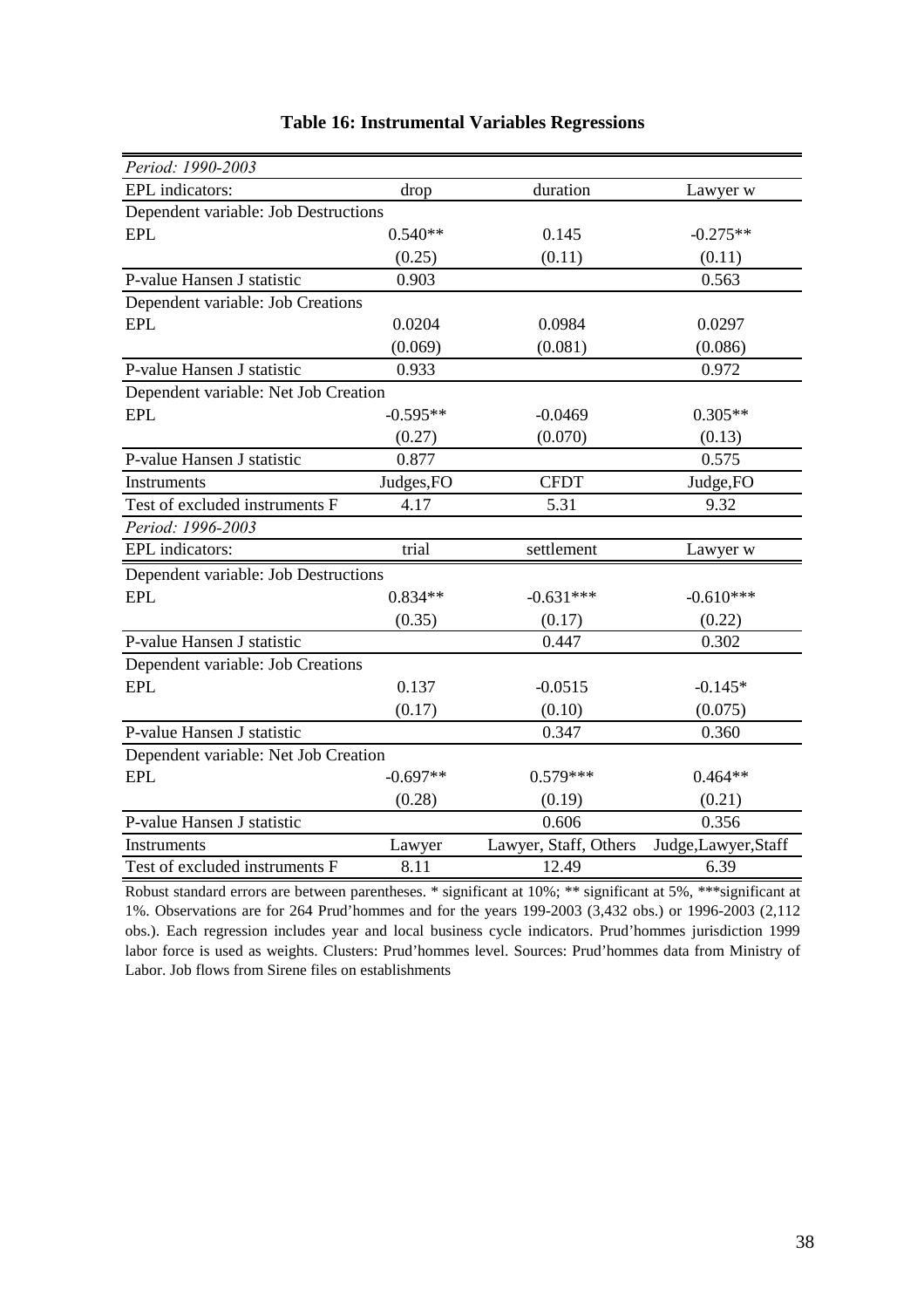| Table A.1: Logit model for case outcomes |  |
|------------------------------------------|--|
|------------------------------------------|--|

|                             | <b>Case outcomes</b> |              |              |                |                                  |             |             |             |             |
|-----------------------------|----------------------|--------------|--------------|----------------|----------------------------------|-------------|-------------|-------------|-------------|
|                             | (2)                  | (3)          | (4)          | (5)            |                                  | (2)         | (3)         | (4)         | (5)         |
|                             | Settlement           | Trial        | Dropped      | Victory        |                                  | Settlement  | Trial       | Dropped     | Victory     |
| Judges                      | $-49.77***$          | 39.62**      | $-15.26$     | $-4.646$       | Representative (Lawyer):         |             |             |             |             |
|                             | (16.5)               | (16.3)       | (15.3)       | (11.3)         | Missing                          | $0.314***$  | $-1.856***$ | $1.627***$  | $0.208***$  |
| Age (37-49):                |                      |              |              |                |                                  | (0.061)     | (0.14)      | (0.12)      | (0.059)     |
| Missing                     | $-27.28***$          | $10.91***$   | $-1.249$     | $-11.61***$    | Union                            | $0.194***$  | $-0.0652$   | $-0.0942$   | $-0.107***$ |
|                             | (4.90)               | (2.73)       | (0.82)       | (0.028)        |                                  | (0.039)     | (0.064)     | (0.061)     | (0.027)     |
| $15 - 24$                   | $0.0560***$          | $-0.0923***$ | 0.00155      | $0.295***$     | Others                           | $0.405***$  | $-0.246**$  | $-0.262**$  | $-0.0820$   |
|                             | (0.016)              | (0.016)      | (0.016)      | (0.017)        |                                  | (0.056)     | (0.10)      | (0.11)      | (0.056)     |
| $25 - 36$                   | $-0.00527$           | $-0.0116$    | 0.00389      | $0.130***$     | No representative                | $0.189***$  | $-1.234***$ | 1.067***    | $-0.161***$ |
|                             | (0.014)              | (0.012)      | (0.013)      | (0.012)        |                                  | (0.050)     | (0.14)      | (0.10)      | (0.029)     |
| $50+$                       | $0.0274*$            | 0.0125       | $-0.0313**$  | $-0.0495**$    | Juridictions (Unfair Dismissal): |             |             |             |             |
|                             | (0.016)              | (0.011)      | (0.014)      | (0.024)        | Redundancy                       | $-0.0866*$  | $0.142***$  | $-0.114**$  | $-0.0700**$ |
| Duration                    | $-0.00726***$        | $0.00244***$ | $-0.0000960$ | $-0.000330***$ |                                  | (0.046)     | (0.045)     | (0.049)     | (0.034)     |
|                             | (0.00048)            | (0.00068)    | (0.00023)    | (0.000071)     | Deduction of wages               | $0.132***$  | $-0.258***$ | $0.163***$  | 0.00509     |
| Judicial Assistance Benefit | $-0.195***$          | $0.541***$   | $-0.554***$  | $-0.0125$      |                                  | (0.044)     | (0.046)     | (0.039)     | (0.033)     |
|                             | (0.044)              | (0.033)      | (0.040)      | (0.021)        | Disciplinary                     | $0.302***$  | $-0.316***$ | $0.114**$   | $-0.330***$ |
| Firm Size (Small):          |                      |              |              |                |                                  | (0.042)     | (0.050)     | (0.055)     | (0.042)     |
| Missing                     | 0.0242               | $-0.0889**$  | $0.0571*$    | $-0.0612**$    | Bankruptcy                       | $-1.102***$ | $0.571***$  | $-0.000624$ | $0.300***$  |
|                             | (0.062)              | (0.042)      | (0.030)      | (0.028)        |                                  | (0.068)     | (0.082)     | (0.086)     | (0.037)     |
| Large                       | 0.0396               | $-0.0218$    | $-0.0181$    | $-0.265***$    | Missing                          | $-0.141**$  | $-0.253***$ | $0.344***$  | $-0.00970$  |
|                             | (0.043)              | (0.032)      | (0.029)      | (0.051)        |                                  | (0.068)     | (0.060)     | (0.093)     | (0.099)     |
| Gender (Male):              |                      |              |              |                | Union Share of votes (CGT):      |             |             |             |             |
| Female                      | $0.220***$           | $-0.102***$  | $-0.0509***$ | $0.0613***$    | <b>FO</b>                        | $0.526*$    | $-0.150$    | $-0.302$    | $-0.407**$  |
|                             | (0.016)              | (0.015)      | (0.013)      | (0.013)        |                                  | (0.32)      | (0.28)      | (0.27)      | (0.17)      |
| <b>Job Destructions</b>     | $-0.430$             | 0.0319       | $0.604***$   | 0.0307         | <b>CFDT</b>                      | $1.362***$  | $-0.815***$ | $-0.268$    | 0.0996      |
|                             | (0.39)               | (0.38)       | (0.20)       | (0.23)         |                                  | (0.28)      | (0.22)      | (0.24)      | (0.17)      |
|                             |                      |              |              |                | <b>CFTC</b>                      | 0.205       | $-0.968**$  | $0.803**$   | 0.0934      |
|                             |                      |              |              |                |                                  | (0.44)      | (0.39)      | (0.37)      | (0.29)      |
| Observations                | 1055359              | 1055359      | 1055359      | 628396         | Observations                     | 1055359     | 1055359     | 1055359     | 628396      |

Sources: Prud'hommes data from French Ministry of Justice. Job Destructions from the Sirene files on establishments.

\*Column (2) to (5) display results from logistic regressions at the individual level where the dependent variable is the case outcome. "Judges" is the ratio of the judges at the Prud'hommes level over the local employment. Year indicators are added. The omitted category for each polytomial variable is in parenthesis. Standard errors are in parenthesis. \* significant at 10%; \*\* significant at 5%, \*\*\*significant at 1%. Cluster: Prud'hommes level